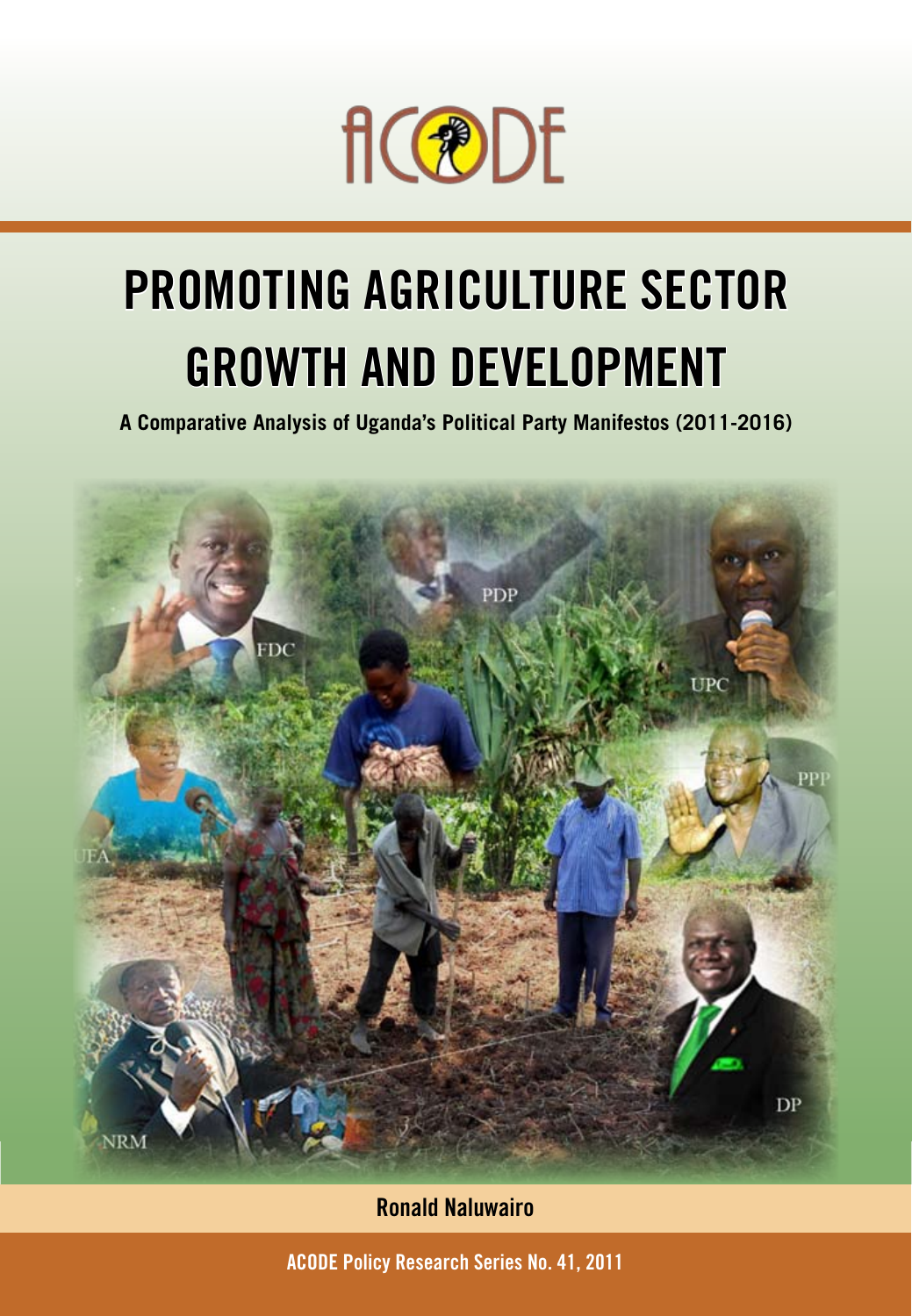**PROMOTING AGRICULTURE SECTOR GROWTH AND DEVELOPMENT** A Comparative Analysis of Uganda's Political Party Manifestos (2011 -2016)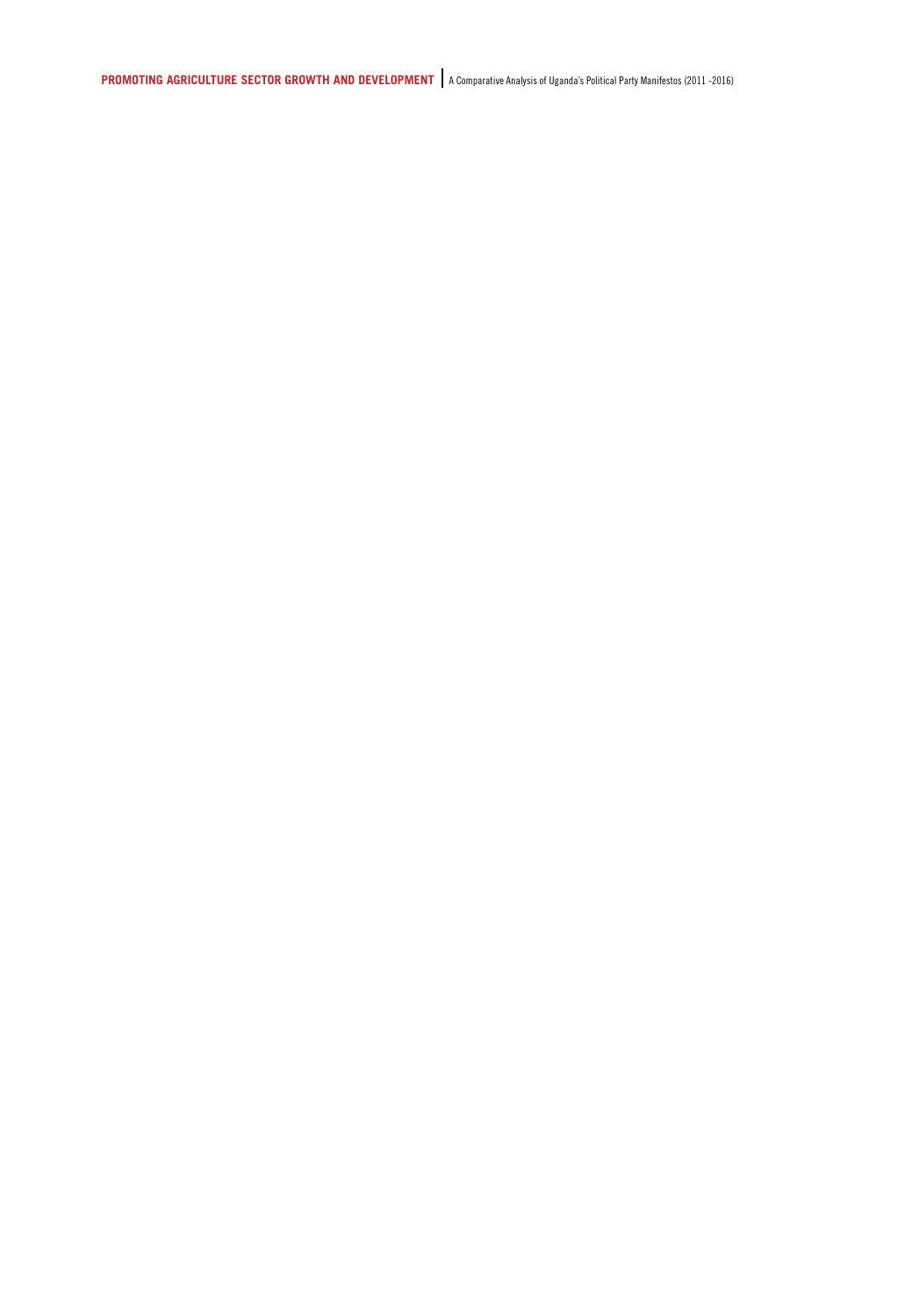# **PROMOTING AGRICULTURE SECTOR GROWTH AND DEVELOPMENT**

### **A Comparative Analysis of Uganda's Political Party Manifestos (2011 -2016)**

**Ronald Naluwairo**

**ACODE Policy Research Series No. 41, 2011**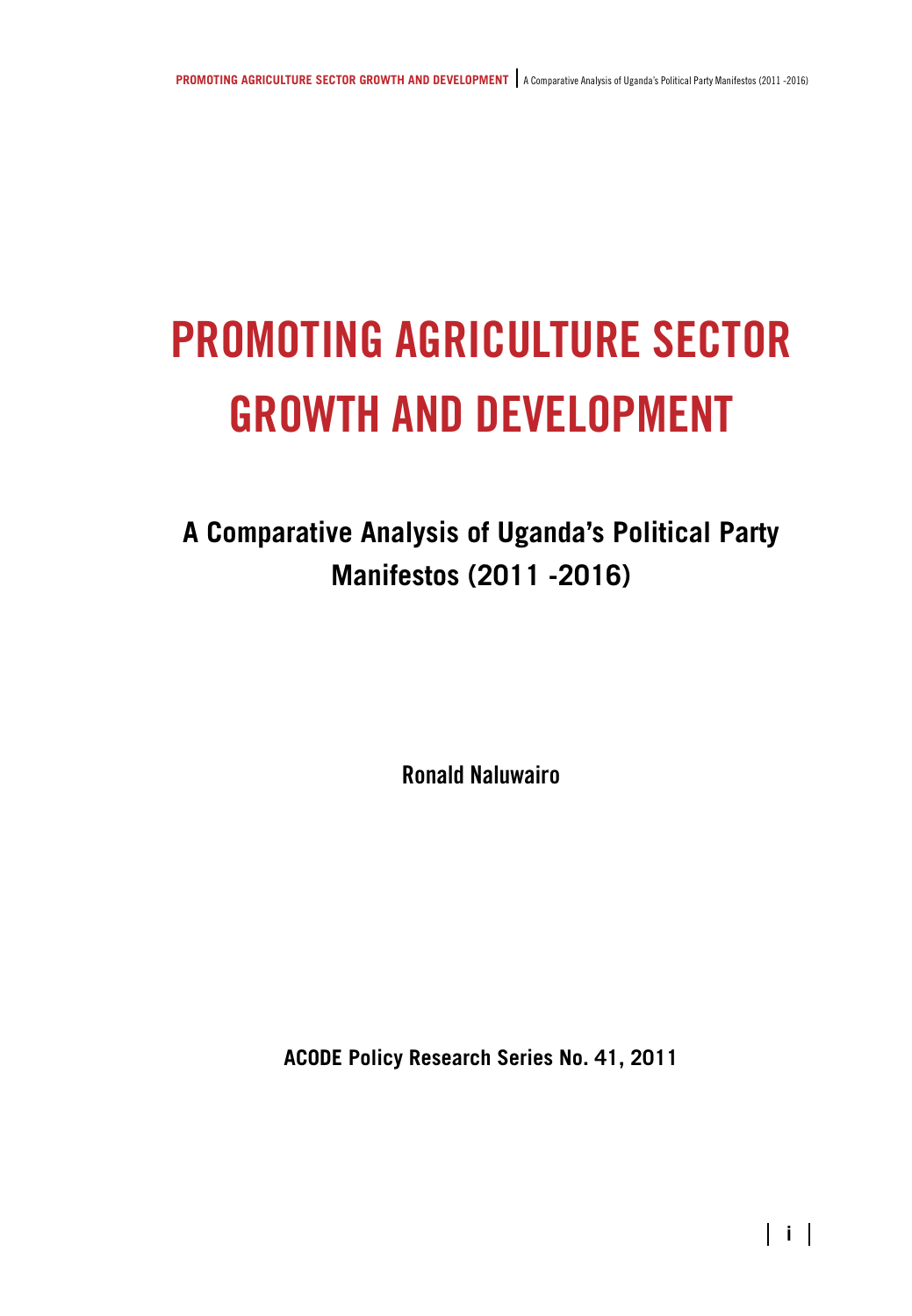Published by ACODE P. O. Box 29836, Kampala Email: library@acode-u.org, acode@acode-u.org Website: http://www.acode-u.org

#### Citation:

Naluwairo, R., (2011). Promoting Agriculture Sector Growth and Development: A Comparative Analysis of Uganda's Political Party Manifestos (2011 -2016). ACODE Policy Research Series, No. 41, 2011. Kampala.

#### © ACODE 2011

All rights reserved. No part of this publication may be reproduced, stored in a retrieval system or transmitted in any form or by any means electronic, mechanical, photocopying, recording or otherwise without the prior written permission of the publisher. ACODE policy work is supported by generous donations and grants from bilateral donors and charitable foundations. The reproduction or use of this publication for academic or charitable purpose or for purposes of informing public policy is excluded from this general exemption.

ISBN **978-9970-07-000-8**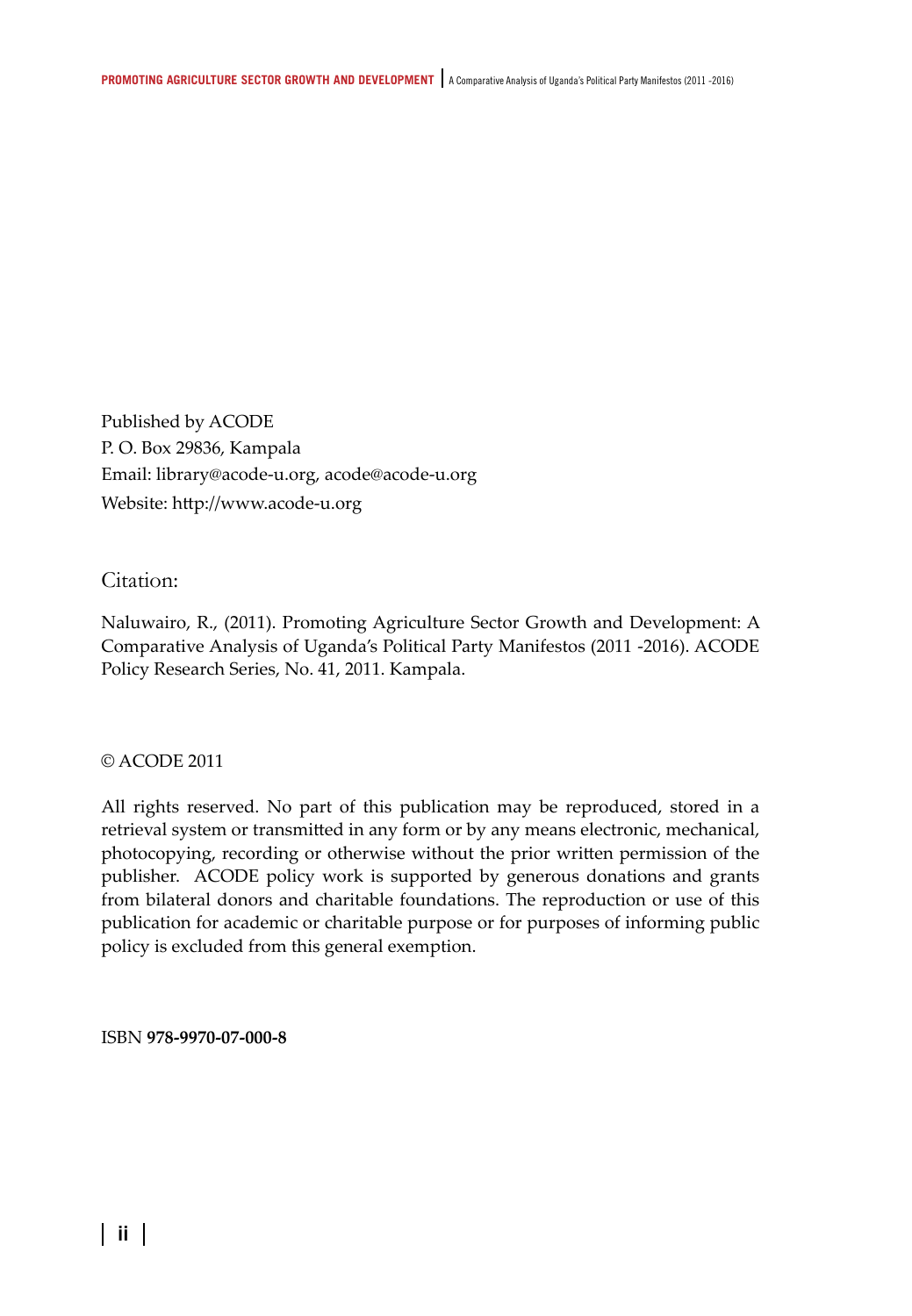# Table of Contents

|                                                  |                      | List of Abbreviations                                                                   | $\boldsymbol{\mathrm{V}}$ |
|--------------------------------------------------|----------------------|-----------------------------------------------------------------------------------------|---------------------------|
|                                                  |                      | Acknowledgements                                                                        | vi                        |
|                                                  |                      | <b>Executive Summary</b>                                                                | vii                       |
|                                                  | 1. INTRODUCTION<br>1 |                                                                                         |                           |
| 2.                                               |                      | <b>COMPARING THE PROMISES IN THE MANIFESTOS</b>                                         | 3                         |
|                                                  | 2.1                  | <b>Agriculture Sector Financing</b>                                                     | 3                         |
|                                                  | 2.2                  | Agricultural Inputs                                                                     | 5                         |
|                                                  | 2.3                  | <b>Agricultural Credit</b>                                                              | 8                         |
|                                                  | 2.4                  | Agro-Processing, Storage and Marketing                                                  | 10                        |
|                                                  | 2.5                  | Agricultural Education                                                                  | 13                        |
|                                                  | 2.6                  | Agricultural Extension and Advisory Services                                            | 15                        |
|                                                  | 2.7                  | Agricultural Research and Technology Development                                        | 17                        |
|                                                  | 2.8                  | Water for Agricultural Production                                                       | 19                        |
|                                                  | 2.9.                 | <b>Other Promises</b>                                                                   | 20                        |
| WHAT THE POLITICAL PARTY MANIFESTOS MISSED<br>3. |                      |                                                                                         | 21                        |
|                                                  | 3.1                  | Governance and Institutional Framework                                                  | 21                        |
|                                                  | 3.2                  | Agricultural Innovation Beyond Research and<br><b>Technology Development</b>            | 21                        |
|                                                  | 3.3                  | Conservation and Sustainable Use of Plant Genetic Resources<br>for Food and Agriculture | 22                        |
| 4.                                               |                      | <b>CONCLUSION</b>                                                                       | 24                        |
|                                                  |                      | BIBLIOGRAPHY                                                                            | 25                        |
|                                                  |                      | PUBLICATIONS IN THIS SERIES                                                             | 27                        |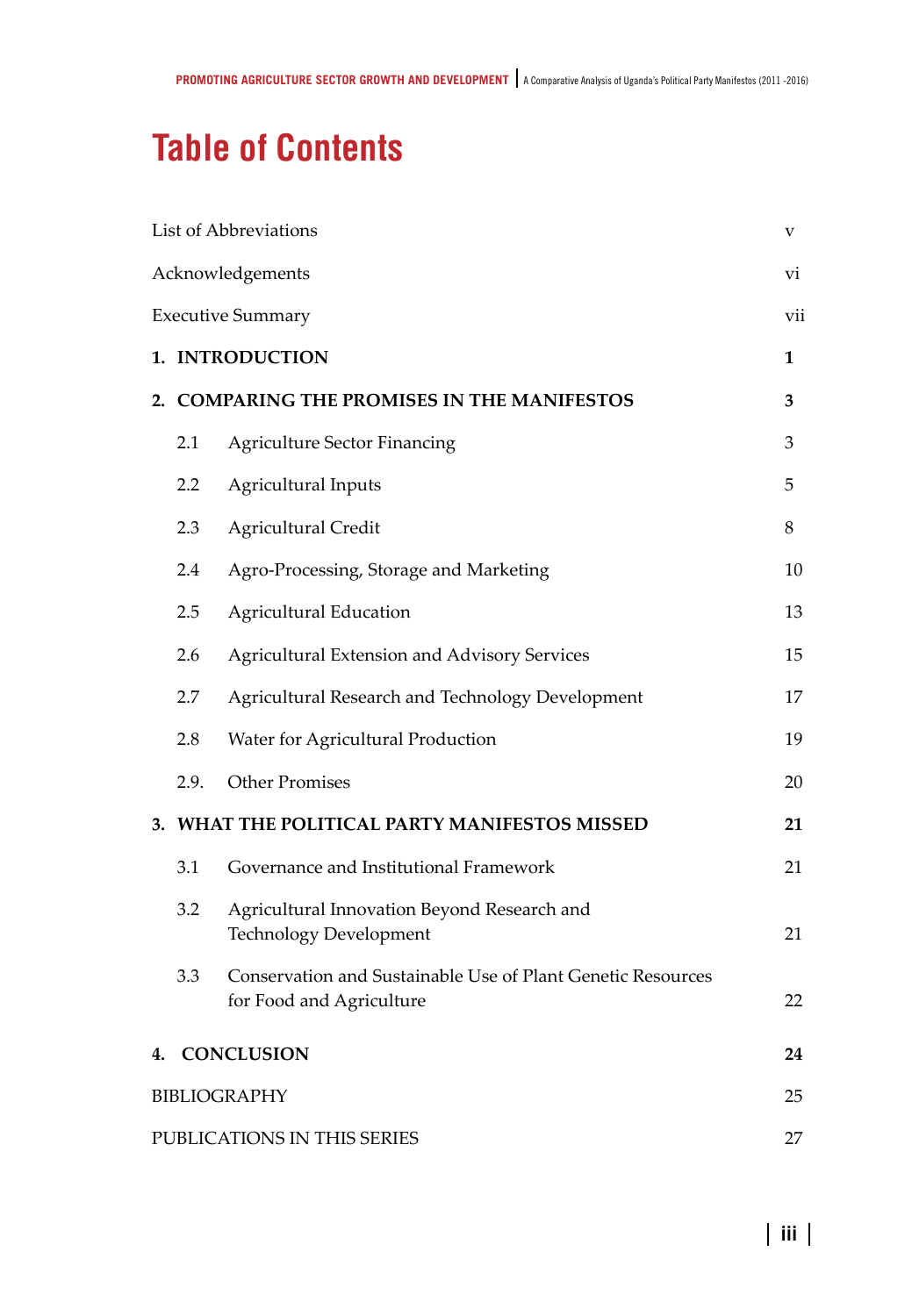### List of Tables

| Table 1: | Summary of Commitments with Respect to Agriculture Sector Funding                         | 4  |
|----------|-------------------------------------------------------------------------------------------|----|
| Table 2: | Farmers Using Agricultural Inputs in 2006 (%)                                             | 6  |
| Table 3: | Summary of Commitments with Respect to Provision of Agricultural<br>Inputs                | 7  |
| Table 4: | Summary of Commitments with Respect to Provision of Agricultural<br>Credit                | 9  |
| Table 5: | Summary of Commitments with Regard to Improving Agro-Processing,<br>Storage and Marketing | 11 |
| Table 6: | Summary of Commitments with Respect to Improving Agricultural<br>Education                | 14 |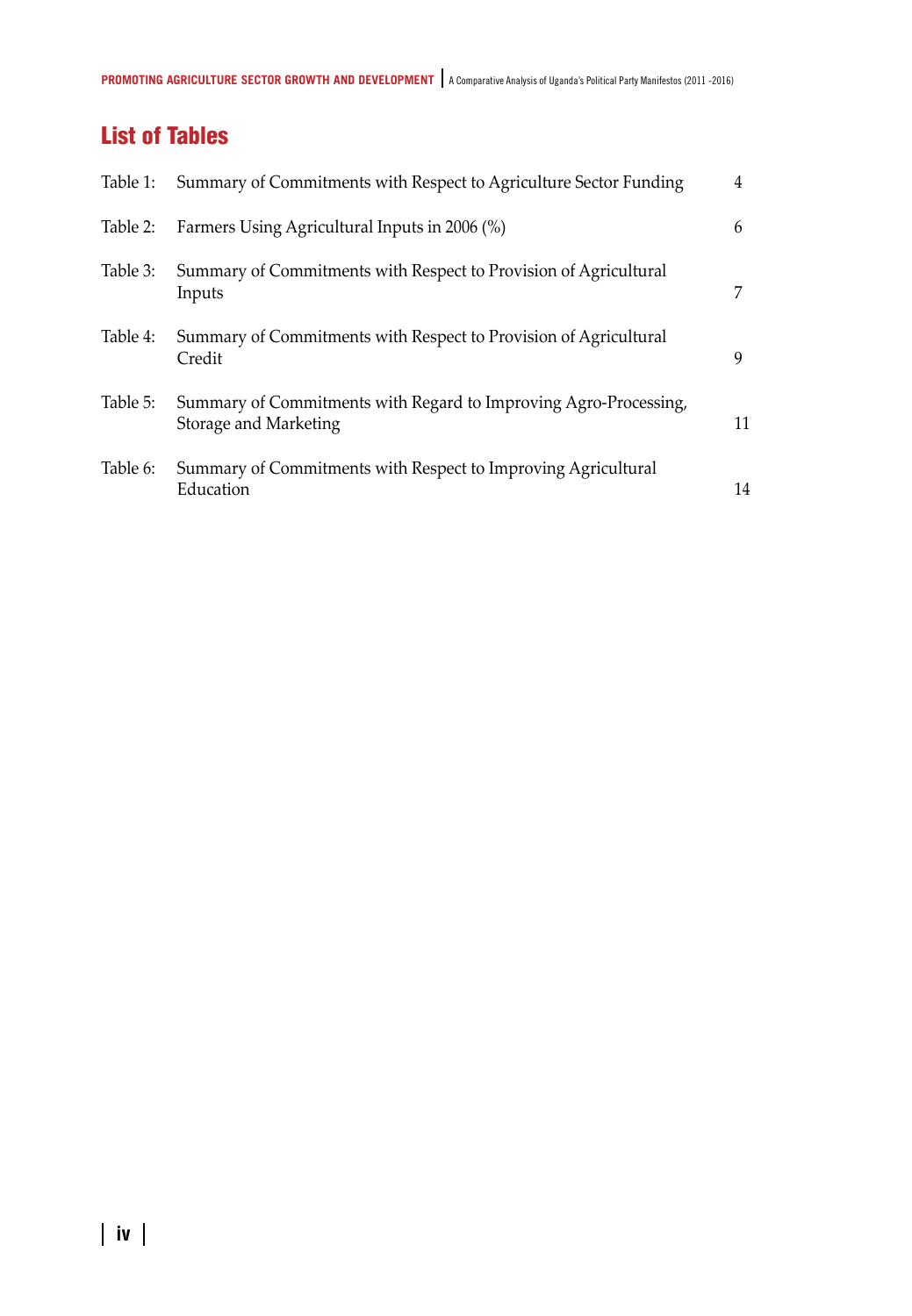# List of Abbreviations

| <b>ACODE</b>   | Advocates Coalition for Development and Environment                                  |
|----------------|--------------------------------------------------------------------------------------|
| <b>ASARECA</b> | Association for Strengthening Agricultural Research in<br>Eastern and Central Africa |
| <b>ATAAS</b>   | Agricultural Technology, Agribusiness and Advisory<br><b>Services</b>                |
| <b>CAADP</b>   | Comprehensive Africa Agriculture Development<br>Programme                            |
| <b>CCF</b>     | Commercialization Challenge Fund                                                     |
| DP             | Democratic Party                                                                     |
| DSIP           | Development Strategy and Development Plan                                            |
| <b>FDC</b>     | Forum for Democratic Change                                                          |
| GDP            | <b>Gross Domestic Product</b>                                                        |
| <b>IDRC</b>    | <b>International Development Research Centre</b>                                     |
| <b>IFPRI</b>   | International Food Policy Research Institute                                         |
| <b>MAAIF</b>   | Ministry of Agriculture, Animal Industry and Fisheries                               |
| <b>MFPED</b>   | Ministry of Finance, Planning and Economic Development                               |
| <b>MTEF</b>    | Medium-Term Expenditure Framework                                                    |
| <b>NAADS</b>   | National Agricultural Advisory Services                                              |
| <b>NARO</b>    | National Agricultural Research Organization                                          |
| <b>NDP</b>     | National Development Plan                                                            |
| <b>NEPAD</b>   | New Partnership for Africa's Development                                             |
| <b>NRM</b>     | National Resistance Movement                                                         |
| PDP            | Peoples' Development Party                                                           |
| <b>PFA</b>     | Prosperity for All                                                                   |
| <b>PGRFA</b>   | Plant Genetic Resources for Food and Agriculture                                     |
| <b>PMA</b>     | Plan for Modernization of Agriculture                                                |
| <b>PPP</b>     | Peoples' Progressive Party                                                           |
| SACCO          | Savings and Credit Cooperative Organization                                          |
| <b>UBOS</b>    | <b>Uganda Bureau of Statistics</b>                                                   |
| <b>UNHS</b>    | Uganda National Household Survey                                                     |
| <b>UFA</b>     | Uganda Federal Alliance                                                              |
| <b>UPC</b>     | <b>Uganda Peoples' Congress</b>                                                      |
| <b>UNFFE</b>   | Uganda National Farmers' Federation                                                  |
| <b>USAID</b>   | United States Agency for International Development                                   |
| <b>VFDF</b>    | Village Farmer Development Forum                                                     |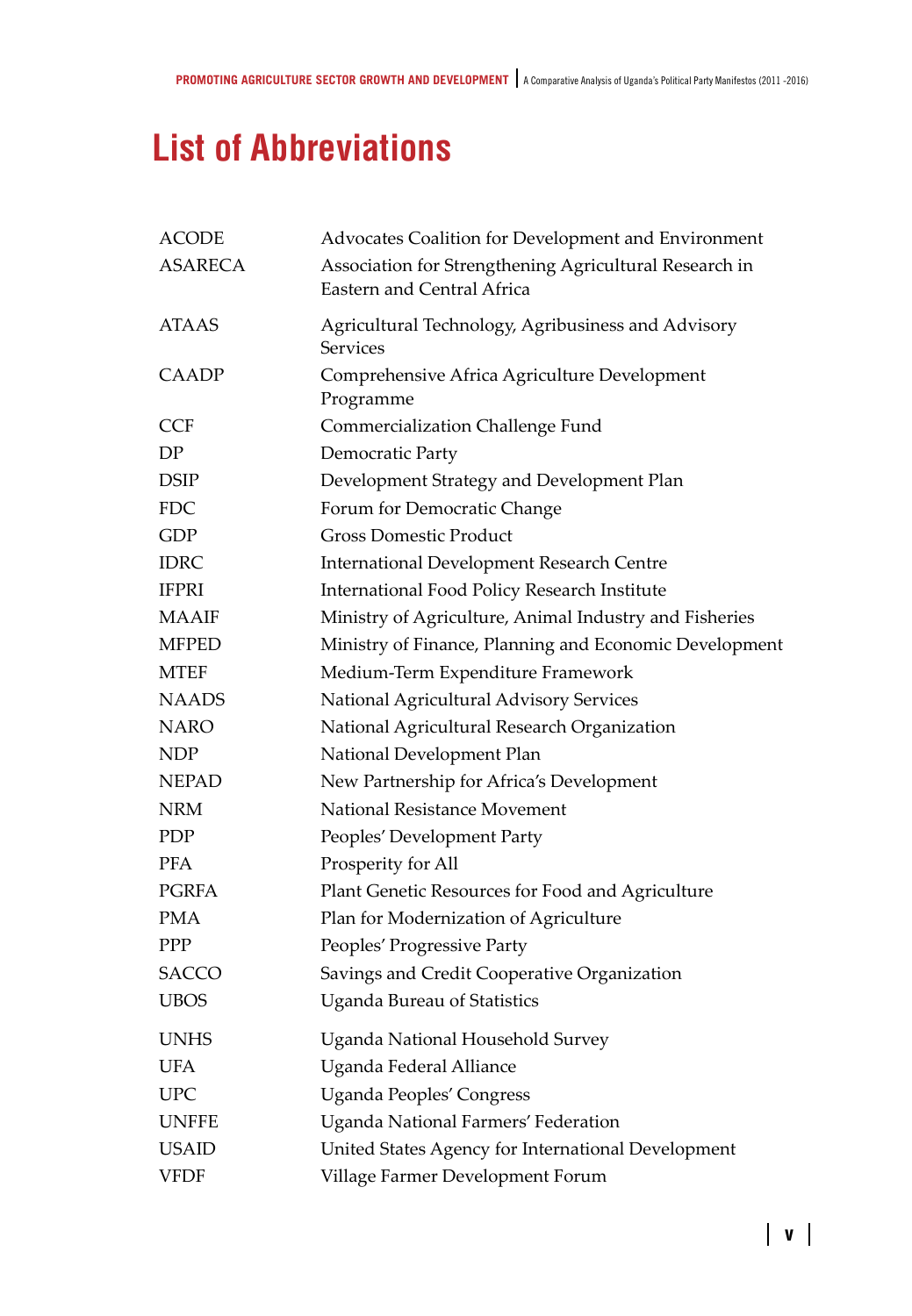## Acknowledgements

In their hunt for votes in the February 2011 general elections, Uganda's political parties primarily targeted farmers because, among other things, they constitute the majority of voters and generally tend to be easier to convince and win over. But what did these political parties promise Uganda's farmers—along with the general citizenry at large—in return for their votes? Specifically, what measures did they promise to undertake to address the challenges facing farmers in particular and the agriculture sector in general?

This policy research paper compares and analyses the promises of Uganda's different political parties as stated in their campaign manifestos for the 2011-2016 period with respect to improving the general performance of the agriculture sector. The paper is part of efforts by the Advocates Coalition for Development and Environment (ACODE) to improve and strengthen Uganda's agri-food system policies and governance mechanisms to ensure food security and improved livelihoods for the poor rural farmers who form the bulk of Uganda's agricultural workforce. It is important to note in this respect that in 2009, in partnership with the Uganda National Farmers' Federation (UNFFE), ACODE prepared a Farmers' Petition to the President and Members of Parliament of the Republic of Uganda. The petition not only summarizes the major problems faced by Uganda's farmers and the agriculture sector but also gives policy measures that can be undertaken to overcome those challenges. Importantly for this paper, to ensure that Uganda's political parties address the issues raised in the petition in the preparation of their manifestos for 2011 – 2016 *inter alia*, in 2010, ACODE held advocacy meetings on the petition with many of Uganda's political parties. For the ruling party – the National Resistance Movement (NRM), the petition was officially presented to the chairperson of the party and its flag-bearer in the 2011 presidential elections during the 2009 Annual National Agriculture Trade Show in Jinja. Examining the extent to which political parties took on the proposals in the petition does not fall within the scope of this paper. Suffice to say that a number of the proposals in the petition were adopted in the manifestos of the different political parties. The major proposals in the farmers' petition reflected in the different political parties include: increasing agriculture sector funding to at least 10 per cent of the national budget; establishing an agricultural bank; revamping existing national irrigation schemes and establishing new ones; and investing in climate change adaptation technologies.

I wish to thank John Wasswa Mulumba of the National Agricultural Research Organization (NARO) and colleagues at ACODE, in particular George Bogere and Magidu Nyende, for their comments on earlier drafts of this paper. Special thanks go to Elizabeth Allen for her valuable comments on the content of this paper and making the editorial changes that improved the style and language used. Finally, I am indebted to the International Development Research Centre (IDRC) for their financial support to ACODE, which enabled the production and publication of this paper.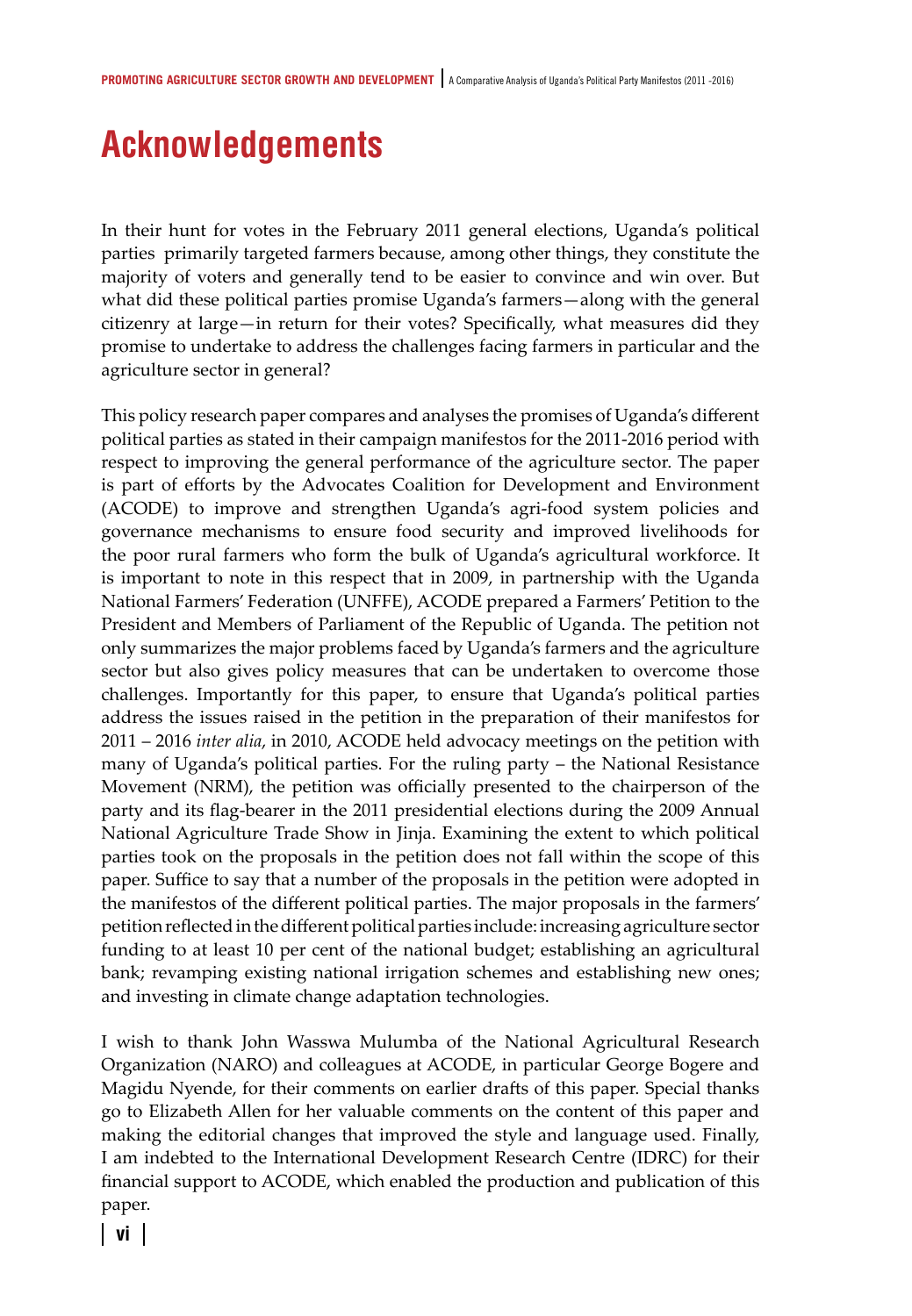## Executive Summary

This paper is an analytical comparison of the promises made by Uganda's different political parties in their manifestos (2011 – 2016) with regard to the measures proposed to address the challenges facing the agriculture sector. The comparison is along eight major areas generally considered key for agricultural growth and development in Uganda. These areas are: agriculture sector financing; agricultural inputs; agricultural credit for farmers; agro-processing and marketing; agricultural education; agricultural extension and advisory services; agricultural research and technology development; and water for agricultural production.

None of the political parties whose manifestos have been reviewed presents a coherent agenda for agriculture sector growth and development. Many of the promises of these political parties to develop the agriculture sector do not take into consideration certain important issues and the manifestos do not address a number of key challenges undermining development efforts in the sector.

The manifestos also frequently fail to provide sufficient information as to how exactly the pledges made therein will be implemented. Most of the promises made in the manifestos are too general and, as such, do not effectively communicate the precise measures that the political parties will need to undertake in order to address the different challenges facing the sector. While it is recognised that a manifesto cannot contain everything that a political party intends to do, it is nevertheless important that it should contain priorities and policy measures that are detailed enough to communicate the exact interventions that the political party plans to make to address the challenges at hand.

Concerning the issue of agriculture sector financing, with the exception of NRM and the Peoples' Progressive Party (PPP), all the political parties whose manifestoes were reviewed promised to increase budgetary allocations to the agriculture sector beyond the 10 per cent target set under the African Union's Comprehensive Africa Agriculture Development Programme (CAADP). While this promise to increase agriculture sector financing is laudable, such funds must be efficiently allocated, and managed well if they are to stimulate the desired growth and development.

Regarding the issue of agricultural inputs (like fertilizers, pesticides and improved seed), the provision and use of which are reportedly very low in Uganda, parties like UPC, FDC and PPP have promised to provide such inputs to farmers at subsidized prices. While this is a commendable proposal given the challenges that farmers face in accessing inputs, these political parties need to devise ways to subsidize farmers in a manner that does not breach Uganda's international obligations under the World Trade Organization's Agreement on Agriculture. For the NRM, which promises to provide agricultural inputs to the beneficiaries of its current schemes—the six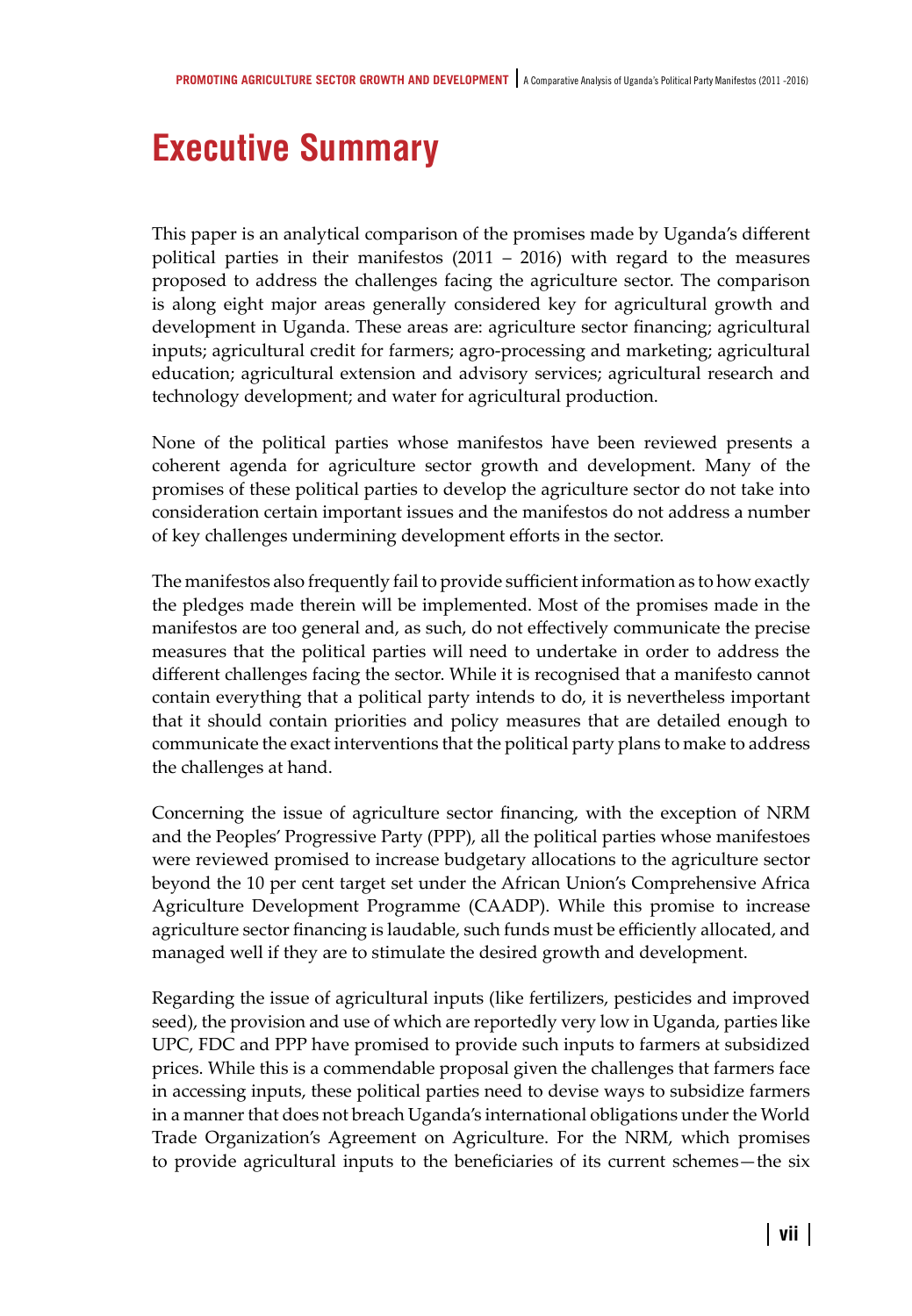market-oriented, three commercial, and one hundred food-security farmers per parish—it must address the issue of selection criteria for these farmers in order not only to minimize political bias and interference but, more importantly, to ensure that the very poor and vulnerable groups like the women also maximally benefit from these schemes.

With respect to the issue of agricultural credit, the major promises put forward in the manifestos are to promote the growth of micro-credit financial institutions and to establish an agricultural bank. While these are great steps in addressing the challenge of access to agricultural credit, what is more important are the measures that will be put in place to ensure that, once established, the agricultural bank (or indeed any other financial mechanism), does not set harsh conditions and charge prohibitive interest rates to farmers. Regrettably, none of the political parties offered any measures to address these immensely important questions.

On the issue of agro-processing and marketing, all the political parties—with the notable exception of NRM—promised to revive and promote cooperative unions to, among other things, enable joint marketing by smallholder farmers, guarantee markets for farmers' produce, and help stabilise prices for agricultural produce. But beyond these generalities, none of the political parties provided any sense of how exactly, they would go about reviving and promoting cooperative unions in Uganda. Given their mixed history, the future success of cooperative unions in Uganda largely depends on the enforcement of strong government measures not only to mitigate the threat of political interference and the politicization of their activities, but also to ensure transparency in their management.

In terms of improving agricultural research, most of the political parties (with the exception of NRM) pledged to promote agricultural research and technology development, but failed to give any details as to how they would do it. The NRM, meanwhile, offered more specifics: it promised to promote research in quickmaturing high-value seed technologies; expand animal genetic multiplication and distribution; encourage the use of artificial insemination; improve breeding of poultry; scale up research in disease-resistant varieties of cassava; and avail farmers with soil-testing kits.

One major question that arises regarding the promises made by NRM is where the party will get the financial resources to fulfil them, especially given its non-committal posture on the issue of increasing funding for the agriculture sector. Taking into consideration the Medium-Term Expenditure Frameworks (MTEFs) and the projected national budgets up to 2012/13, under the NRM Government, agriculture sector funding is anticipated to decrease, rather than increase, as a percentage of the national budget. For the year 2012/13, the sector is expected to receive a mere 3.2 per cent of the national budget. This spells doom for farmers in particular and the agriculture sector in general.

The analytical comparison of the political party manifestos has also established that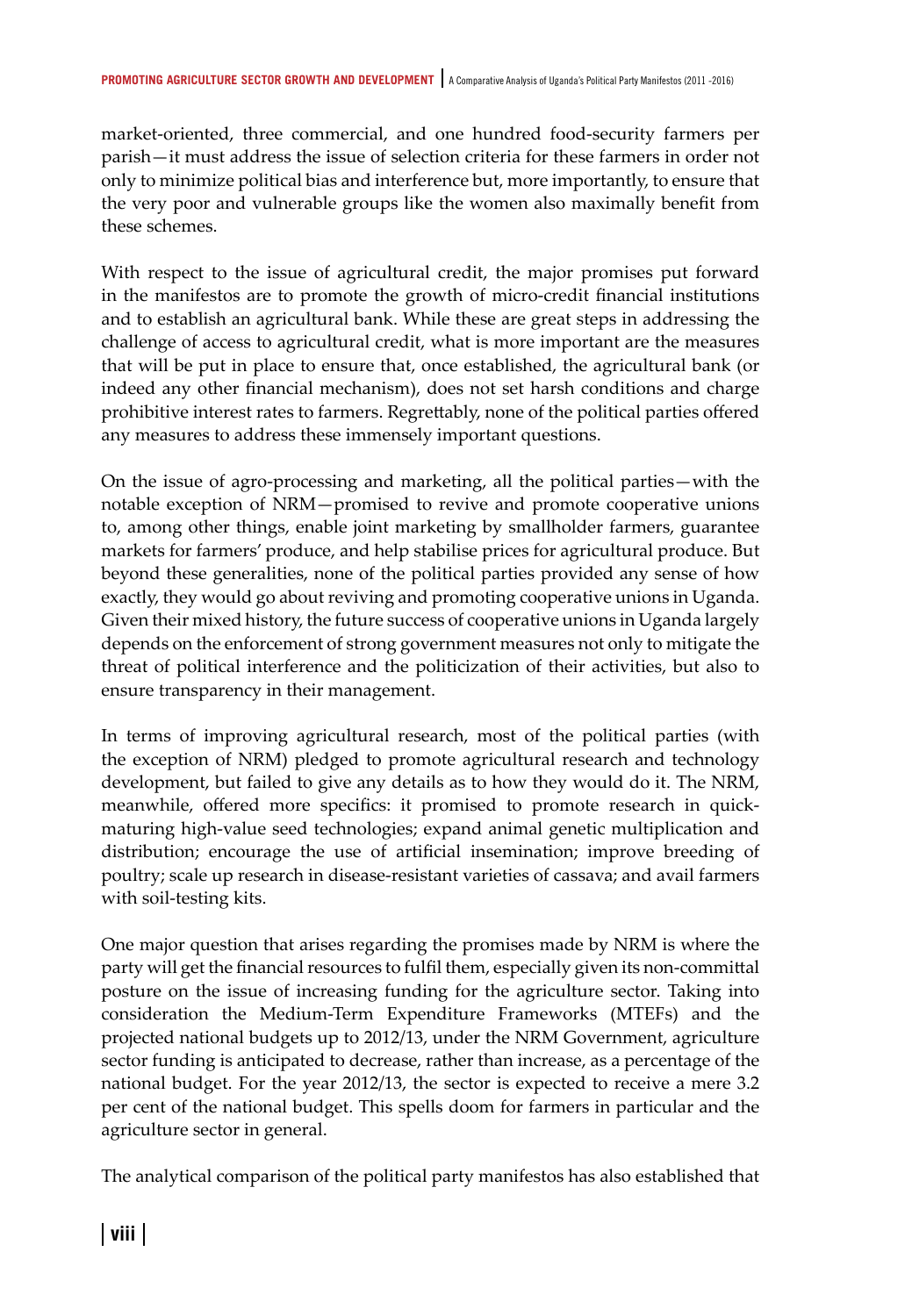none of the political parties provided any policy measures to address challenges in a number of other areas critical to the growth and development of the agriculture sector. Key among these areas include governance of the sector, agricultural innovation beyond research and technology development, and the conservation and sustainable use of plant genetic resources for food and agriculture. Governance weaknesses and challenges reflected in the sector's many parallel institutions institutions with blurred lines of responsibility and accountability for instance, inherently affect the effective implementation of programmes and service delivery. Therefore, notwithstanding all the good promises made by the different political parties, their failure to provide policy measures to address such serious issues will ultimately hamper the full flowering of the sector.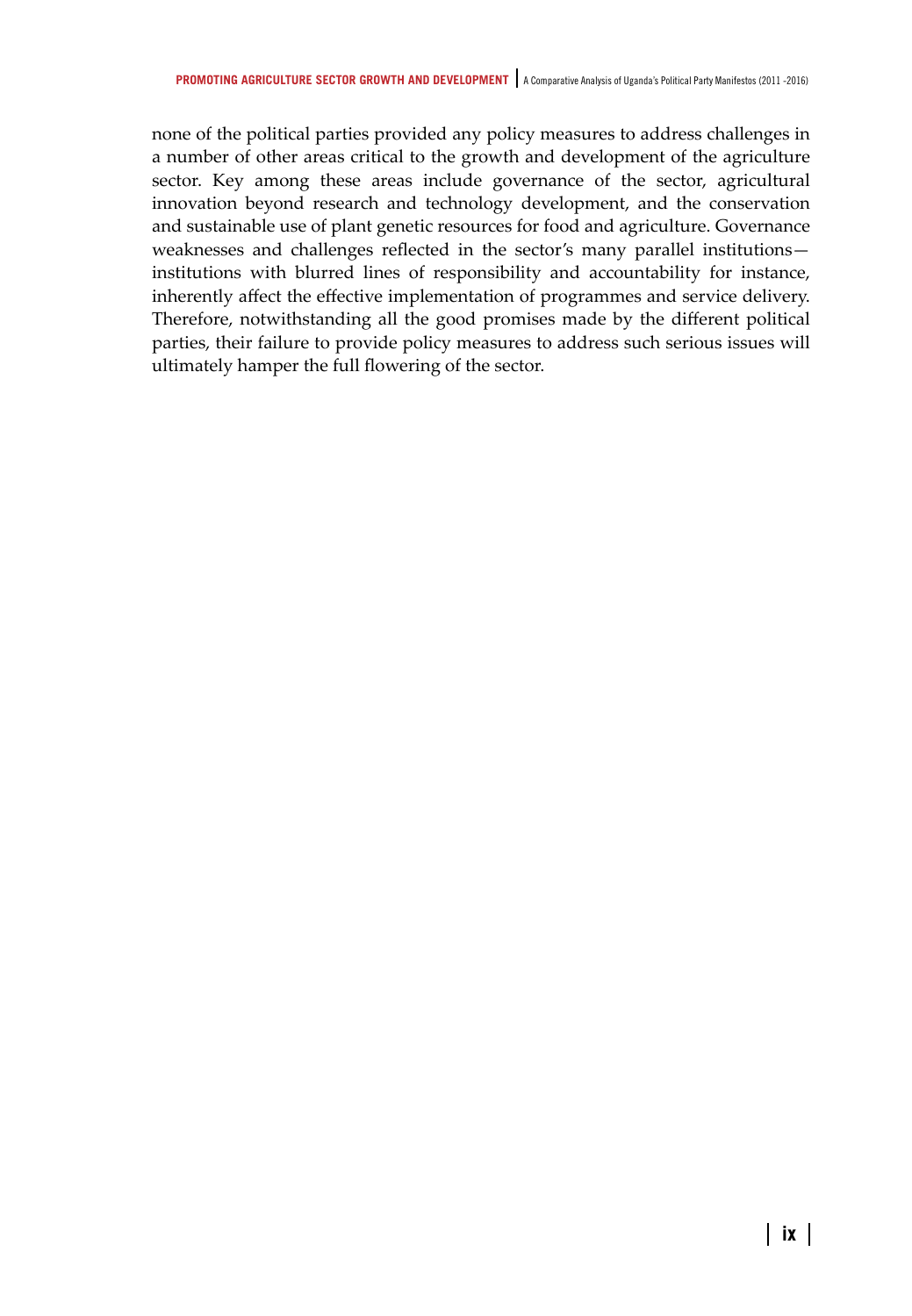# 1. INTRODUCTION

On 18 February 2011, Ugandans went to polls to vote for their next president and parliament to lead the country for the next five years (2011-2016). There were eight candidates in total standing for the Office of the President, seven of whom were flagbearers of their respective political parties, while the eighth stood as an independent candidate. To market their candidature, each of these Presidential aspirants, through their political parties, prepared a manifesto indicating the social, economic, cultural, and political priorities they would focus on if voted into power.

These elections came at a time when the growth and performance of Uganda's agriculture sector is very disappointing. Although the country has generally enjoyed good economic growth in the last ten years—averaging seven per cent per year $-$ the growth in the agriculture sector has been disappointing. Real growth in agricultural output has been steadily declining over the years, from 7.9 per cent in 2000/01 to about 2.6 per cent in 2008/2009<sup>2</sup> . The poor performance of the agriculture sector is also reflected in the sector's declining contribution to Gross Domestic Product (GDP), from 39.9 per cent in 2001/02 to only 23.7 per cent in 2008/09.<sup>3</sup>

The current government has argued that such declines are indicative of the socioeconomic transformation taking place4 —a highly contentious claim. In 2008, the Uganda National Bureau of Statistics (UBOS) reported that in that year, about 75 per cent of households were involved in agricultural activities compared to 64 per cent in 2004.<sup>5</sup> This means that there are more people getting involved in agricultural activities—a situation in which one would expect the agriculture sector to contribute more to GDP than it has in previous years.

Given the real possibility of such a scenario, the declining contribution of the agriculture sector to GDP suggests a much more complicated picture than the one painted by the government's explanation.

*In 2008, 75% of households were involved in agricultural activities, compared to 64% in 2004, meaning that there are more people getting involved in agricultural activities.*

Given the importance of the agriculture sector to the national economy and the

livelihoods of so many Ugandans, its declining fortunes—and what that means for the well-being and survival of the majority of Ugandans, any serious presidential candidate or political party aspiring to lead Uganda must prioritise investing in

<sup>1</sup> See generally The Republic of Uganda (2010), National Development Plan (NDP) 2010/11 – 2014/15, Ministry of Finance,

Planning and Economic Development, Kampala, para. 26.

<sup>2</sup> Ibid, para. 242.

<sup>3</sup> Ibid.

<sup>4</sup> Ibid, para. 38.

<sup>5</sup> UBOS (2008), *The 2008 National Service Delivery Survey Report,* Uganda Bureau of Statistics, Kampala, p.95.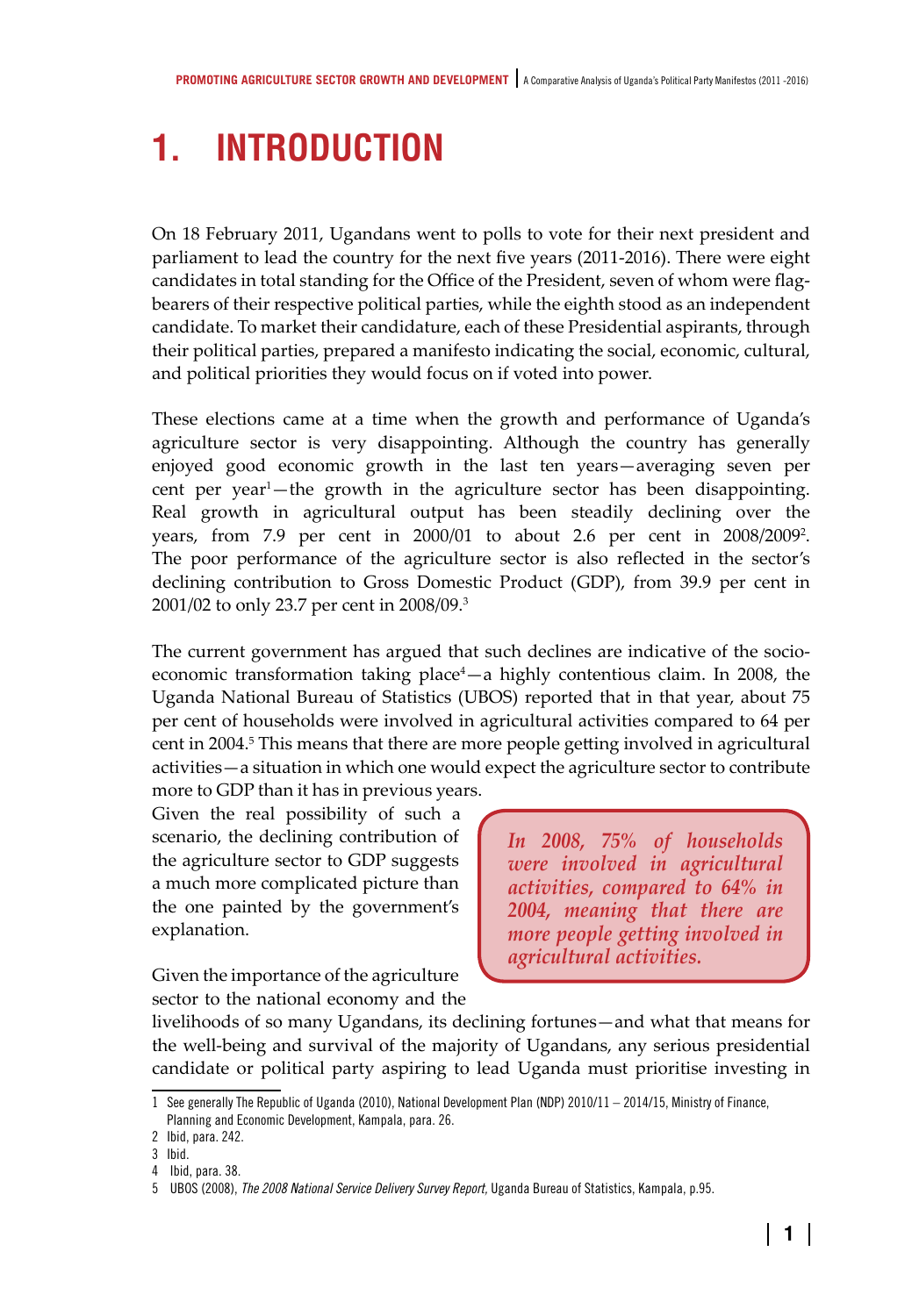and generally developing the sector. Above all, they should have sound, clear and feasible proposals for addressing the challenges facing the sector.

The major objective of this policy research paper is to compare and analyse the manifestos of Uganda's different political parties that participated in the presidential elections. The comparison is with respect to the promises they make in regard to developing the agriculture sector. This paper also highlights other important issues for the development of the sector that were not addressed in the manifestos, but which, nonetheless, need to be addressed by any president or political party in power.

Following this introduction, the analytical comparison of the promises made in the manifestos is done in section 2 of the paper. In section 3, the paper highlights some of the critical areas for the growth and development of the agriculture sector that went unaddressed in the manifestos. Section 4 is the conclusion of the paper.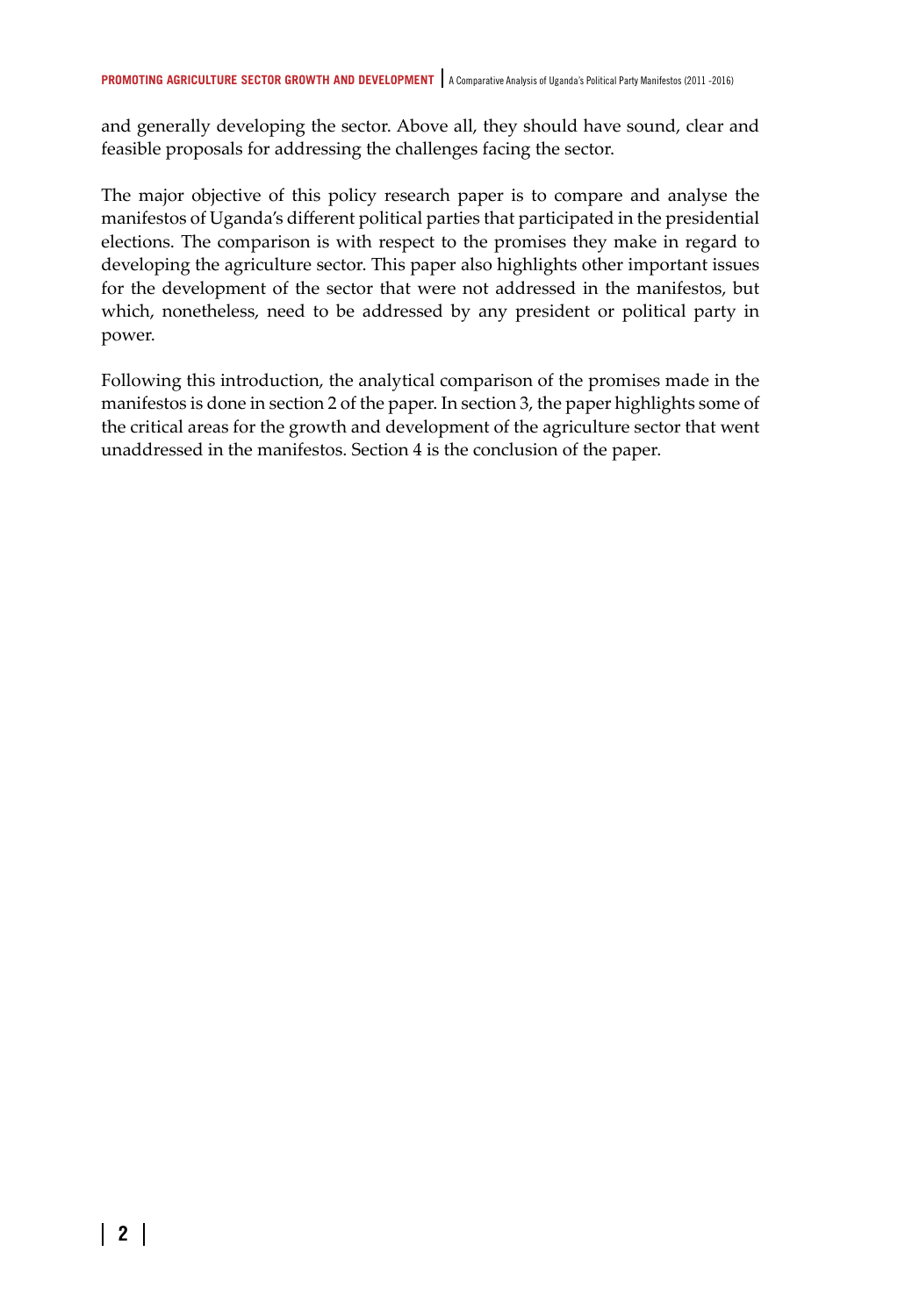# 2. COMPARING THE PROMISES IN THE MANIFESTOS

The seven political parties that participated in this year's presidential elections are the ruling party – NRM, Peoples' Progressive Party (PPP), Forum for Democratic Change (FDC), Uganda Peoples' Congress (UPC), Democratic Party (DP), Uganda Federal Alliance (UFA), and the Peoples' Development Party (PDP). The comparison of manifestos below does not include Mr. Samuel Lubega's, who stood as an independent in the presidential race, because our repeated requests to obtain a copy of his manifesto went unanswered.

Rather than pinpoint the best promises made, this paper puts the commitments made by the political parties into perspective to enable readers decide for themselves which proposals are better. Although it is recognised that the pledges made by these political parties in regard to developing other sectors impact on agriculture, this section only looks at the specific proposals made to develop the agriculture sector. It is important to note, in this regard, that all the manifestos under review have a particular section that addresses agriculture as a distinct sector. It is the proposals made under this section of each manifesto that are the subject of the comparison that follows.

A critical analysis of the manifestos points to eight major areas where the political parties focus their interventions. These are: agriculture sector financing; agricultural inputs for farmers; agricultural credit; agro-processing, storage and marketing; agricultural education; agricultural extension and advisory services; agricultural research and technology development; and water for agricultural production. Needless to say, these thematic areas are generally the traditional areas considered to be important for agriculture sector development in Uganda.<sup>6</sup> The major interventions proposed by each political party under each of these thematic areas will be examined in turn.

### 2.1 Agriculture Sector Financing

Many studies have rightly pointed out underfunding as one of the major challenges facing the agriculture sector.<sup>7</sup> Despite the importance of the sector to the national economy—coupled with the general government rhetoric about prioritizing it in the national development agenda—the sector had until 2009/10 never received any annual budgetary allocation of more than four per cent. The five-year expenditure

<sup>6</sup> See, for instance, the seven priority intervention areas for the Plan for Modernization of Agriculture (PMA). The Republic of Uganda (2000), Plan for Modernization of Agriculture: Eradicating Poverty in Uganda (Government Strategy and Operational Framework), Ministry of Agriculture, Animal Industry and Fisheries, Entebbe and Ministry of Finance, Planning and Economic Development, Kampala, Chapter 7.

<sup>7</sup> See, for instance, Action Aid Uganda (2010), *Invest in Smallholder Farmers: Six Areas for Improvement in Agricultural Financing*, Kampala. See also MFPED (2008), *Agriculture Sector Investments and Institutional Performance in Uganda*. Discussion Paper No.17, Ministry of Finance, Planning and Economic Development, Kampala.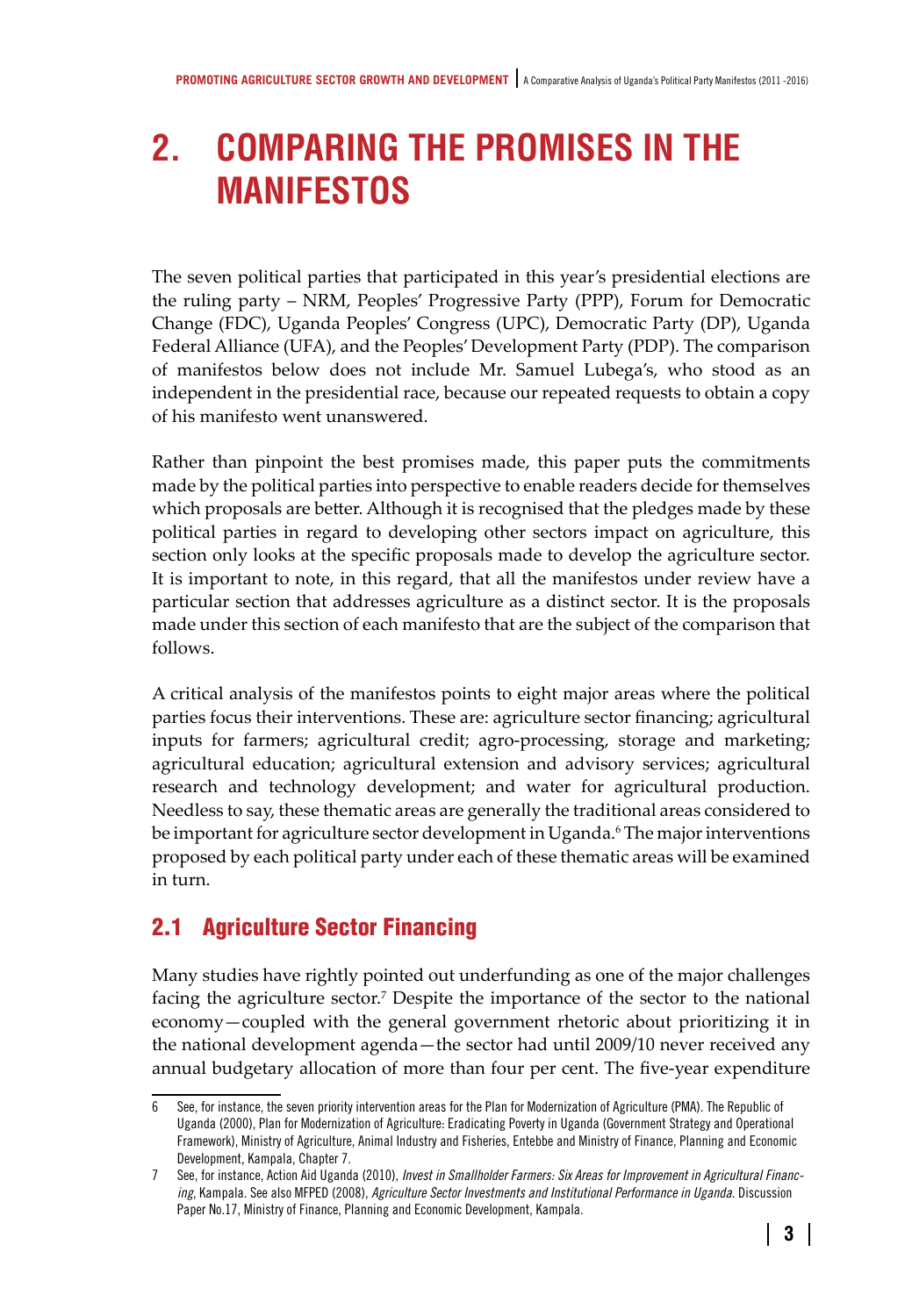framework of the recently adopted NDP, which runs from 2009/10 – 2014/15, now allocates an average of 5.4 per cent of the national budget to the agriculture sector. While this is an increment to what the sector has been receiving in the last decade, this allocation is still too small for the sector to make any substantial investments that can lead to the desired growth.<sup>8</sup> The 5.4 per cent budgetary allocation is also still far below the 10 per cent that the government committed itself to allocating under CAADP.9 The 10 per cent budgetary allocation benchmark is considered key to meeting CAADP's agriculture sector growth target of six per cent per year.

| <b>Political Party</b> | The Promise/Commitment                                |
|------------------------|-------------------------------------------------------|
| UPC, DP, PDP and UFA   | Increase budgetary allocation to 15%                  |
| FDC.                   | Increase budgetary allocation to 12%                  |
| <b>NRM</b>             | Increase funding in accordance with the sector's DSIP |
| <b>PPP</b>             | Non-committal                                         |

Table 1: Summary of Commitments with Respect to Agriculture Sector Funding

With the exception of NRM and PPP, with the latter being silent on the question of funding, all political parties express concern about the underfunding of the agriculture sector, and commit to increasing it. UPC, DP, PDP and UFA have pledged to increase budgetary allocations by up to 15 per cent, while FDC pledges to scale up the allocation to 12 per cent of the national budget. Although NRM promises to increase investment in agriculture over the next five years, it is not explicit by what percentage of the national budget it will do this. Instead, the manifesto says that the party will increase investment in the agriculture sector in accordance with the sector's Development Strategy and Investment Plan (DSIP).

It is important to note in this respect that DSIPs are operationalized through MTEFs, which provide three-year budget ceilings for the various sectors. For instance, the DSIP 2010/11 budget for the Ministry of Agriculture, Animal Industry and Fisheries (MAAIF) was Shs. 459.9 billion, but the MTEF ceiling for the ministry was set at Shs. 342.2 billion, meaning that MAAIF could ultimately not receive more than Shs. 342.2 billion<sup>10</sup>—which is Shs. 117.7 billion less than the amount recommended in the DSIP budget. Unless NRM also promises to revise the MTEF for MAAIF to align it with its ideal DSIP budget, the agriculture sector may never get the kind of resources needed to implement its programme of work. In fact, according to a recent study by the World Bank, based on the MTEF, national expenditure on agriculture is projected to continue declining.<sup>11</sup> According to this study, taking into consideration the MTEF and the projected

<sup>8</sup> The nominal GDP growth rate over the NDP period is projected at an average of 7.2 per cent per annum. See NDP, supra note 1, para. 16.

<sup>9</sup> CAADP is a programme of the African Union's New Partnership for Africa's Development (NEPAD) working to boost agricultural production and productivity in Africa. Uganda ratified the CAADP compact on 31 March 2010. See http://www.caadp.net/ news/?p=639 [Accessed on 01/02/2011].

<sup>10</sup> Republic of Uganda (2010), Agriculture for Food and Income Security: Agriculture Sector Development Strategy and Investment Plan 2010/11-2014/15, Ministry of Agriculture, Animal Industry and Fisheries, Entebbe, p.11.

<sup>11</sup> World Bank (2010), Uganda: *Agriculture Public Expenditure Review, Agriculture and Rural Development Unit*, Washington DC, p.6.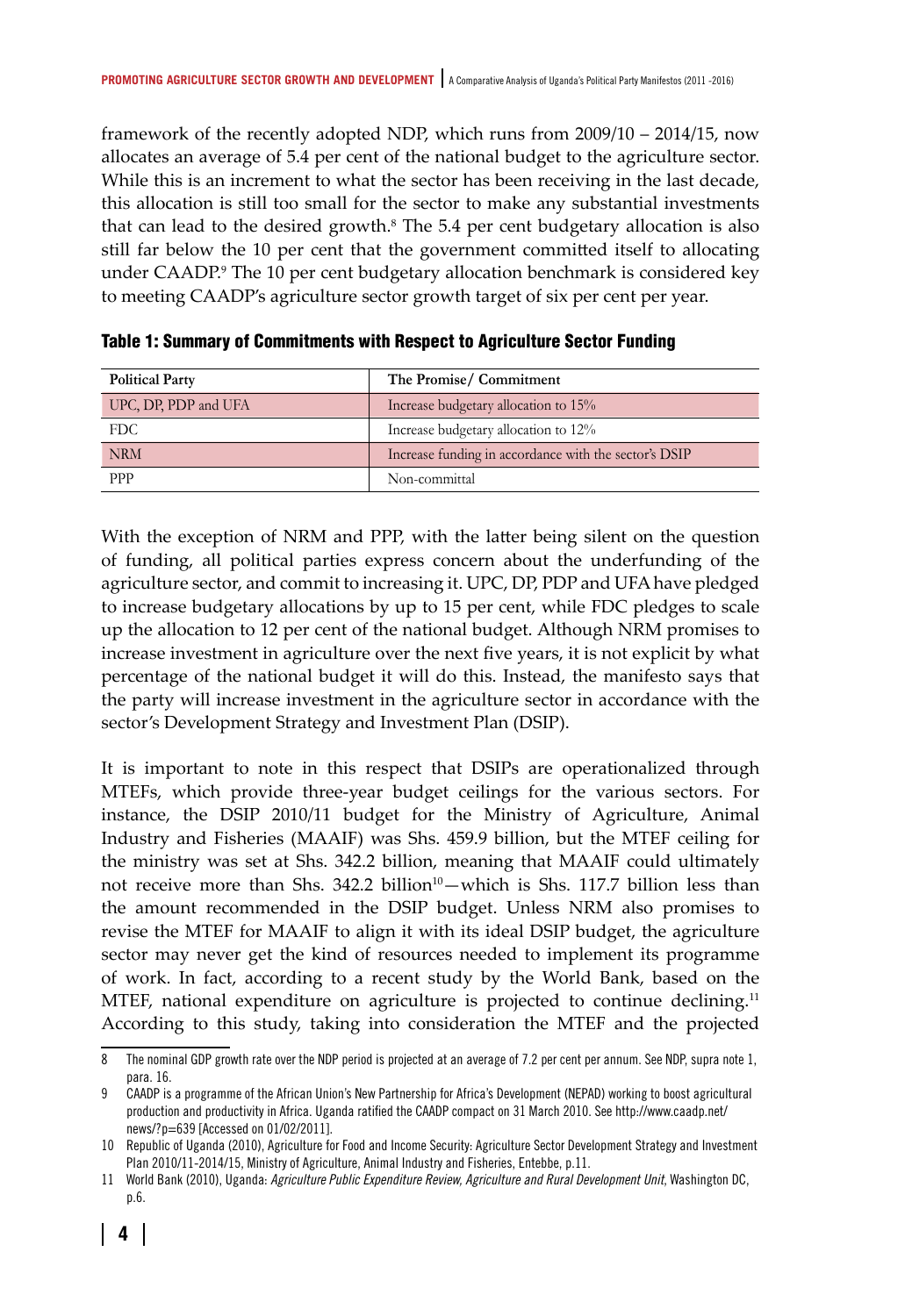national budget, in 2012/2013 the agriculture sector's share of the national budget will sink to approximately 3.2 per cent<sup>12</sup>. The budget for agriculture as a share of GDP is also expected to decline from 1.6 per cent in 2008/09 to 1.4 per cent in 2012/1313. That this is going to be the case is absurd and spells near-doom for the agriculture sector's development during this period. Apparently, the country will be shifting resources to other areas to sustain its long-term economic growth, notably to roads, education and health, among others<sup>14</sup>. Arguably, this means that in the very near future agriculture will cease to be a meaningful priority for the current government.

It thus follows that with the exception of the NRM and the PPP, all the political parties have committed to increase funding to the sector beyond the 10 per cent target set by CAADP. There is no doubt that if efficiently allocated and spent, an increase in funding of more than 10 per cent of the national budget would significantly promote the sector's growth and development. In one of their studies, the International Food Policy Research Institute (IFPRI), for instance, points out that if Uganda were to spend 14 per cent of its budget on agriculture by 2015, it could meet the six per cent growth target of CAADP.15 But for this to happen, the increase in budgetary allocations has to be accompanied by efforts to allocate and invest resources more efficiently, which also means addressing the challenges of corruption and the mismanagement

of public resources—both of which are prevalent in the sector. Unfortunately, no manifesto provides information on how these challenges will be tackled. For instance, regarding the issue of budgetary allocations, with the exception of NRM (which says it will increase resources in accordance with the DSIP), none of

*Although increasing budgetary allocations to the agriculture sector is laudable, those increases must be followed by the efficient allocation, utilization, and management of such resources if they are to stimulate and lead to the desired growth and development of the sector.*

the other political parties give any hint as to how the sector's increased resources will be allocated and spent. But even for the NRM, the major question is whether it will actually fulfil its promises. The NDP acknowledges that the agriculture sector's first DSIP, which was adopted in 2008, was not effectively implemented, and that the major shortcoming was the failure to align public resources to DSIP priorities.<sup>16</sup>

### 2.2 Agricultural Inputs

The role of agricultural inputs (like fertilizers, pesticides, planting materials and breeding stock etc) in agricultural production and productivity is self-explanatory. But access and use of agricultural inputs in Uganda is still very low. MAAIF has, for

<sup>12</sup> Ibid.

<sup>13</sup> Ibid.

<sup>14</sup> Ibid.

<sup>15</sup> Benin, S, (2008), *Agriculture growth and Investment options for poverty eradication in Uganda*, IFPRI Discussion Paper 00790, pp.38-39.

<sup>16</sup> NDP, supra note 1, para.256.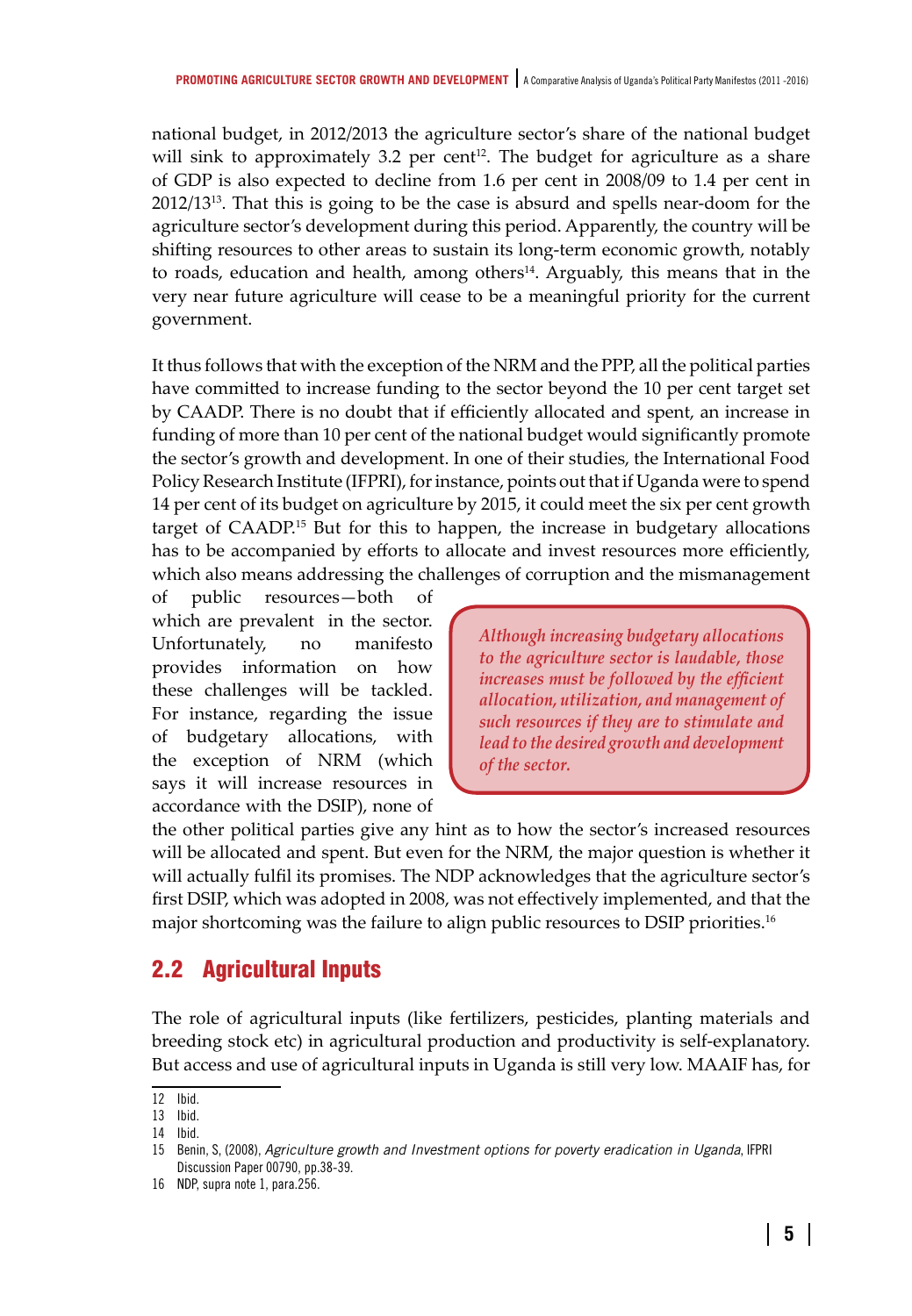instance, recently confirmed that Uganda has the lowest fertilizer use in the world.<sup>17</sup> Fertilizer use in Uganda stands at an average of 1kg/ha, compared to 6kg/ha in Tanzania, 32kg/ha in Kenya and 51kg/ha in South Africa.<sup>18</sup> The 2008 National Service Delivery Survey report indicates that in 2008, only about 14 per cent of households reported use of at least one type of input, while 86 per cent did not use any input.<sup>19</sup> Table 2 gives a picture of the number of farmers that were using agricultural inputs in 2006.

|          | <b>Improved Seeds</b> | Manure | <b>Chemical Fertilizer</b> | Pesticide, Herbicides,<br>Fungicide |
|----------|-----------------------|--------|----------------------------|-------------------------------------|
| Central  | 5.5                   | 8.7    | 1.3                        | 4.8                                 |
| Eastern  | 11.9                  | 4.1    | 1.1                        | -4.7                                |
| Northern | 7.6                   | 0.5    | 0.7                        | 2.6                                 |
| Western  | 2.2                   | 9.6    | 0.6                        | 1.5                                 |
| National | 6.3                   | 6.8    | 1.0                        | 3.4                                 |

Table 2: Farmers Using Agricultural Inputs in 2006 (%)

*Source* **: UBOS (2007) UNHS 2005/06, Agricultural Module**

The very low use of agricultural inputs means that farmers are not deploying improved agricultural technologies to help them address challenges such as drought, declining soil fertility, pests, diseases and weeds. This partly explains Uganda's low agricultural production and productivity. More importantly, it suggests that if the number of farmers using agricultural inputs were to substantially increase, it would lead to increased agricultural production and productivity. The major reasons advanced for the very poor or non-use of inputs include the high costs of acquiring the inputs and lack of knowledge about the importance of inputs and how to get them.<sup>20</sup> There are also challenges regarding the input quality, which has been deteriorating over the years largely as a result of a failure to enforce standards, something which has led to the proliferation of counterfeits on the market.<sup>21</sup> Provision of quality and affordable agricultural inputs, therefore, constitutes one of the major bottlenecks to increased agricultural production and productivity. What, then, are the political parties proposing as the best way to address this challenge?

<sup>17</sup> See Mudoola, P. (2011), Uganda has the lowest fertiliser use in the world, *The New Vision,* 7 February.

<sup>18</sup> Supra note 10, p.35.

<sup>19</sup> UBOS (2008), supra note 5, p.82.

<sup>20</sup> Ibid

<sup>21</sup> See USAID/BizCLIR (2010), *Commercial, Legal and Institutional reform in Uganda's Agriculture Sector: Agenda for Action,* Available at *http://www.bizclir.com/galleries/country-assessments/Uganda\_Ag.pdf* [Accessed on 30/01/2011]. p.123.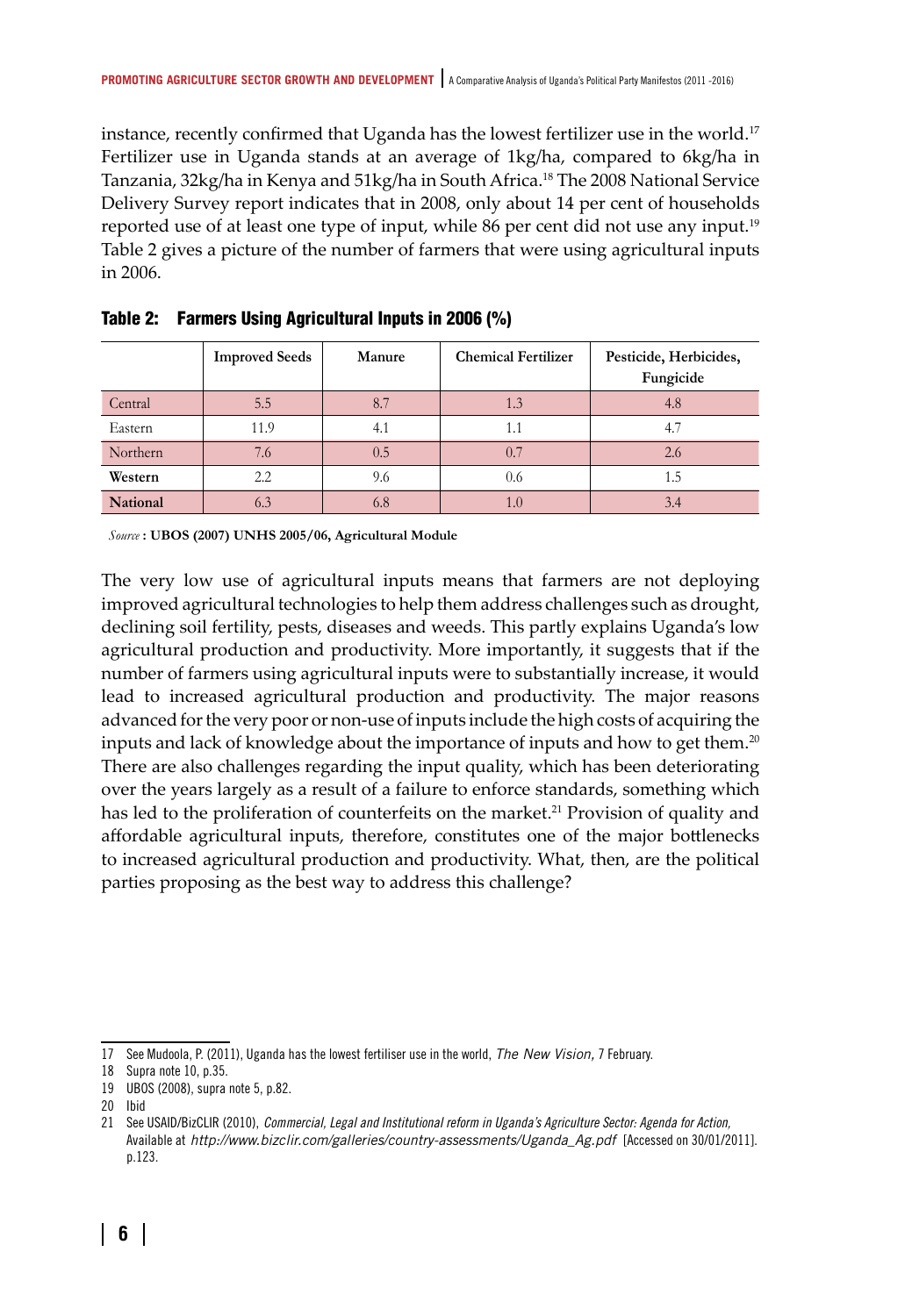| <b>Political Party</b> | The Promise/Commitment                                                                                                   |
|------------------------|--------------------------------------------------------------------------------------------------------------------------|
| FDC, UPC and PPP       | Provide agricultural inputs at subsidized prices                                                                         |
| NRM                    | Support 6 market-oriented model farmers, 3 commercial model<br>farmers and 100 food security farmers per parish per year |
| DP, PDP and, UFA       | Non-committal                                                                                                            |

Table 3: Summary of Commitments with Respect to Provision of Agricultural Inputs

UPC, FDC and PPP promised to provide farmers with agricultural inputs like seeds, fertilizers, breeding stock and pesticides, as well as advisory and extension services at subsidized prices. The manifestos do not, however, give details about the extent and manner in which the agricultural inputs will be subsidized. While subsidizing agricultural inputs is a commendable measure, it has to be done in a manner that does not violate Uganda's international obligations under the World Trade Organisation governing issues of subsidies in agriculture.

For the NRM, the major promise is to continue supporting the six marketoriented, three commercial and 100 food security model farmers per parish per year. Unfortunately, the NRM's manifesto does not give any details regarding the distinction between and among these categories of farmers. Nor does it give the criteria for selecting them. But regarding the issue of selection, the Prosperity for All (PFA) policy provides that the selection of the six market-oriented farmers per parish is to be done by a 10-member team chaired by the LC3 Chairperson.<sup>22</sup> The sub-county chairperson of the ruling party is entrenched in the policy document as one of the 10 members. If this is how the NRM plans to deal with the question of provision of agricultural inputs, then it urgently needs to address the concerns of many farmers and other stakeholders who worry about the existence of politically-biased selection processes and the fact that vulnerable groups like women and the very poor—those who often need the most support—are rarely selected as beneficiaries.

These concerns are not surprising for two major reasons. First, as already mentioned, the sub-county chairperson of the ruling party is entrenched as one of the members of the selection committee. Given the power and influence that these chairpersons wield, they can exert a lot of pressure on the other members of the selection committees to ensure that farmers belonging to the ruling

*The criteria for selecting farmers to benefit from the PFA policy initiatives like provision of agricultural inputs is not pro-poor, nor is it pro-vulnerable groups*

party benefit the most from the scheme. Second, the criteria for the selection of these farmers, as stipulated in the PFA policy, are not pro-poor or pro-vulnerablegroups. For instance, the policy states that the household or farmer to be selected must already be undertaking some income-generating activities within the locale, and be ready and able to change from subsistence to commercial farming.<sup>23</sup>

22 The Republic of Uganda (2008), Prosperity for All Policy, Office of the President, Kampala, Section 3.1, p.17 23 Ibid, p.18.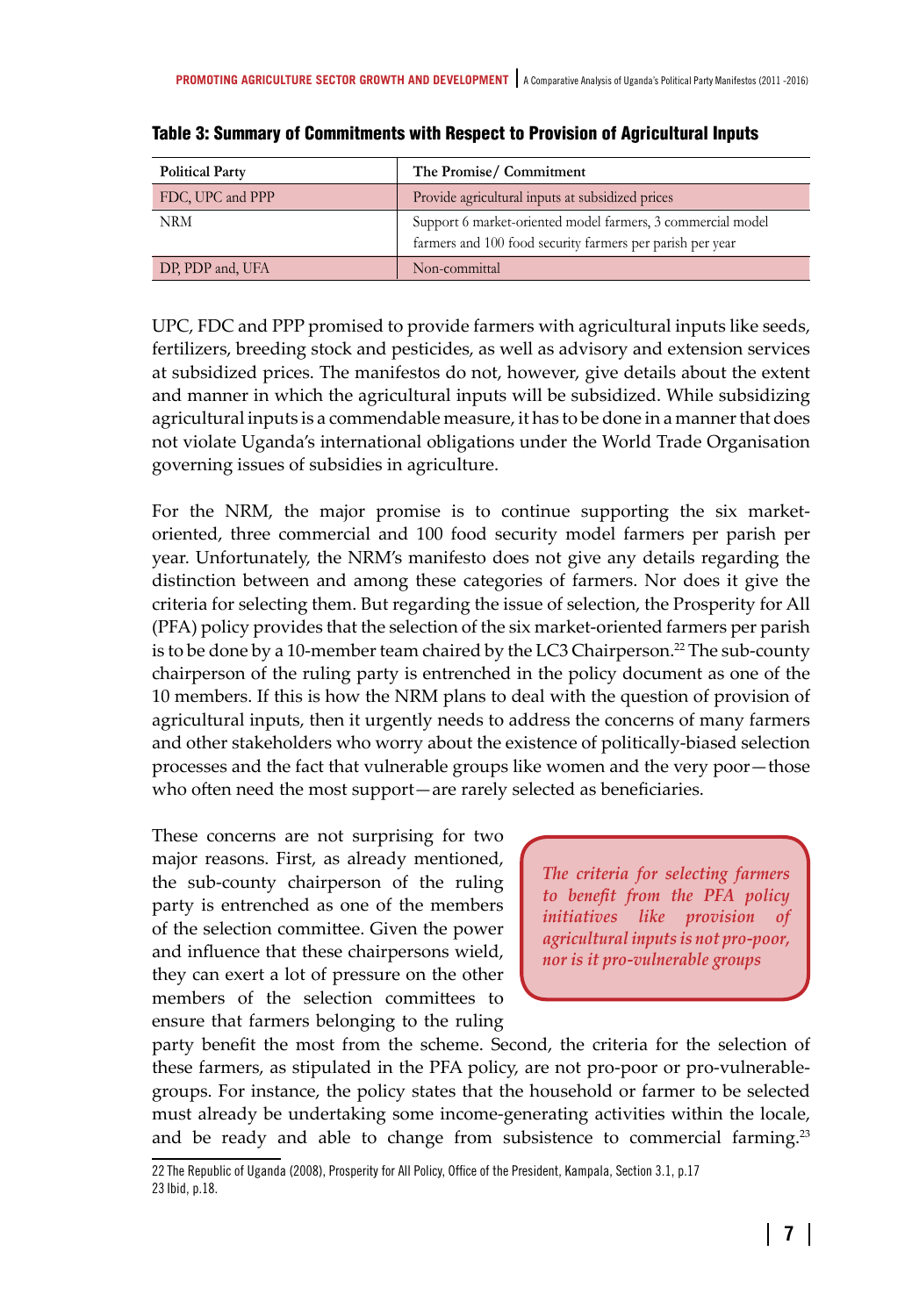This is coupled with the fact that under the PFA policy, agricultural inputs are to be provided on loan basis.<sup>24</sup> The vast majority of poor rural farmers and vulnerable groups in the rural settings cannot meet these conditions. They are thus not eligible to benefit from the agricultural input measures that the NRM's manifesto promises. This shortcoming has to be urgently addressed if the NRM seriously means to increase agricultural production and incomes of the rural poor.

#### 2.3 Agricultural Credit

In their manifestos, many of the political parties rightly recognise the importance of providing farmers with affordable and reliable credit. In a study commissioned by the International Food Policy Research Institute (IFPRI), farmers highlighted the issue of shortage of capital and credit as one of the biggest constraints to improving farming.<sup>25</sup> In a recent study conducted under the auspices of MAAIF, it was found out that only about 10 per cent of Ugandans had access to financial services like credit.26 This lack of or shortage of credit means that farmers cannot invest in things like buying improved agricultural inputs or expanding their agricultural enterprises which are critical for increasing agricultural production and productivity.

While the situation concerning access to and the provision of agricultural credit has improved from what it was a decade ago, there are still big challenges that tomorrow's leaders need to address. These range from the highly prohibitive conditions set by the financial institutions and the high costs of accessing credit, to the general lack of knowledge about how to access credit and the inadequacy and unreliability of financial institutions.<sup>27</sup> Regarding the conditions set by financial institutions and the costs of accessing credit, it is important to emphasise the fact that credit is provided to farmers mainly through micro-finance institutions. These institutions charge very high interest rates ranging from 36 to 48 per cent.<sup>28</sup> Many of them justify the high interest rates on transaction costs in the administration of the loans given to farmers.<sup>29</sup>

The credit given to farmers is also too little to be economically productive.<sup>30</sup> It normally ranges between Shs.  $20,000 - 50,000$ .<sup>31</sup> For the farmers who want to access credit through the Savings and Credit Cooperative Organizations (SACCOs), they are required to formally register their groups and have at least Shs. 20 million in savings.<sup>32</sup> The overwhelming majority of Ugandan farmers who form SACCOs in

<sup>24</sup> Ibid, sections 5.1, 5.2 and 5.3. These sections deal with issues of the source and identification of inputs, delivery of inputs and recovery of inputs.

<sup>25</sup> Benin S, et al (2007), *Assessing the Impact of the National Agricultural Advisory Services in the Uganda Rural Livelihoods*, IFPRI Discussion Paper 00724, p.12.

<sup>26</sup> MAAIF (2009), *Uganda: Review of Ongoing Agricultural Development Efforts,* Ministry of Agriculture, Animal Industry and Fisheries, Entebbe, p.6. See also Action Aid Uganda (2010), supra note 7, p.31.

<sup>27</sup> UBOS (2008), supra note 5, p.94.

<sup>28</sup> EPRC (2009), *Agriculture Sector Public Expenditure Review* – Phase three, Final Report submitted to the Ministry of Agriculture, Animal Industry and Fisheries, pp.7-8.

<sup>29</sup> ACODE/UNFFE (2009*), Farmers' Petition to the President and Members of Parliament of the Republic of Uganda,* ACODE Infosheet No.7, Kampala, p.9.

<sup>30</sup> Supra note 28.

<sup>31</sup> Ibid.

<sup>32</sup> MFPED (2008), supra note 7, pp.77-78.

<sup>8</sup>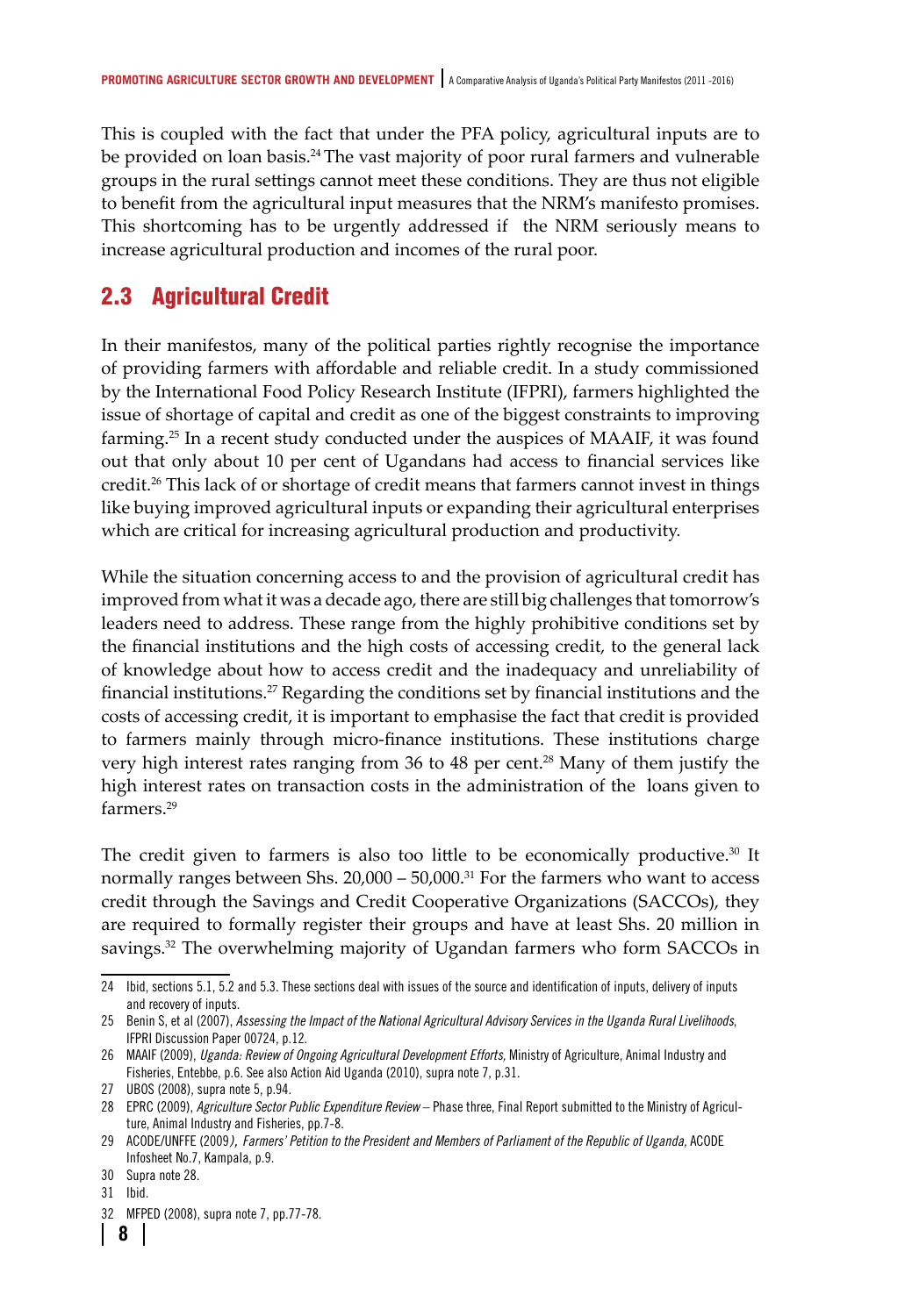rural areas find it very difficult to meet these conditions. It is from this perspective that we now turn to examine the promises made by the different political party manifestos with respect to the question of providing convenient and affordable agricultural credit to farmers.

| <b>Political Party</b> | The Promise/Commitments                                                                                                                                                       |
|------------------------|-------------------------------------------------------------------------------------------------------------------------------------------------------------------------------|
| FDC.                   | Establish an agricultural bank                                                                                                                                                |
| <b>PDP</b>             | Establish an agricultural bank                                                                                                                                                |
| DP                     | Establish an agricultural bank and encourage the growth of micro-credit<br>financial institutions                                                                             |
| <b>UPC</b>             | Re-establish cooperative banking and encourage the growth of micro-credit<br>financial institutions                                                                           |
| <b>NRM</b>             | Increase agricultural credit through partnerships with private financial<br>institutions, promote agricultural insurance, and establish a Commercialization<br>Challenge Fund |
| <b>PPP</b>             | Provide easy access to affordable credit                                                                                                                                      |
| <b>UFA</b>             | Non-committal                                                                                                                                                                 |

Table 4: Summary of the Commitments with Respect to Provision of Agricultural Credit

PPP promises easy access to affordable credit but does not provide any detail as to how it will do this. FDC, DP, UPC and PDP propose to establish an agricultural bank to give affordable and convenient credit and finance to farmers**.** Specifically, UPC promises to re-establish a Cooperative Bank (which in years past operated as a farmers' bank) to serve as one of the major mechanisms through which it will provide conducive and affordable credit to farmers. Additionally, UPC and DP also promise to encourage the growth of micro-credit financial institutions to avail funds to small-holder farmers and processors. NRM, for its part, pledges to increase credit to farmers through partnerships with private financial institutions. It also promises to promote agricultural insurance and establish the Commercialization Challenge Fund (CCF) under NAADS to provide financial support to nucleus farmers under the Public-Private Partnership Strategy. Unfortunately, NRM's manifesto provides no details as to how this fund will operate. Neither does it give any information about the intended beneficiaries, i.e. the nucleus farmers.

Although from a generalised perspective, all the proposals summarised above appear good, none of the manifestos is explicit as to the exact measures that will be undertaken to ensure that farmers actually have easy access to affordable credit and other financial services. For instance, although parties like UPC and DP promise to encourage the growth of micro-credit financial institutions to avail funds to smallscale farmers and processors, they provide no specifics as to how they will do it. How they will encourage the growth of micro-finance institutions, let alone create the appropriate mechanisms to ensure that such institutions provide affordable credit is not known. In the same vein, although establishing an agricultural bank is a good idea, this in itself is not enough to guarantee easy access to affordable credit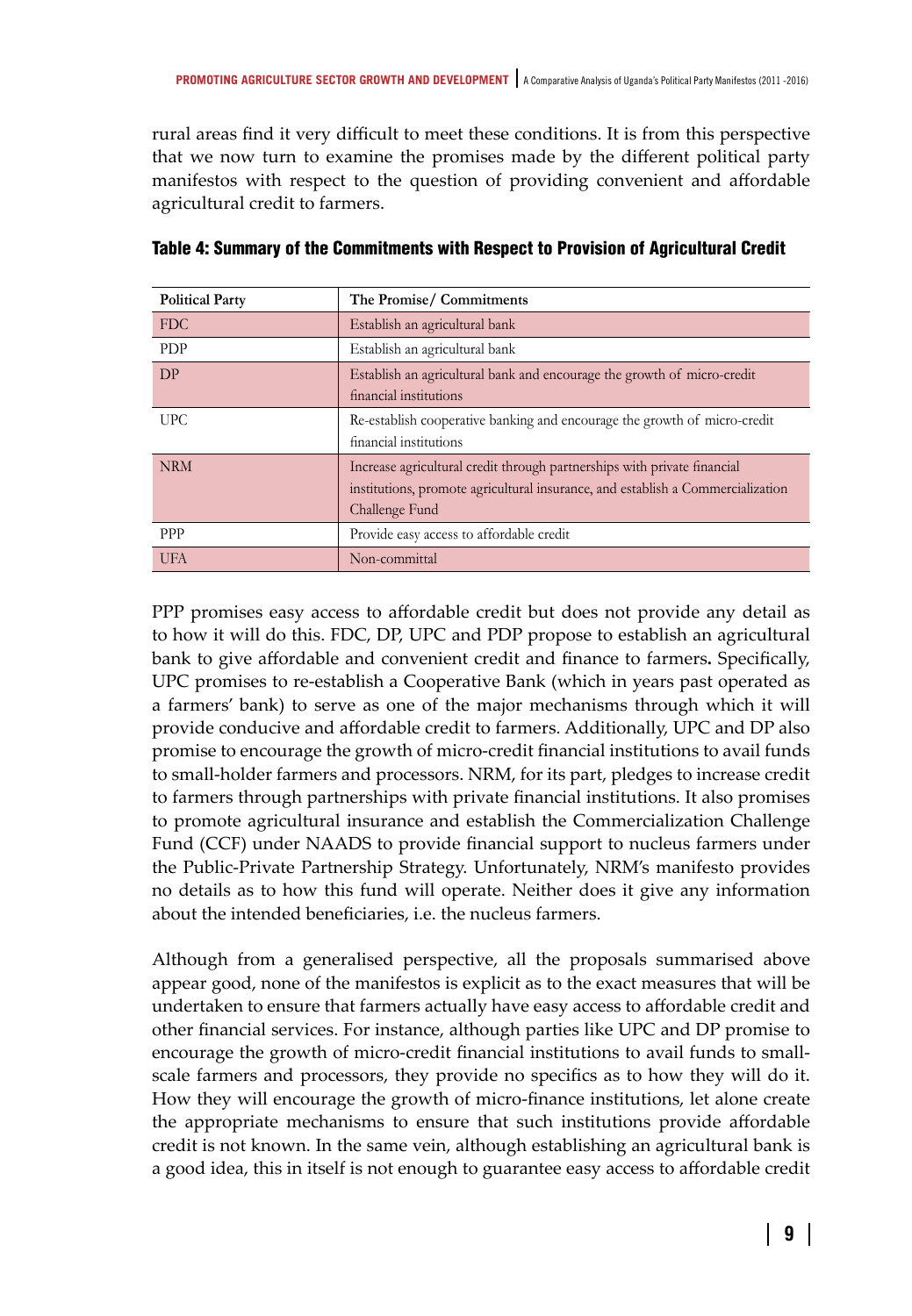by farmers. What is more important are the measures to be put in place to ensure that the agricultural bank (or indeed any other financial mechanism), once established, will not set harsh conditions and charge prohibitively high interest rates. Similarly, although NRM promises to promote agriculture insurance as one of the ways of ensuring that farmers have access to affordable credit, it does not tell us what, exactly, "promotion" means or what the party will actually do to promote agricultural insurance. The

*Although establishing an agricultural bank is a good idea, this in itself is not enough to guarantee easy access to affordable credit by farmers. What's more important is the existence of measures to ensure that the agricultural bank (or indeed any other financial mechanism), once established, will not set harsh conditions and charge prohibitively high interest rates.*

parties' manifestos would have been immensely more useful had they provided such detail.

#### 2.4 Agro-Processing, Storage and Marketing

Despite government interventions, the situation with regard to agro-processing, the storage of farmers' produce, and agricultural marketing is wanting in many respects. Major challenges include the lack of value addition, poor and inadequate storage facilities, poor market infrastructure, inadequate and poor market information flow, poor linkages between farmers and the market, and the poorly functioning regulatory and standards-enforcement agencies.<sup>33</sup> Regarding value addition, it is worth noting that the proportion of Uganda's agricultural commodities which are processed is no more than five per cent.<sup>34</sup> This low level of value addition is largely attributed to the low capacity of farmers to participate in value chains, the limited availability of (and access to) necessary equipment and machinery, and the poor quality and quantity of goods produced.<sup>35</sup> With respect to the question of poor market information flow, the 2008 National Service Delivery Survey found out that because there existed no established system for market information, farmers were improvising to market their produce and purchase inputs.<sup>36</sup> The survey report also noted that the lack of access to market information was causing the exploitation of farmers by middlemen who purchased produce directly from farmers who are unaware of alternative markets for their produce.<sup>37</sup>

<sup>33</sup> See generally supra note 10, pp.40-43.

<sup>34</sup> Ibid, p.43.

<sup>35</sup> Ibid.

<sup>36</sup> UBOS (2008), supra note 5, p.93.

<sup>37</sup> Ibid.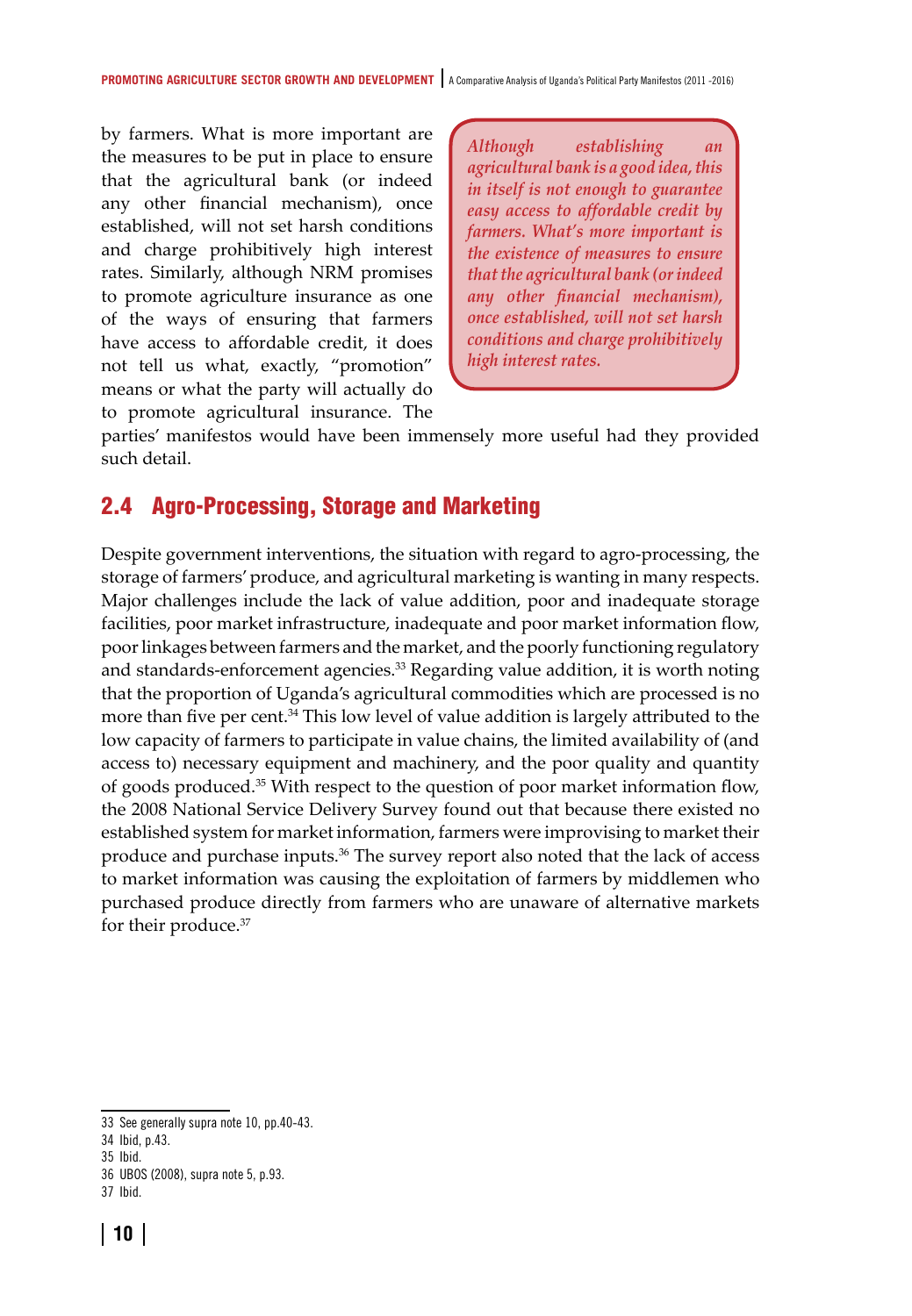| <b>Political Party</b> | The Promise/Commitment                                                                                                                                                                                                                                                                                                                                                                                                            |
|------------------------|-----------------------------------------------------------------------------------------------------------------------------------------------------------------------------------------------------------------------------------------------------------------------------------------------------------------------------------------------------------------------------------------------------------------------------------|
| FDC                    | Set up marketing cooperatives to increase sales and improve incomes of farmers; offer<br>guaranteed markets for strategic agricultural products; promote and support agro-<br>processing to add value to farmers' produce; and establish and maintain national food<br>reserves in rural areas                                                                                                                                    |
| DP                     | Promote marketing cooperatives to enable joint marketing by small-holder farmers;<br>create market linkages; create enabling environment for players to access market<br>information at each level of the marketing chain; provide credit to support the<br>Warehouse Receipt System; and invest massively in rural electrification to enhance<br>agro-processing and provide market.                                             |
| <b>NRM</b>             | Provide milk coolers, rice hullers and maize mills at sub-county level; establish cold<br>chain facilities; increase the coverage of the Warehouse Receipt System; construct 44<br>warehouses and over 190 grain satellite collection centres in grain producing areas;<br>and continue supporting the three commercial model farmers per parish particularly<br>regarding capacity for value addition and or/bulking of produce. |
| <b>UPC</b>             | Re-establish cooperatives and primary societies; re-establish storage and processing<br>facilities; re-establish the produce marketing board; and develop and improve<br>maintenance of feeder roads network.                                                                                                                                                                                                                     |
| <b>PDP</b>             | Establish cooperative unions that are specific on products; encourage and fund agro-<br>based industries for value addition; establish a national food storage system; create a<br>national agriculture marketing bureau with branches in all cooperatives and districts;<br>and establish standards for agricultural products.                                                                                                   |
| PPP                    | Sensitise farmers to form cooperatives or other community-based societies.                                                                                                                                                                                                                                                                                                                                                        |
| <b>UFA</b>             | Re-establish cooperative unions to guarantee product quality, markets and price<br>stability.                                                                                                                                                                                                                                                                                                                                     |

Table 5: Summary of Commitments with Regard to Improving Agro-Processing, Storage and Marketing

To address the challenges to processing, marketing and storage, all the political parties, with the exception of NRM, pledge to re-establish, revive, and promote cooperative societies to enable joint marketing by small-holder farmers, guarantee markets for farmers' produce and help stabilize prices. The major shortcoming of these pledges, again, is that the political parties provide no information as to how exactly they will promote the growth of cooperatives in Uganda.

Before their disbandment in the 1990s, following government's decision to liberalize the economy, cooperative movements (like the Busoga Cooperative Union, the Banyankore Kweterena, and the Bugisu Cooperative Union, among others), and producer boards, played an important role in the marketing of farmers' produce. They established big storage infrastructure in almost all parts of the country and created ready markets for many farmers. They used to buy produce from almost all corners of the country, including the very hard-to-reach areas. They safeguarded farmers against fluctuating prices by offering fixed prices. And even when they made sizable profits by re-selling produce on the world market at higher prices, many poor rural small-holder farmers were at least satisfied that they had a ready market for their produce within reach.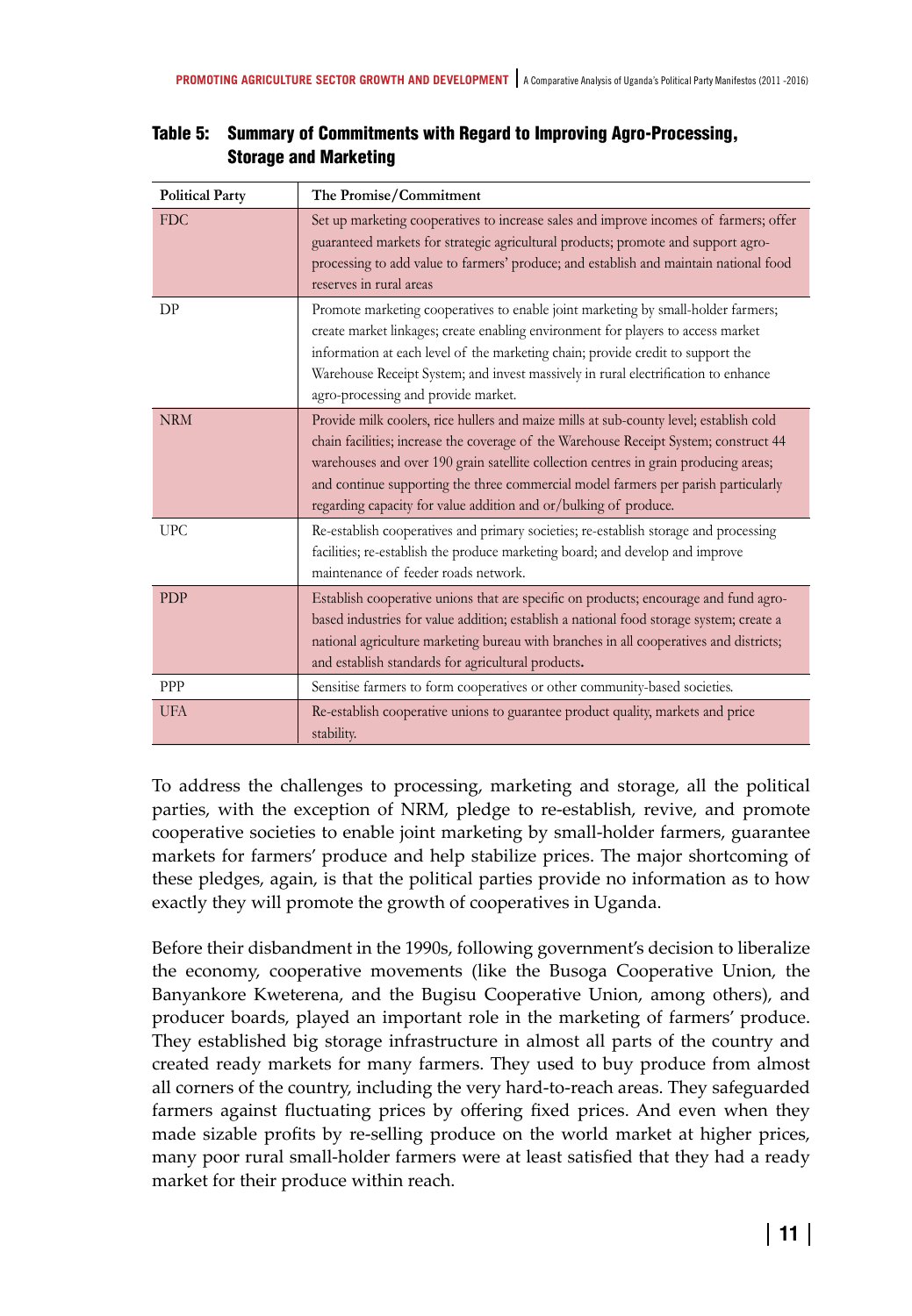Yet, while these cooperatives played an important role in agricultural marketing, they also had a number of weaknesses, the greatest ones being political interference, politicization of their activities, mismanagement and fraud.<sup>38</sup> As Nakabuga rightly observed, when these cooperatives expanded and became big entities, they lost some of their initial purpose as tools to develop

*Any efforts to revive and promote cooperative unions must address as a matter of priority the threats of political interference, politicisation and mismanagement which undermined their viability in the past.*

Uganda's agricultural economy. Their leaders even started forming alliances with political parties.39 The point to emphasise here is that any efforts to revive and promote cooperatives must address as a matter of priority the threats of political interference, politicization and mismanagement which undermined the viability of cooperatives in the past.40

In addition to re-establishing and promoting cooperative societies, UPC promises to re-establish storage and processing facilities and put them in charge of the produce marketing boards. If UPC plans to re-establish produce marketing boards as well, it will have to establish measures that will ensure that these boards do not over tax farmers, as was reportedly the case before their abolition in the 1990s.41 UPC also takes the issue of road infrastructure in rural areas seriously. It promises to develop and improve the maintenance of the feeder road network, while upgrading critical community roads to district feeder road status, and feeder roads to trunk road status in order to ease transport in the rural agricultural areas.

PDP and FDC, for their part, promise to establish and maintain a national food storage system. In particular, FDC promises to establish and maintain food reserves in the rural areas. Establishing food storage facilities is expected to, among other things, reduce post-harvest losses and improve marketing of farmers' produce. PDP and FDC also further promise to promote, support and fund agro-based industries to add value to farmers' agricultural products. Additionally, PDP promises to create a national agricultural marketing bureau with branches in all cooperatives and districts. It also promises to establish standards for agricultural products and legislate for their enforcement. Similarly, DP promises to create an enabling environment for all players to access market information at each level of the marketing chain. Like NRM has promised over the years, DP also says that if voted into power, it would invest massively in rural electrification to enhance agricultural processing and provide markets to stimulate small-holder mass production. For its part, NRM promises to provide milk coolers, rice hullers and maize mills at the sub-county level, and to establish cold chain facilities. In addition, NRM promises to increase the coverage of

<sup>38</sup> Muhwezi-Bonge, G. (2009), *Uganda's Cooperatives Rise Again*. Available at http://www.panos.org.uk/?lid=26160. [Accessed on 10/02/2011].

<sup>39</sup> Nakabuga, R. (2008), Govt should strengthen cooperatives, *The New Vision*, 29 December.

<sup>40</sup> For other important strategies to promote cooperatives, see Omona, J. (2010), "Reviving Cooperatives in Uganda: Strategies for Effectiveness in this Era of Global Financial Crisis." *Malaysian Journal of Cooperative Studies.*

<sup>41</sup> See MFPED (2008) supra note 7, p.15.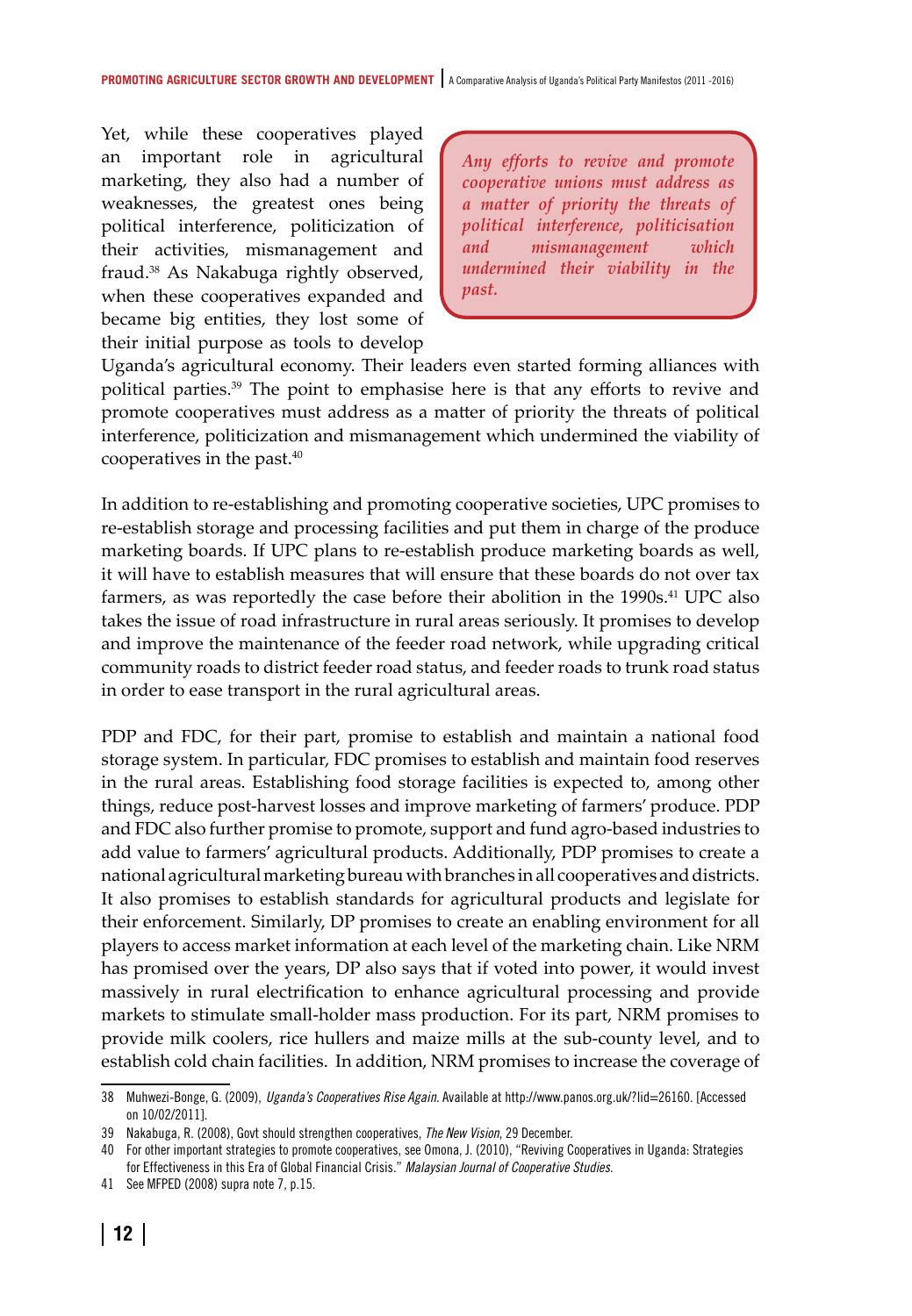the Warehouse Receipt System and to construct 44 warehouses and over 190 grainsatellite collection centres in grain producing areas. NRM also promises to continue supporting the three commercial model farmers per parish, with a particular focus on value addition and/or the bulking of produce through organised commodity platforms. These are clear and measurable promises which, if implemented, could address many challenges that farmers face with respect to agro-processing, storage and marketing. The ultimate question is whether these promises would actually be fulfilled.

### 2.5 Agricultural Education

Agricultural education undoubtedly stands out as another important thematic area critical for stimulating agricultural growth and development. But what is the current situation with respect to agricultural education in Uganda? A recent report by United States Agency for International Development (USAID) correctly observed that although Uganda has several universities and vocational schools focused on agriculture, most are relatively weak.<sup>42</sup> There is a shortage of qualified staff, poor teaching facilities, and inadequate infrastructure. Also, the curriculum of these institutions is not up-to-speed with many national, regional and international developments.

Another major challenge is that enrolment in technical agricultural areas is dropping.<sup>43</sup> It is a fact that many students are shunning pursuing careers in agriculture because they think there are too few opportunities, at too little pay. The government even acknowledged recently that many public and private institutions in the agriculture sector are experiencing shortages in quality technical staff in key areas such as research, pests and disease control, extension services, mechanisation and soil science.44 Indeed, some large agri-businesses say that in many cases, they have to outsource agriculture management-level staff from outside the country, given the often-inadequate skills of Ugandan applicants.45 But why should this be the case in an agricultural country like Uganda with many jobless citizens? What interventions are the political parties promising to undertake to address the above-described and other challenges in the area of agricultural education?

<sup>42</sup> USAID/BizCLIR (2010), supra note 21, p.11.

<sup>43</sup> Ibid.

<sup>44</sup> NDP, supra note 1, Section 5.1.2.

<sup>45</sup> Supra note 42.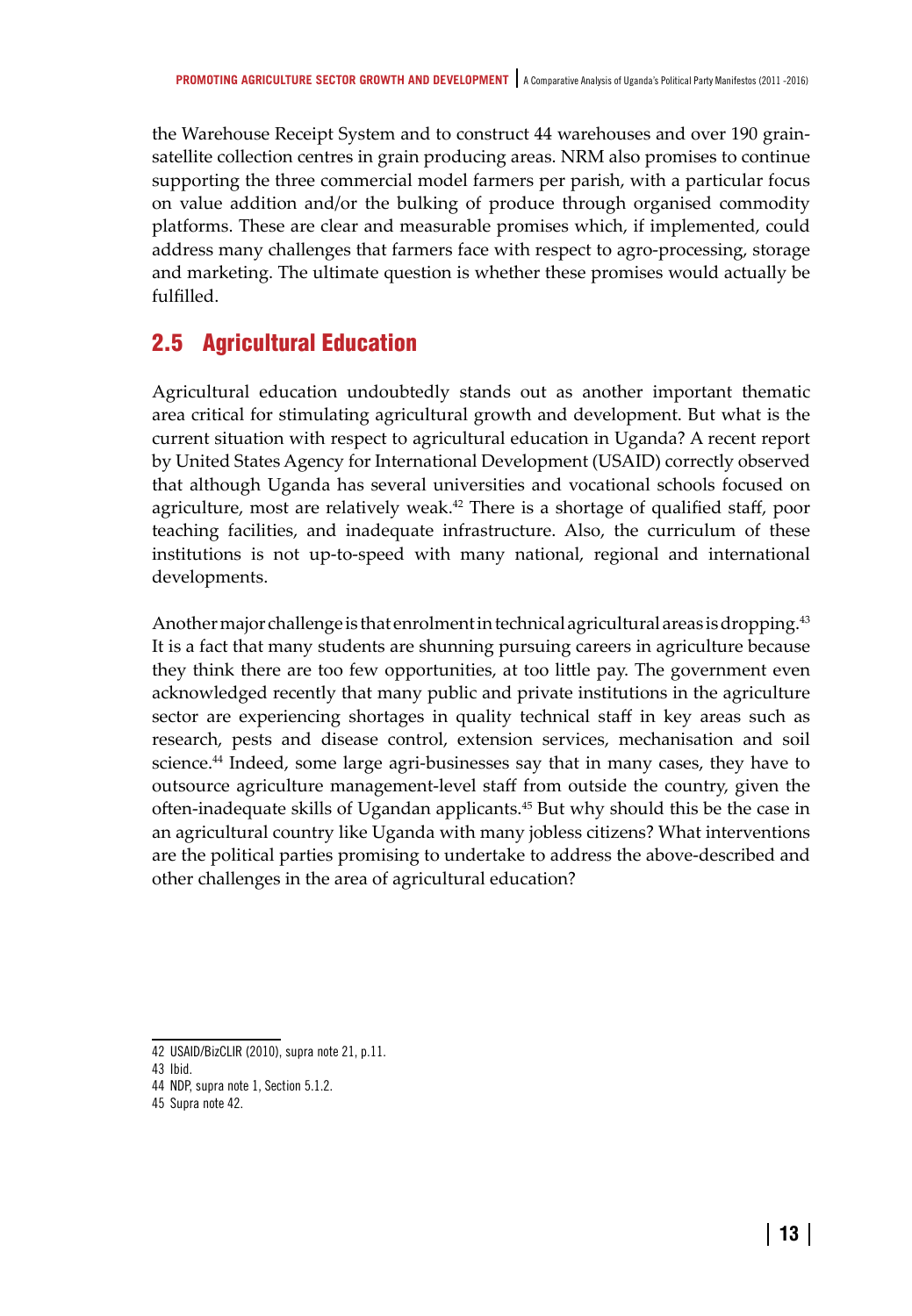| <b>Political Party</b> | The Promise/Commitment                                                                                                                                                                                                                                                                                                                              |
|------------------------|-----------------------------------------------------------------------------------------------------------------------------------------------------------------------------------------------------------------------------------------------------------------------------------------------------------------------------------------------------|
| <b>UFA</b>             | Introduce the teaching of agriculture in primary and secondary schools and provide<br>incentives within the education system for students to opt for it.                                                                                                                                                                                            |
| <b>PDP</b>             | Upgrade all the district agriculture training institutes to centres of excellence; transform<br>the Faculty of Agriculture and Forestry into a School of Agriculture; transform the<br>Faculty of Veterinary Medicine into a School of Animal Resources and Production; and<br>establish the School of Aquatic Sciences, Fisheries and Aquaculture. |
| <b>PPP</b>             | Introduce programmes in skills and vocational training.                                                                                                                                                                                                                                                                                             |
| <b>NRM</b>             | Align the curriculum of agricultural training colleges to market demands; establish a<br>Uganda Farmers' School and Leadership Centre; set up farmer academies; strengthen<br>centres of excellence for strategic commodities.                                                                                                                      |
| DP, FDC and UPC        | Non-committal                                                                                                                                                                                                                                                                                                                                       |

Table 6: Summary of Commitments with Respect to Improving Agricultural Education

UFA promises to introduce agriculture as a key subject in primary and secondary schools and to provide incentives within the education system for students to opt for the subject. However, what these incentives will be is not clear because the UFA's manifesto does not elaborate more on the matter. The PDP, meanwhile, promises to upgrade all the district agriculture training institutes to centres of excellence to serve as training institutions for farmers, managers and students of agriculture. It also promises to transform (what is presumed to be) Makerere University's Faculties of Agriculture and Veterinary Medicine into Schools of Agriculture and Animal Resources and Production respectively. PDP also promises to establish a School of Aquatic Sciences, Fisheries and Aquaculture.

Assuming, again, that the said faculties are the ones at Makerere University (which, oddly enough, the manifesto does not say), it needs to be pointed out that similar transitions have already occurred at the University. The Faculty of Veterinary Medicine is now the School of Veterinary Medicine and will soon become a College of Veterinary Medicine. Likewise, the Faculty of Agriculture has combined with the Faculty of Forestry and Nature Conservation and the Institute of Environment to form the College of Agricultural and Environmental Sciences. The promise of the PPP with respect to improving agricultural education is to introduce programmes that will scale up skills and vocational trainings as one major way of boosting the productivity of small-holder farmers.

For its part, the NRM pledges to align the curricula of agricultural training colleges with market demands and establish a Uganda Farmers' School and Leadership Centre to bring about a shift in life orientation and changes in mind-sets. It further promises to set up farmer academies to provide specialized training on specific aspects of agriculture, while strengthening centres of excellence for strategic commodities like cassava and rice (at Namulonge), and fish (at Kajjansi). Although these pledges seem good and practical, some questions need to be asked regarding their economic efficiency, value addition, and implementation. First, how will they be implemented? Is there any need to establish farmers' academies and the Farmers'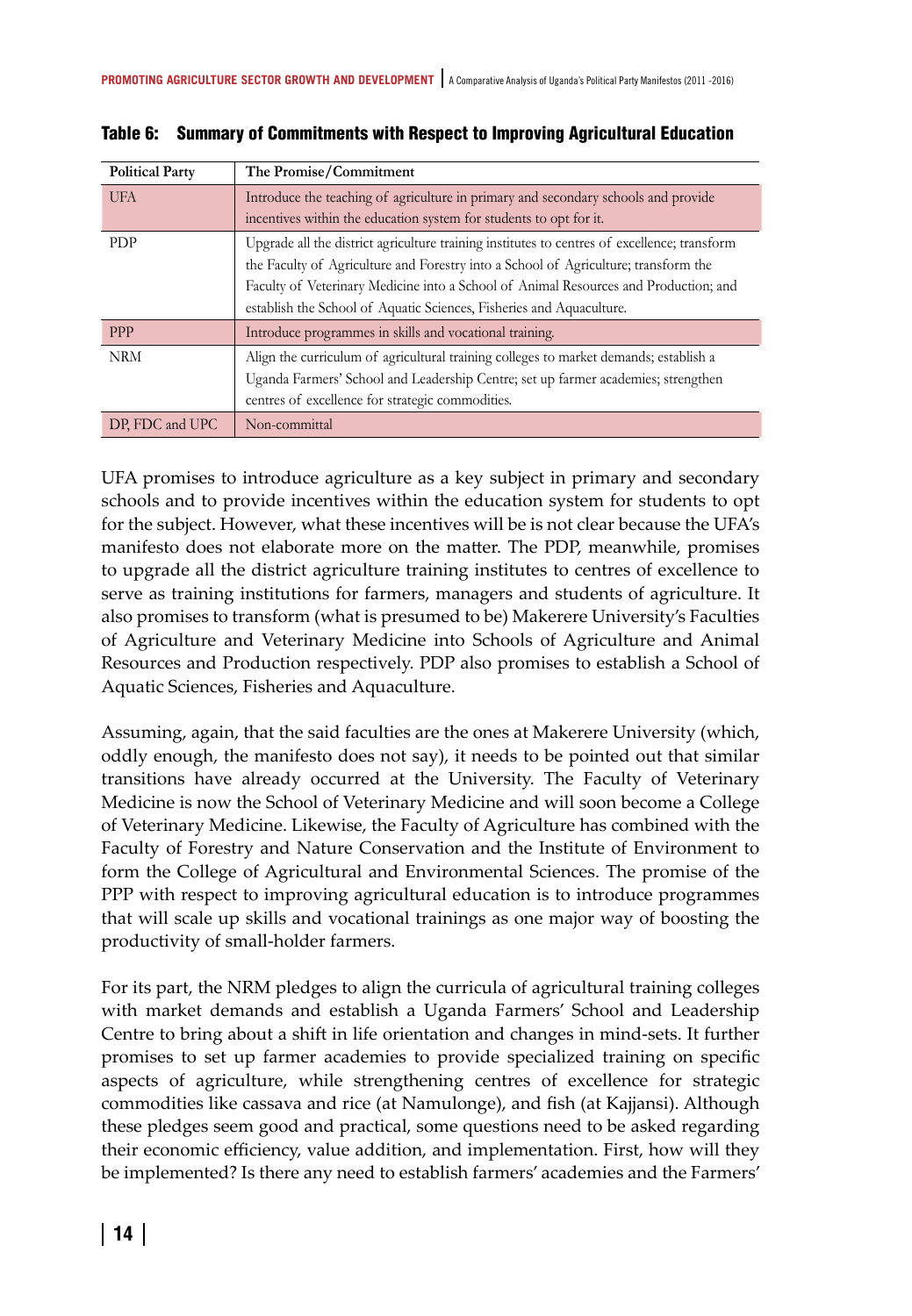School and Leadership Centre given the existence of many agricultural programmes at Uganda's institutions of higher learning and district agriculture training institutes? Would it not be more strategic and make more economic sense to strengthen these institutions (to be able to provide specialized trainings and change mind-sets) rather than investing in new ones? Besides, the NRM's manifesto—like the manifestos of the other parties-- is quiet about the specific measures needed to undertake its proposals.

### 2.6 Agricultural Extension and Advisory Services

The importance of agricultural extension and advisory services to agricultural development cannot be over-emphasised. Agricultural extension and advisory services are not only important in transferring agricultural knowledge and skills to farmers, but are also critical for providing farmers with information on important aspects such as markets, new technologies, and weather patterns. It is for these reasons, among others, that the provision of extension and advisory services should be key to any efforts aimed at promoting agricultural growth and development. But the picture of Uganda's agricultural extension and advisory services is not a rosy one.

Over the last ten years, alongside the government extension workers at the districts, Uganda has been implementing, under the National Agricultural Advisory Services (NAADS), a farmer-led, demand-driven agricultural extension and advisory service system, where farmers through their farmer groups are expected to demand for the services they need. But the implementation of NAADS has been riddled with many challenges, from policy uncertainty reflected in the frequent changes made to the programme implementation guidelines, to political interference (which normally comes in form of directives and influence peddling), embezzlement, and the mismanagement of public funds.<sup>46</sup>

Another challenge worth pointing out with respect to NAADS—which serves as the country's major agricultural extension and advisory service programme—is that its services do not benefit all farmers. In fact, NAADS excludes the majority of farmers from its activities and initiatives. First, NAADS mainly targets the "economically active poor" who are defined as subsistence and semi-commercial farmers with access to productive assets and some skills and knowledge.<sup>47</sup> However, the majority of farmers in Uganda are illiterate, have limited knowledge and are very poor. Second, the demand-driven approach championed by NAADS means that only those farmers who can articulate their demands get the services. Unfortunately, many farmers in Uganda do not have the capacity or wherewithal to demand for services.<sup>48</sup> And while NAADS is trying to develop these farmers' capacities, it still has a very long way to go. For the government extension workers employed by the local district administrations, the major problems have always been poor facilitation,

<sup>46</sup> Naluwairo, R. (2011), In Quest for an Effective and Efficient Agri-Food System: A Review of Uganda's Major Agri-Food Policies. Forthcoming.

<sup>47</sup> Action Aid Uganda (2010), supra note 7, p.27

<sup>48</sup> Ibid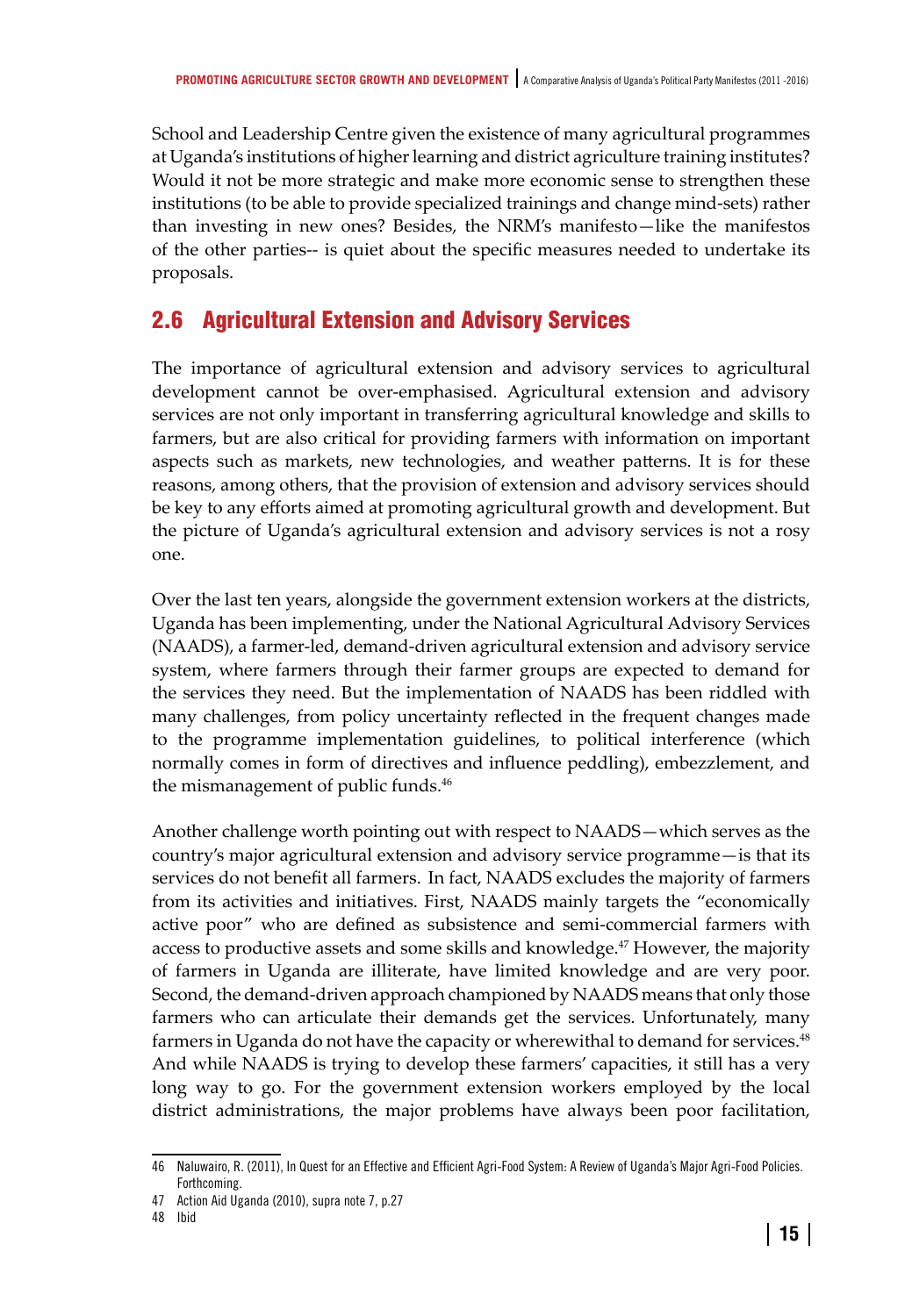underfunding, and the very high ratio of farmers-to-extension workers.49 All these challenges, among other issues, have combined to constrain the ability of NAADs and government extension workers to effectively and efficiently deliver services to farmers.

According to the 2008 National Service Delivery Survey, for example, only 14 per cent of all farming households had been visited by an extension worker in the 12 months preceding the survey.50 In 2008, MFPED also reported that despite the expansion of NAADS from 13 districts in 2001 to 80 in 2008, most poor households were yet to fully benefit from its training programmes and initiatives, and the majority were not members of farmer groups -which are key institutions through which extension needs are identified and delivered.<sup>51</sup> Only about nine per cent of house holds had participated in NAADS training programmes and initiatives, and only 5.4 per cent of households had a member in a farmer group.<sup>52</sup> From this snapshot, it is clear that provision of agricultural extension and advisory services is a big challenge to the agriculture sector's development. How then do political parties plan to address this challenge?

As already mentioned, parties like UPC and FDC promise to provide farmers with advisory and extension services at subsidized prices. It is important to note here that while the government through NAADS is currently paying the private service providers of agricultural extension and advisory services, this is expected to end in the long run, with the farmers themselves expected to pick up the tab. UPC and FDC also pledge to revive, construct and support District Agricultural Farm Institutes in each sub-region to provide agricultural research and extension services support. For its part, DP promises to provide extension services to support producer clusters. The NRM's main strategy is to boost the availability of extension workers and the quality of advisory services by recruiting four extension staff (i.e., a coordinator and three service providers) at the sub-county level to be employed through performancebased contracts.

Considering the fact that the high ratio of farmers-to-extension staff is one of the big challenges affecting agricultural extension and advisory services, recruiting more extension staff at the sub-county level is a welcome idea. It is also important to acknowledge that the NRM, as the ruling party, has already started implementing this promise. But the manner in which such recruitment

*It makes more sense to mainstream advisory services into existing district production departments under the tight supervision of the NAADS Secretariat rather than creating parallel structures and diverting technical staff from these departments.*

<sup>49</sup> See generally MAAIF (2009), *Policy Position of the Ministry of Agriculture, Animal Industry and Fisheries on the Proposed Conversion of Public Extension Staff in Local Governments to National Agricultural Advisory Services*, Ministry of Agriculture, Animal Industry and Fisheries, Entebbe.

<sup>50</sup> UBOS (2008), supra note 5, p.88.

<sup>51</sup> MFPED (2008), supra note 7, p.44

<sup>52</sup> Ibid.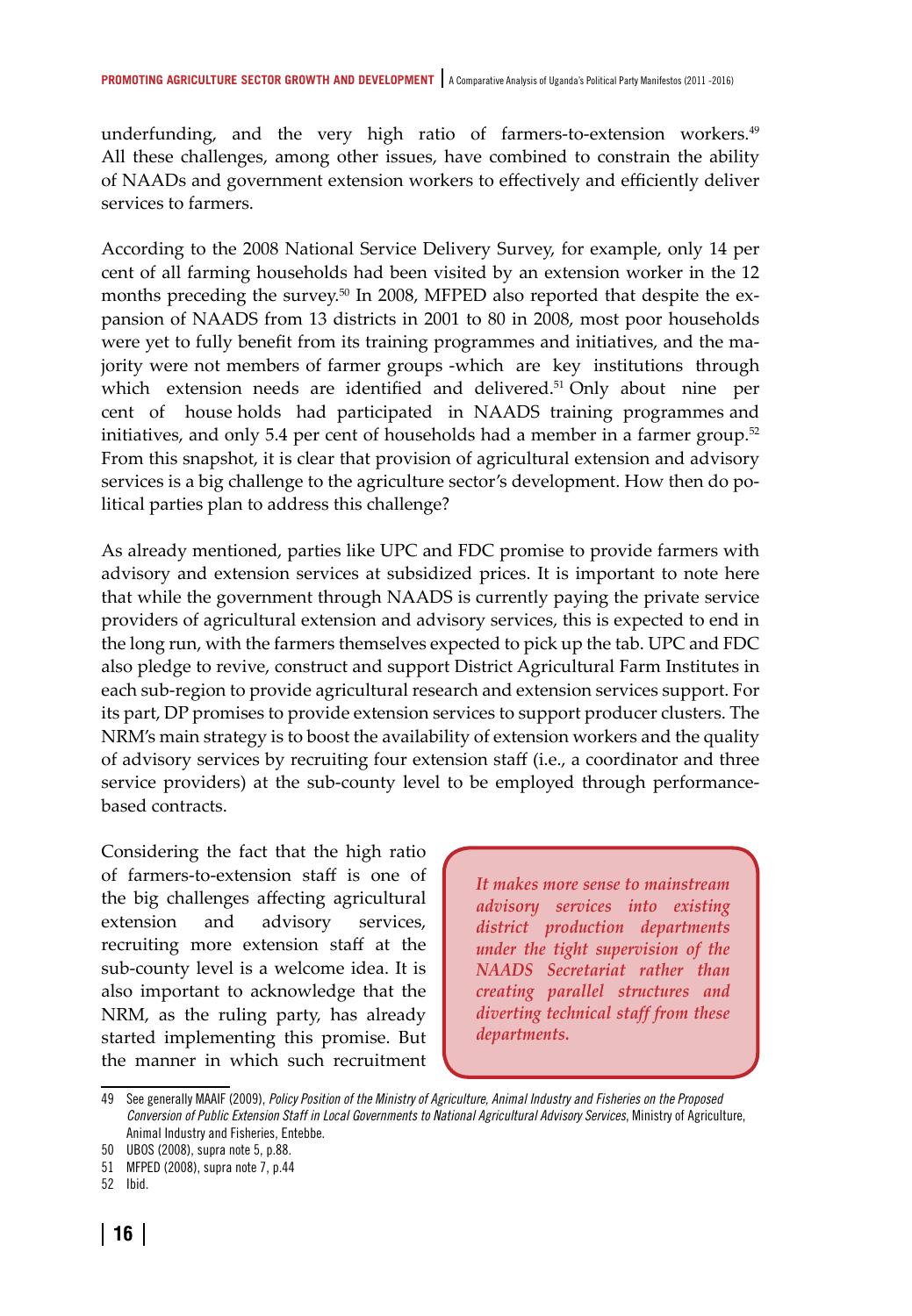is being done is unfortunately likely to cause more problems than it will solve. NRM is converting public extension staff in local governments to contractual private service providers under NAADS. Given that the biggest wage bill of these private service providers is paid with money provided by donors, longterm sustainability becomes an important issue. The NRM's move is also likely to severely weaken the production department/technical arm of local governments to plan and implement government programmes beyond these services.<sup>53</sup> As MAAIF rightly proposes, it makes more sense to mainstream advisory services into existing District Production Departments under the tight supervision of the NAADS Secretariat rather than creating parallel structures and diverting technical staff from these departments.<sup>54</sup>

The important question to ask now is: Even taking the totality of the measures promised by the different political parties, is that all that is needed to address the challenges regarding the provision of agricultural extension and advisory services? Obviously, the answer is no. The political parties, for instance, are not providing any measures to deal with the challenges of political interference and the politicization of agricultural extension programmes, nor have they proposed any ways to curtail the mismanagement of public funds – issues that are prevalent in the implementation of NAADS.

### 2.7 Agricultural Research and Technology Development

To increase agricultural production and productivity, farmers need a variety of technologies to help them address the challenges brought about by pests and diseases, declining soil fertility, drought, low yields, and post-harvest losses, among others. Agricultural research and technology development is, therefore, a critical component of agricultural development. Uganda, however, faces enormous challenges with respect to its efforts to provide farmers with such technologies. First, government spending on agricultural research is very low. The agricultural research budget accounted for an average of 18 per cent of the agriculture sector spending between 2006 and 2009.<sup>55</sup> In real terms, given that the agriculture sector budgetary allocation is generally very low, 18 per cent of the agriculture sector budget is very little money. Such paltry spending limits the ability of the National Agricultural Research Organisation (NARO) to invest in research and develop appropriate technologies needed to address a wide range of farmers' needs.

The challenges brought on by limited government spending are compounded by the fact that many of the agricultural research initiatives taking place in the country are either donor-funded or receive funding through collaborative research arrangements between NARO and institutions from abroad.<sup>56</sup> As with many donor-funded projects and initiatives, they often come with certain

<sup>53</sup> MAAIF (2009), supra note 49, p.7.

<sup>54</sup> Ibid.

<sup>55</sup> Lukwago, D. (2010), *Increasing Agricultural Sector Financing: Why It Matters For Uganda's Socio-Economic Transformation.*  ACODE Policy Research Series No. 40, 2010. Kampala, p.15.

<sup>56</sup> Informal chat with one of the NARO staff (requested anonymity).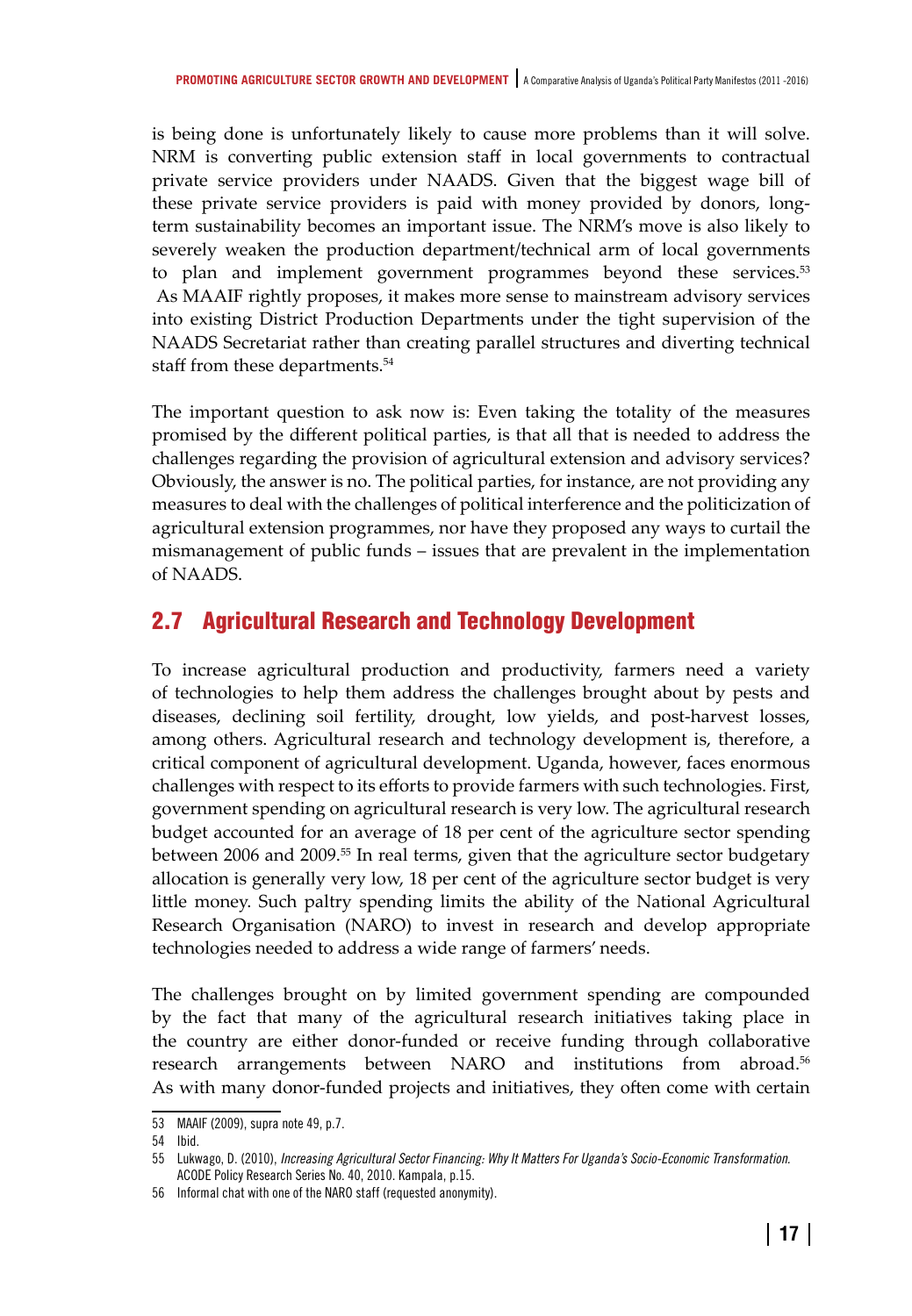conditions and restrictions. Because of these limitations, organizations like NARO and its semi-autonomous institutions may not be able to determine an appropriate domestic agenda to the degree necessary. This is not good for Uganda.

*The over-emphasis of market-oriented research is likely to skew public research away from areas that are important to sustaining domestic food security.*

Further, although NARO has made good progress in developing technologies to help address the challenges facing farmers in Uganda, $57 \text{ most farmers have not}$ been able to access and use them.<sup>58</sup> This is partly attributed to the poor linkages between NARO, the private sector, extension workers and farmers. Another major challenge worth pointing out relates to the policy position emphasising the demanddriven, market-oriented research approach. NARO's vision for national agricultural research is "a market-responsive, client-oriented and demand-driven national agricultural research system..."<sup>59</sup> This emphasis on market-oriented research is likely to skew public research away from those crops and animals that are very vital to ensuring food security in rural areas. Crops like yams and sorghum, for example, are not "marketable" in the traditional sense, but are nevertheless critical to local livelihoods—especially during periods of food scarcity. With an almost-exclusive emphasis of demand-driven, market-oriented research, such crops will not get the attention they deserve. In addition to the problem of research focus, is the perennial problem of research facilities. The deeply inadequate state of research facilities and infrastructure in the country, coupled with the poor remuneration received by scientists, mean that unless corrective measures are undertaken, Uganda will continue to suffer shortage of highly qualified scientific and technical personnel due to the brain drain.

Concerning the promises made by the political parties, most (with the exception of the PPP and the UFA) promise to promote agricultural research and technology development as a major way of improving production and productivity. The major shortcoming is that, except for the NRM, they do not give any appreciable detail as to what exactly they will do to promote such research. On its part, the NRM pledges to promote research in quick maturing high-value seeds and drought/pestresistant seeds, expand animal genetic multiplication and distribution, encourage the use of artificial insemination, improve breeding of poultry, scale up research into disease-resistant cassava varieties, and avail farmers with soil-testing kits to enable them select enterprises and fertilizers suited for their soils. These are well targeted measures which, if implemented, would go a long way in improving agricultural productivity in Uganda.

<sup>57</sup> Since 2003, NARO is reported to have developed up to 218 improved varieties, breeds and prototypes for increased yields, food security and incomes. Supra note 10, p.35.

<sup>58</sup> Ibid, p.53

<sup>59</sup> See Republic of Uganda (2003), The National Agricultural Research Policy, Ministry of Agriculture, Animal Industry and Fisheries, Entebbe, Section 2.2.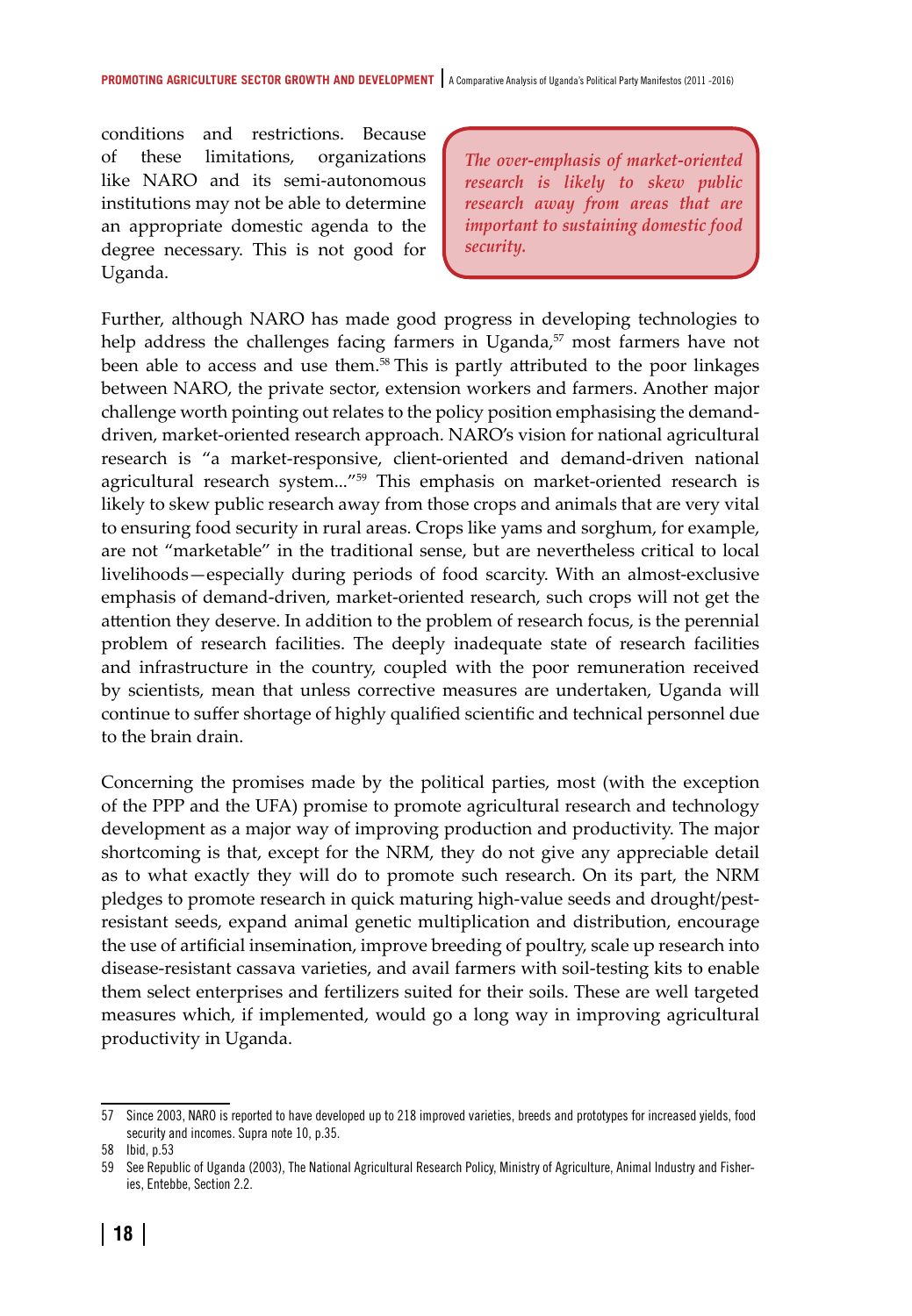### 2.8 Water for Agricultural Production

Given the fact that Uganda's agriculture is nature-based, with a heavy reliance on rainfall, the question of water for agricultural production becomes very important. This is particularly so at this time when, largely as a result of climate change, the country's rainfall patterns are changing in unpredictable and unreliable ways. Moreover, the state of water infrastructure for agricultural production is poor, due to mainly lack of maintenance and vandalism.<sup>60</sup> In fact, most of the country's water infrastructure is not even in working condition. MAAIF, for instance, reports that of the over 1,000 valley dams and tanks that the government has constructed over the years for livestock production, only about 20 per cent are functional.<sup>61</sup> It is therefore not surprising to find that estimates indicate that livestock in Uganda only receive 33 per cent of their daily water requirements.<sup>62</sup> Improving access to water for agricultural production is therefore a big challenge that has to be addressed by any person or political party that comes to power.

What, then, are the plans of the different political parties to increase water for agricultural production? The NRM, PDP, PPP, DP, and FDC promise to set up affordable irrigation schemes to reduce over-dependence on rainfall. The manifestos of the UPC and the UFA are silent on the question of water for agricultural production. Of the political parties promising to improve and increase availability of water for production, it is only the PDP and the NRM that are specific on what they actually intend to do to address the challenge of water for agricultural production. The PDP promises to divide the country into agricultural production zones and ensure that each zone has access to affordable water sources.<sup>63</sup> In this respect, it promises to construct and protect permanent water reservoirs in all the production zones.

The NRM promises to provide water machinery for agricultural production; establish micro-water harvesting and irrigation demonstration sites in at least 100 sub-counties every year; rehabilitate four medium-scale irrigation schemes in Butalejja, Mubuku and Olweny; establish four new medium-size irrigation schemes; and construct 23 communal valley tanks across the county. There is no doubt that, if implemented, these interventions can go a long way in easing access to water for agricultural production. One of the major questions that arise, especially with regard to the promises of the NRM generally, is how the party plans to fulfil them given that over the next five years, it does not plan to increase budgetary allocations to the agriculture sector in any substantial manner. If these promises are not mere rhetoric, where will the money to finance their implementation come from?

<sup>60</sup> Supra note 10, p.40

<sup>61</sup> Ibid.

<sup>62</sup> Ibid.

<sup>63</sup> Unless the PDP means to divide the country into new agricultural zones altogether, under the Plan for Zonal Agricultural Production, Agro processing and Marketing (2004), Uganda is already divided into ten agricultural zones.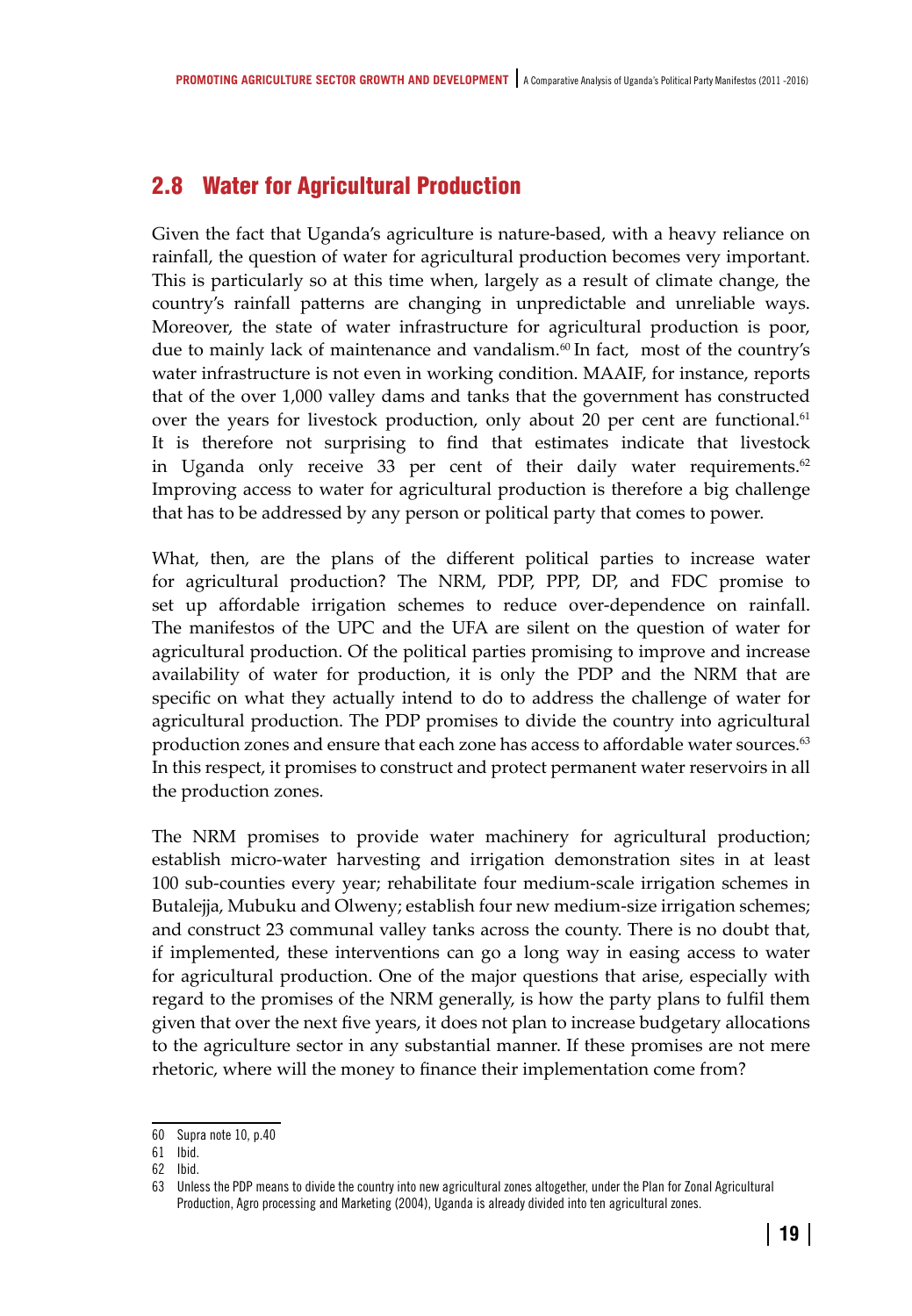#### 2.9. Other Promises

In addition to the promises of the political parties analysed above, which fall under the specific thematic areas that were highlighted at the beginning of this section, there are a number of other commitments that political parties have made for the growth and development of the agriculture sector. For instance, the PDP promises to expand the land fund to compensate *mailo* land owners with *bibanja* holders. If implemented, this measure can go a long way in addressing the chaotic situation of overlapping rights in land ownership that affect the use and investment in land for agricultural production. The PDP also promises to improve aquaculture by, among other things, promoting investments in supportive industries (e.g., aqua-feed) and strengthening aquaculture research, training, and production by enhancing collaboration between existing skilled personnel, training institutions, research stations and the private sector. The proposal to improve aquaculture is very important given the importance of fisheries to the national economy and the livelihoods of many Ugandans.

For PPP, the major additional promise made is to review the country's current poverty reduction strategies, particularly the Prosperity for All (PFA) policy, NAADS, PMA, and micro-finance activities, in order to revamp their procedures, processes, and other implementation modalities, with the goal of ensuring that they serve and benefit Ugandans effectively and equitably. For NRM, the major additional promises include promoting the mechanisation of agriculture by loaning tractors and other related implements to farmers and intensifying pest and disease control, market regulation, regulatory enforcement, and a general awareness of standards among agricultural producers.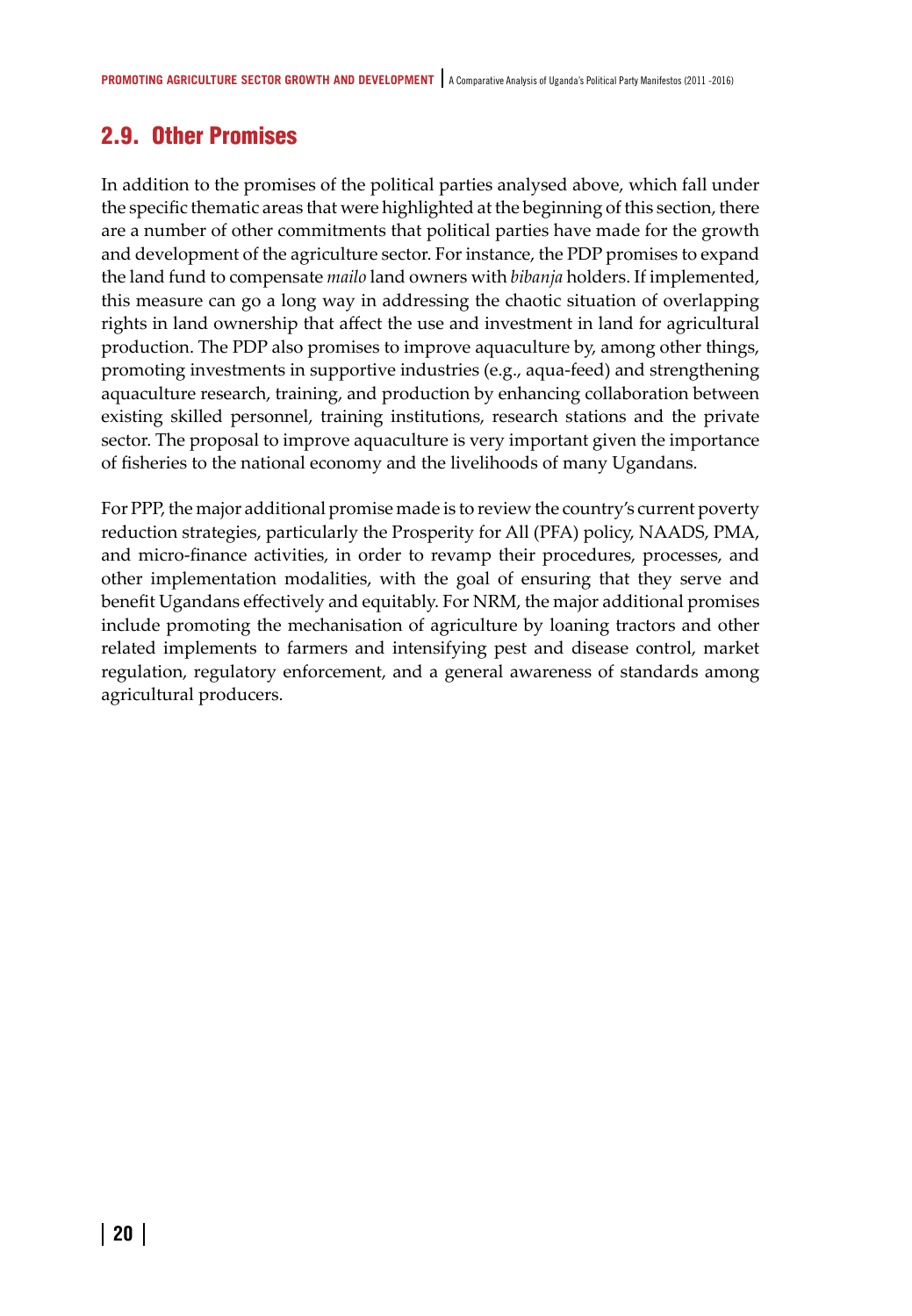# 3. WHAT THE POLITICAL PARTY MANIFESTOS MISSED

Although Uganda's political parties were able to address several of the challenges facing the agriculture sector, they nevertheless overlooked a few key areas that are critical to the long-term viability of the sector. This section briefly highlights those areas. It does not provide the policy direction, plans, strategies or measures that political parties should take or should have taken. Rather, it points to the need for political parties to consider the importance of such areas in their effort to improve the performance and growth of the agriculture sector.

### 3.1 Governance and Institutional Framework

A well-organized governance and institutional architecture is prerequisite for the good performance and development of any sector. In the agriculture sector, a lot of literature<sup>64</sup>—and indeed the recently adopted NDP<sup>65</sup>—rightly highlight the issue of many institutions and structures with overlapping mandates and blurred lines of accountability as one of the major challenges constraining the performance and development of the agriculture sector. In their agendas for the advancement of the sector, political parties should have addressed this challenge as a number one priority, which they did not. This is a serious omission. Without addressing this challenge, it is plausible to argue that these parties will be unable to effectively fulfil their promises. The institutional weaknesses will simply undermine most efforts aimed at programme implementation.

### 3.2 Agricultural Innovation beyond Research and Technology Development

For some time, the government of Uganda has tried to promote science and technology(S&T) to spur agricultural production and development. The establishment of NARO and its semi-autonomous institutions was a big step in this direction. Yet, despite the efforts of NARO to develop different technologies to address the needs of farmers, many of its technologies do not reach farmers,<sup>66</sup> and often, a number of them are found to be inappropriate or inapplicable.<sup>67</sup> This is one of the major limitations of investing in and promoting research without adopting a comprehensive approach to innovation, in which research and technology development is only a component.

While research and technology development focuses on generating scientific

<sup>64</sup> See, for instance, ACODE/UNFFE (2009), supra note 29 and MFPED (2008), supra note 7.

<sup>65</sup> NDP, supra note 1, Section 5.1.2.

<sup>66</sup> Supra note 10, p.53.

<sup>67</sup> See http://www.naro.go.ug/About%20NARO/outreach.htm [Accessed on 03/02/2011].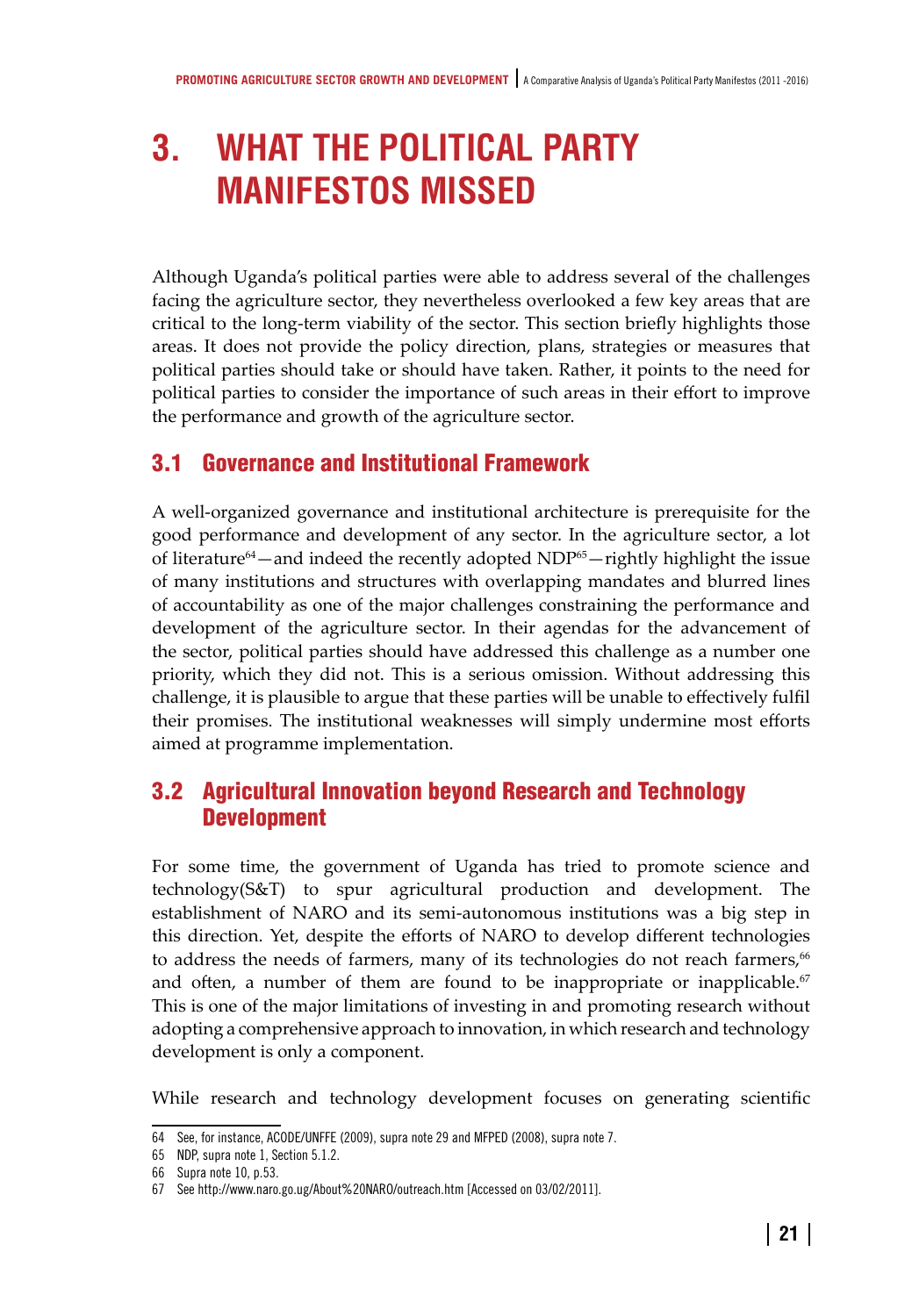knowledge, a comprehensive approach to innovation goes beyond the creation of knowledge to the application and outcome of such knowledge. In other words, such an approach does not only focus on the creation of scientific knowledge, but is also concerned with the dissemination of such knowledge and the issues of access to such knowledge among all players in the innovation system.<sup>68</sup> This is what Uganda's agriculture sector needs. It is only then that the scientific knowledge generated can stir

*Uganda's agricultural innovation system should aim to promote cooperation, linkages, interactions and feedback mechanisms between and among players such as NARO, NAADS, Makerere University and other higher institutions of learning involved in R&D, private sector, extension staff, civil society organisations, farmers, policy makers and regulatory bodies* 

maximum development. It is also why comprehensive approaches to innovation place a lot of emphasis on cooperation, linkages and the interactions between and among players within the system. In Uganda's agriculture sector, such an approach would, for example, promote cooperation, linkages, interactions and feedback mechanisms between and among players such as NARO, Makerere University, and other institutions of higher learning involved in Research and Development (R&D), as well as the private sector, extension staff, civil society organizations, farmers, policy makers and regulatory bodies. None of the political party manifestos stipulated any measures in this direction.

It is only the NRM's manifesto that talks of the Agricultural Technology, Agribusiness and Advisory Services (ATAAS), a joint programme of NARO and NAADS to "be actualised through interface and synergy between research and advisory services in each agricultural zone". Other than this statement, the manifesto does not provide any information on the nature of the interface and synergies to be promoted, or how they would foster and promote cooperation, linkages and interactions not only between NARO and NAADS, but also among other players in the agriculture sector. Indeed, it follows that in their endeavours to promote and improve the performance of the sector, the political parties missed out on the chance to leverage the benefits that can come from genuine agricultural innovation systems. This too is a major shortcoming.

### 3.3 Conservation and Sustainable Use of Plant Genetic Resources for Food and Agriculture

The importance of Plant Genetic Resources for Food and Agriculture (PGRFA) to agricultural production and development cannot be over-emphasised. PGRFA is defined as any genetic material of plant origin with actual or potential value for food and agriculture.<sup>69</sup> PGRFA constitute the most important source of raw material for

<sup>68</sup> See Rajalahti, R. (2009*), Promoting Agricultural Innovation Systems Approach: The Way Forward.* Available at http://knowledge.cta.int/en/Dossiers/Demanding-Innovation/Innovation-systems/Articles/Promoting-Agricultural-Innovation-Systems-Approach-The-Way-Forward. [Accessed on 4/02/2011].

<sup>69</sup> See Article 2 of the International Treaty on Plant Genetic Resources for Food and Agriculture, Rome, 2001.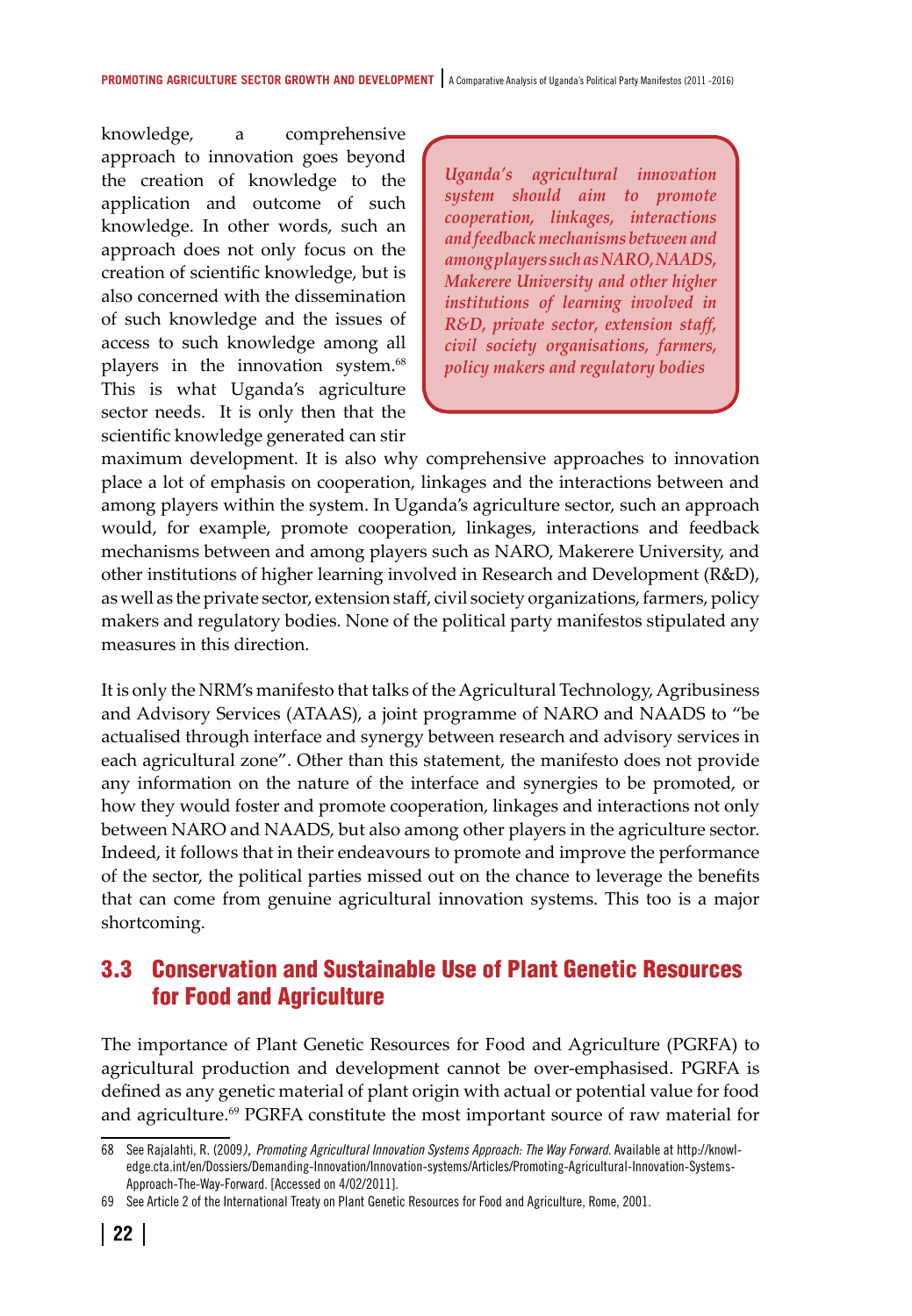most agricultural enterprises and provide the building blocks to boost production and productivity.<sup>70</sup> In this regard, the International Treaty on Plant Genetic Resources for Food and Agriculture rightly acknowledges that PGRFA "are the raw material indispensable for crop genetic improvement, whether by means of farmers' selection, classical plant breeding or modern biotechnologies, and are essential in adapting to unpredictable environmental changes and future human needs".<sup>71</sup>

Although Uganda is acknowledged to be richly endowed with biodiversity, a significant part of which is PGRFA, these resources are eroding at alarming rates.<sup>72</sup> This is partly as a result of ecosystem degradation (most of which is human-induced), and partly the result of the displacement of traditional and indigenous plant varieties by improved and modern varieties. Given that Uganda's population is growing at an alarming rate and will require more food and fibre to feed, any political party that aspires to take power is expected to have some clear measures and strategies to protect, conserve and promote the sustainable use of these resources. Unfortunately, none of the political party manifestos promises anything in this direction. This is disappointing given the fact that Uganda is party to the International Treaty on Plant Genetic Resources for Food and Agriculture,<sup>73</sup> which requires governments to take policy, legal and administrative measures for the conservation, sustainable use, and equitable sharing of benefits arising from these resources.

<sup>70</sup> Tumushabe, T., Demissie, A., and Naluwairo, R. (2008), *Plant Genetic Resources for Food and Agriculture in Eastern and Central Africa: Analysis of Trends, Emerging Policy Issues and Strategic Priorities*, ASARECA, Entebbe, p.4. See also Naluwairo, R and Mulumba, J. (2006), *Towards a National Policy on Plant Genetic Resources for Food and Agriculture in Uganda*, NARO Policy Briefing Paper, NARO, Entebbe, p.1.

<sup>71</sup> See the Preamble, supra note 69.

<sup>72</sup> Naluwairo and Mulumba (2006), supra note 70.

<sup>73</sup> Uganda acceded to the International Treaty on Plant Genetic Resources for Food and Agriculture on 25 March 2003. See *http://www.fao.org/Legal/TREATIES/033s-e.htm* [Accessed on 2/02/2011].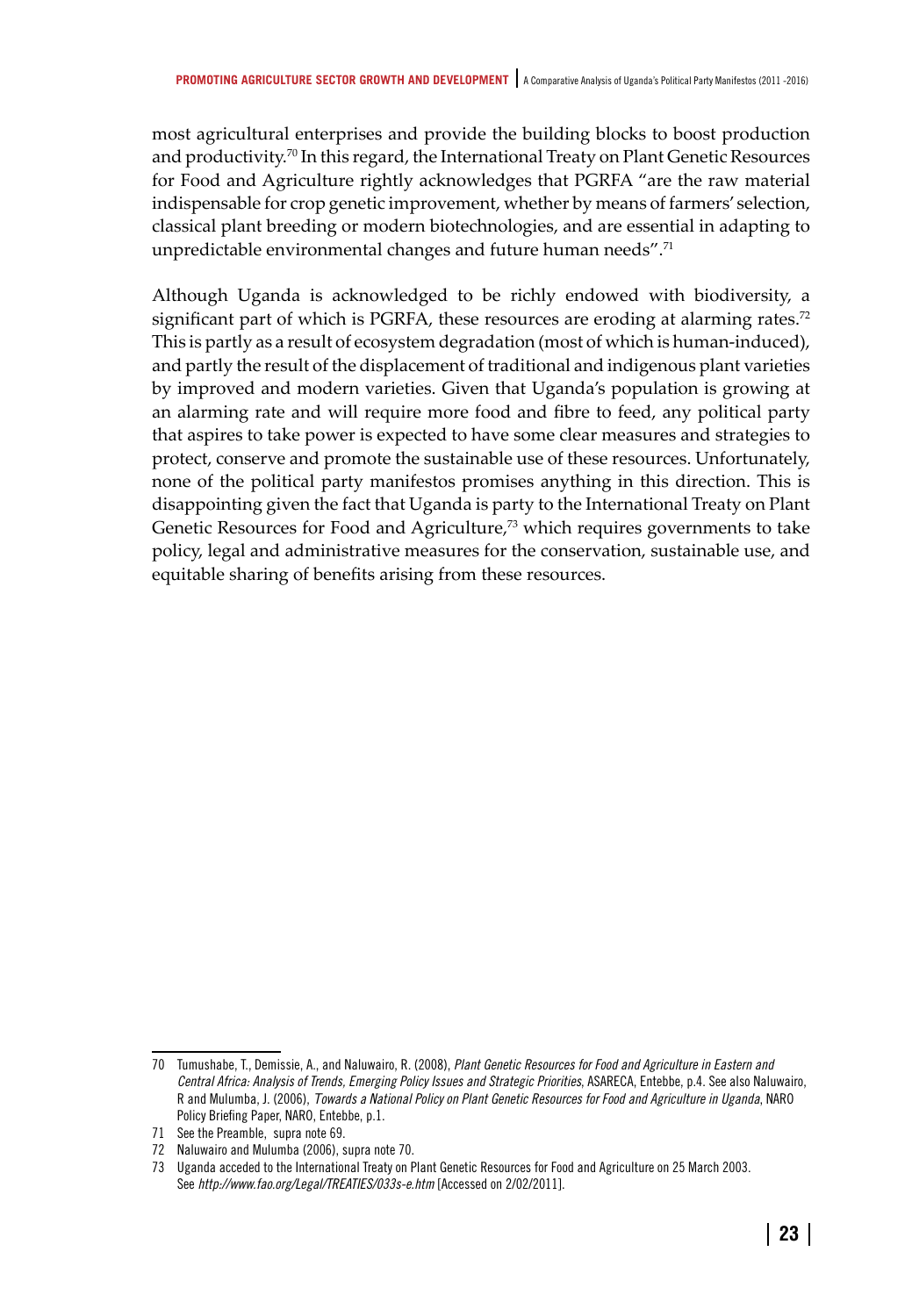# 4. CONCLUSION

In their quest to garner votes in this year's general election, political parties promised to undertake many measures to develop and improve the performance of the agriculture sector. Although most of the measures promised appear good, many of them are stated in generalized terms with very little or no information as to how the political parties actually plan to deliver on their promises.

With the exception of the NRM, a striking observation about many of the proposals made by the different political parties is that they are either the same as, or strikingly similar to, the policies and initiatives that were pursued by the government in the 1960s, 70s and early 80s. Among such measures include re-establishing and promoting cooperative unions, revamping the network of District Agriculture Training Institutes, providing agricultural inputs at subsidized prices, and (re) establishing an agricultural bank. This move by many political parties may well be a demonstration of a lack of confidence in many of the policy measures and initiatives that the NRM government has pursued over the last two decades which are failing to deliver in terms of improving the performance of the agriculture sector. But besides demonstrating lack of confidence in the NRM's policy measures, the backward focus apparent within so many manifestos also points to a dearth of policy innovation within Uganda's political parties themselves. This is problematic because, as earlier emphasised, some of the agricultural policies of the past decades had their own challenges and pitfalls, none of which were mentioned by those manifestos that recommended they be re-implemented.

In general, the NRM plans to continue implementing its current policy measures, which include continuing the demand-driven agricultural extension and advisory services system; providing agricultural credit through partnerships with private financial institutions; and, supporting the market-oriented, commercial and foodsecurity model farmers. The major concern, of course, is how these measures will perform in the future, given their failure over the past decade to stimulate the desired growth and development of the sector. In fact, the NRM's refusal to commit itself to increased funding for the agricultural sector makes the practicality of implementing many of its promises highly questionable.

In its final section, this policy research paper sought to highlight some important areas that the political party manifestos missed, which require urgent interventions if the agriculture sector is to flourish to the levels that Ugandans want. These areas include the governance and institutional architecture of the agriculture sector; agricultural innovation beyond research and technology development; and the conservation and sustainable use of PGRFA. Any presidential candidate or political party that comes to power must address the challenges in these areas if they truly mean to improve the performance of the agriculture sector and the livelihoods of Uganda's farmers.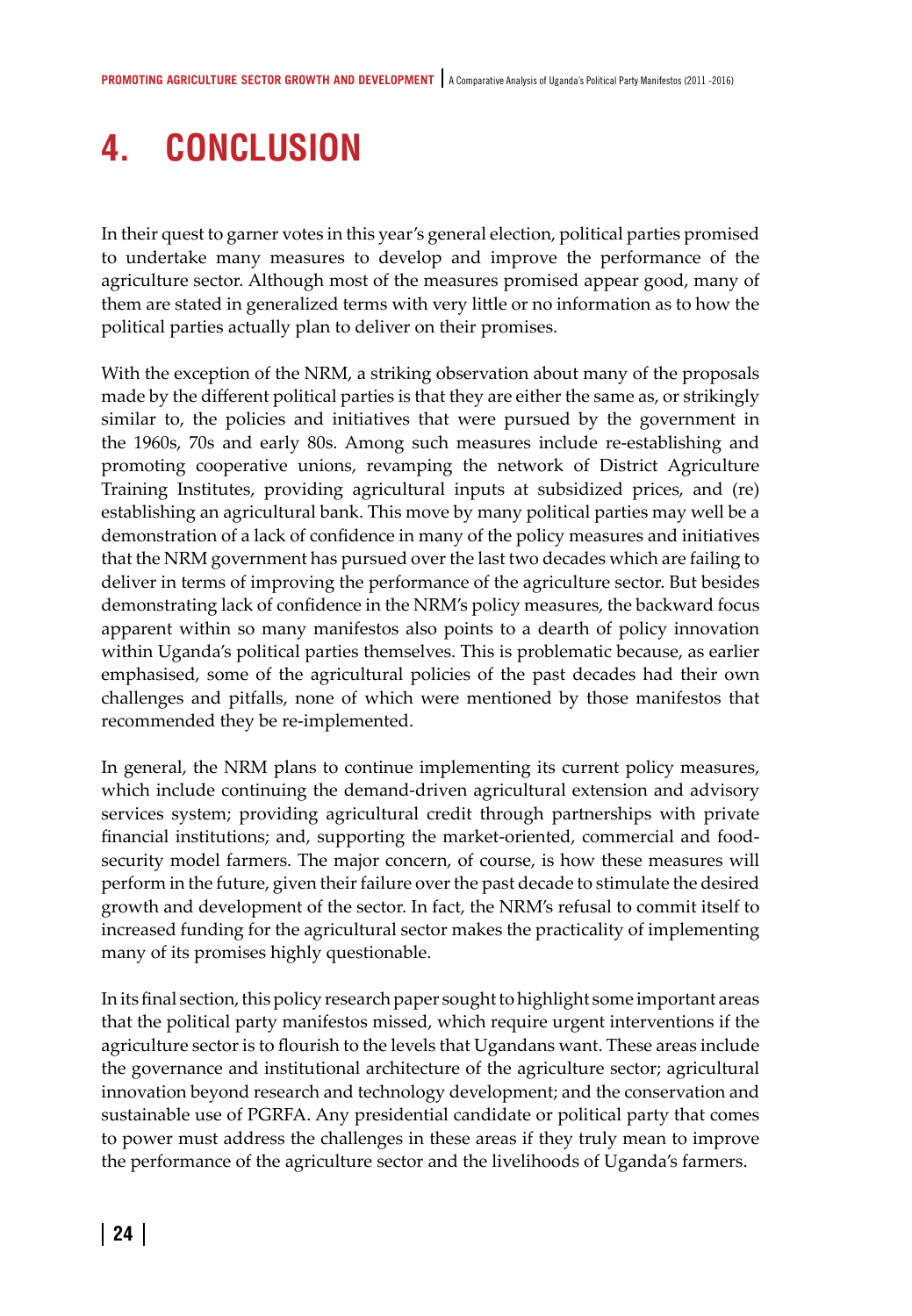# BIBLIOGRAPHY

ACODE/UNFFE (2009*), Farmers' Petition to the President and Members of Parliament of the Republic of Uganda*, ACODE Infosheet No.7, 2009. Kampala.

Action Aid Uganda (2010), *Invest in Smallholder Farmers: Six Areas for Improvement in Agricultural Financing*, Kampala.

Benin, S. (2008), *Agriculture growth and Investment options for poverty eradication in Uganda*, IFPRI Discussion Paper 00790.

Benin, S., et al (2007), *Assessing the Impact of the National Agricultural Advisory Services in the Uganda Rural Livelihoods*, IFPRI Discussion Paper 00724.

EPRC (2009), *Agriculture Sector Public Expenditure Review,* Final Report submitted to the Ministry of Agriculture, Animal Industry and Fisheries.

Lukwago, D. (2010*), Increasing Agricultural Sector Financing: Why It Matters For Uganda's Socio-Economic Transformation.* ACODE Policy Research Series No.40, 2010. Kampala.

MAAIF (2009), *Policy Position of the Ministry of Agriculture, Animal Industry and Fisheries on the Proposed Conversion of Public Extension Staff in Local Governments to National Agricultural Advisory Services,* Ministry of Agriculture, Animal Industry and Fisheries, Entebbe.

MAAIF (2009), *Uganda: Review of Ongoing Agricultural Development Efforts*, Ministry of Agriculture, Animal Industry and Fisheries, Entebbe.

MFPED (2008), *Agriculture Sector Investments and Institutional Performance in Uganda*, Discussion Paper No.17, Ministry of Finance, Planning and Economic Development, Kampala.

Mudoola, P. (2011), Uganda has the lowest fertiliser use in the world, *The New Vision* 7 February.

Muhwezi-Bonge, G. (2009), *Uganda's Cooperatives Rise Again*, Available at *http:// www.panos.org.uk/*?lid=26160. [Accessed on 10/02/2011].

Nakabuga, R. (2008), Govt should strengthen cooperatives, *The New Vision*, 29 December.

Naluwairo, R. (2011), *In Quest for an Effective and Efficient Agri-Food System: A Review of Uganda's Major Agri-Food Policies*. Forthcoming.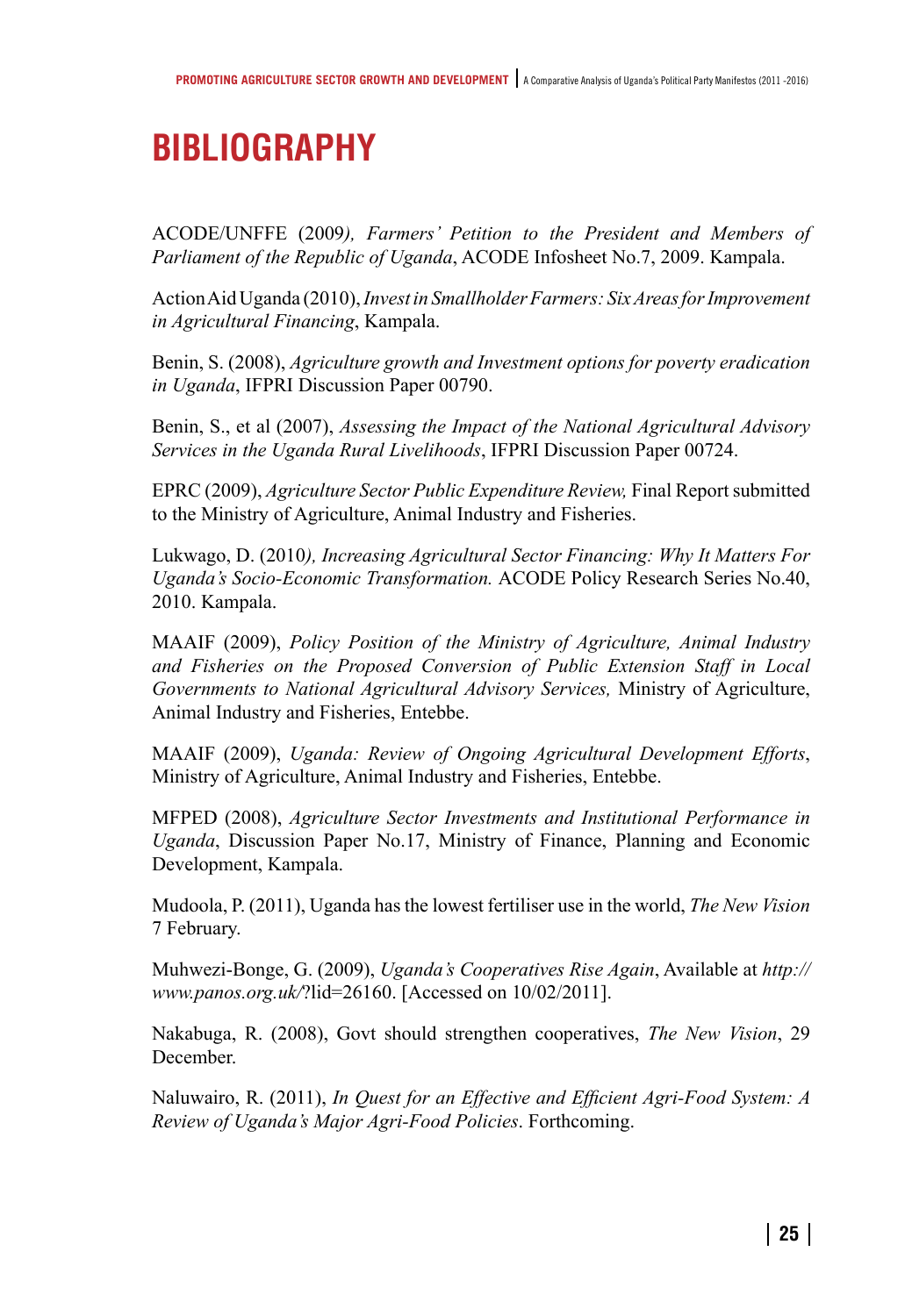Naluwairo, R. and Mulumba, J. (2006), *Towards a National Policy on Plant Genetic Resources for Food and Agriculture in Uganda*, NARO Policy Briefing Paper, NARO, Entebbe.

Omona, J. (2010), "Reviving Cooperatives in Uganda: Strategies for Effectiveness in this Era of Global Financial Crisis". *Malaysian Journal of Cooperative Studies.*

Rajalahti, R. (2009*), Promoting Agricultural Innovation Systems Approach: The Way Forward*. Available at *http://knowledge.cta.int/en/Dossiers/Demanding-Innovation/ Innovation-systems/Articles/Promoting-Agricultural-Innovation-Systems-Approach-The-Way-Forward.* [Accessed on 4/02/2011].

The Republic of Uganda (2000), *Plan for Modernization of Agriculture: Eradicating Poverty in Uganda (Government Strategy and Operational Framework*), Ministry of Agriculture, Animal Industry and Fisheries, Entebbe and Ministry of Finance, Planning and Economic Development, Kampala.

The Republic of Uganda (2003), *The National Agricultural Research Policy*, Ministry of Agriculture, Animal Industry and Fisheries, Entebbe.

The Republic of Uganda (2008), *Prosperity for All Policy*, Office of the President, Kampala.

The Republic of Uganda (2010), *Agriculture for Food and Income Security: Agriculture Sector Development Strategy and Investment Plan 2010/11-2014/15*, Ministry of Agriculture, Animal Industry and Fisheries, Entebbe.

The Republic of Uganda (2010), *National Development Plan 2010/11 – 2014/15*, Ministry of Finance, Planning and Economic Development, Kampala.

Tumushabe, T., Demissie, A., and Naluwairo, R. (2008), *Plant Genetic Resources for Food and Agriculture in Eastern and Central Africa: Analysis of Trends, Emerging Policy Issues and Strategic Priorities*, ASARECA, Entebbe.

UBOS (2007), *Uganda National Household Survey 2005/06,* Uganda Bureau of Statistics, Kampala.

UBOS (2008), *The 2008 National Service Delivery Survey Report*, Uganda Bureau of Statistics, Kampala.

World Bank (2010), *Uganda: Agriculture Public Expenditure Review*, Agriculture and Rural Development Unit, Washington DC.

USAID/BizCLIR (2010), *Commercial, Legal and Institutional Reform in Uganda's Agriculture Sector: Agenda for Action.* Available at *http://www.bizclir.com/galleries/ country-assessments/Uganda\_Ag.pdf* [Accessed on 30/01/2011].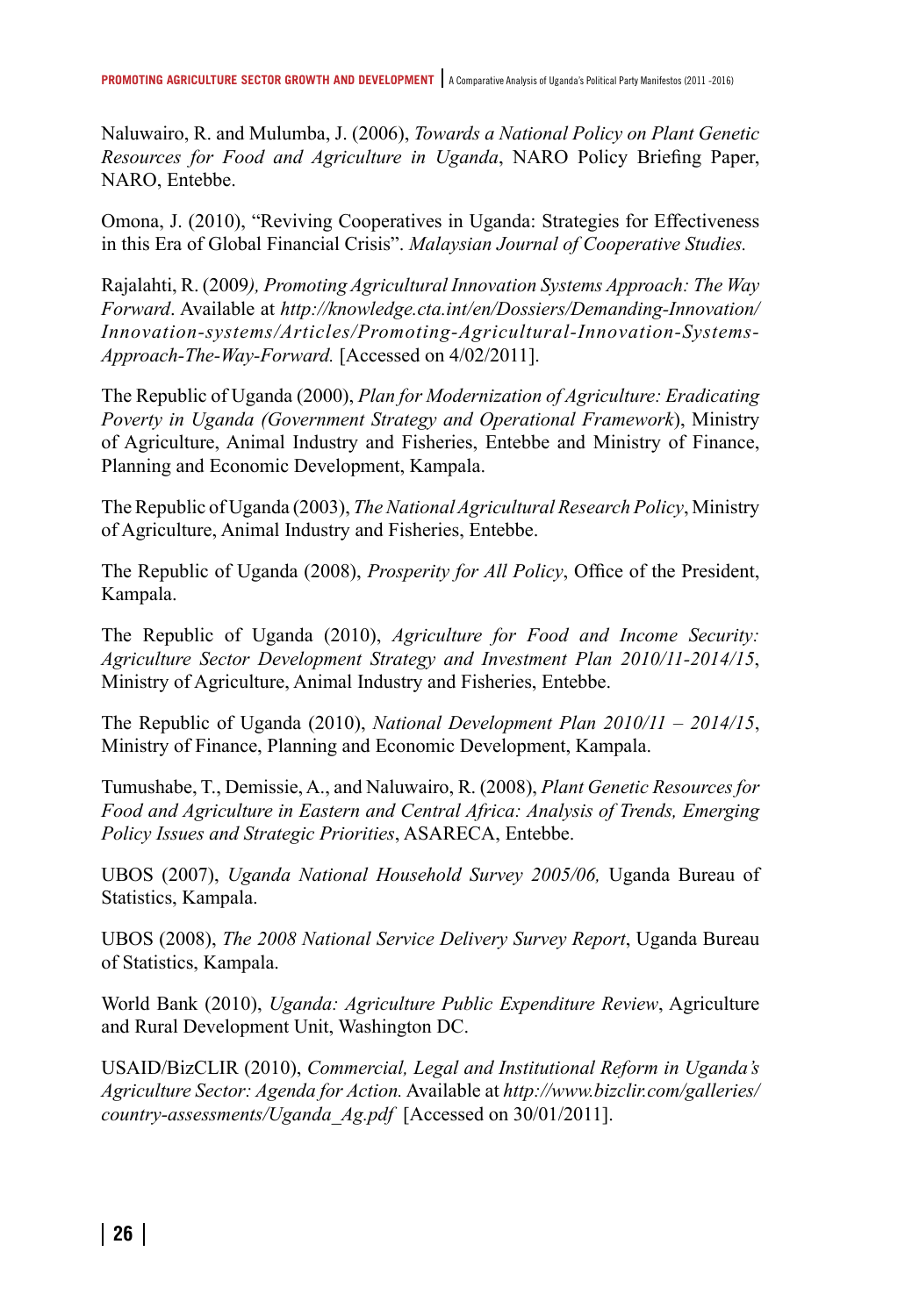# PUBLICATIONS IN THIS SERIES

**Tumushabe, G.W., Bainomugisha, A., and Muhwezi, W., (2000).** Towards Strategic Engagement: Government NGO Relations and the Quest for NGO Law Reform in Uganda. ACODE Policy Research Series, No. 1, 2000. Kampala.

**Kameri-Mbote, P., (2000).** The Operation Environment and Constraints for NGOs in Kenya: Strategies for Good Policy and Practice. ACODE Policy Research Series, No. 2, 2000. Kampala.

**Tumushabe, G. W., (2001).** The Precautionary Principle, Biotechnology and Environmental Litigation: Complexities in Litigating New and Emerging Environmental problems. ACODE Policy Research Series, No.3, 2001. Kampala.

**Tumushabe, G. W., Mwebaza, R., and Naluwairo, R., (2001).** Sustainably Utilizing our National Heritage: Legal Implications of the proposed Degazzettement of Butamira Forest Reserve. ACODE Policy Research Series, No.4, 2001. Kampala.

**Tumushabe, G. W., and Bainomugisha, A., et al: (2003).** Sustainable Development Beyond Rio + 10- Consolidating Environmental Democracy in Uganda Through Access to Justice, Information and Participation. ACODE Policy Research Series, No. 5, 2003. Kampala.

**Mugyenyi, O., and Naluwairo, R., (2003).** Uganda's Access to the European Union Agricultural Market: Challenges and Opportunities. ACODE Policy Research Series, No. 6, 2003. Kampala.

**Mugyenyi, O., and Nuwamanya, D., (2003).** Democratizing EPA Negotiations: Challenges for Enhancing the Role of Non State Actors. ACODE Policy Research Series, No.7, 2003. Kampala.

**Kameri-Mbote, P., (2004).** Towards a Liability and Redress System under the Cartagena Protocol on Biosafety: A Review of the Kenya National Legal System. ACODE Policy Research Series, No. 8, 2004. Kampala.

**Kabudi, P.J., (2004).** Liability and Redress for Damage Caused by the Transboundary Movement of Living Modified Organisms (LMOs) under the Cartagena Protocol on Biosafety: A Review of Tanzania Legal System. ACODE Policy Research Series, No. 9, 2004. Kampala.

**Tumushabe, G. W., and Bainomugisha, A., (2004).** Constitutional Reforms and Environmental Legislative Representation in Uganda: A Case Study of Butamira Forest Reserves in Uganda. ACODE Policy Research Series, No. 10, 2004. Kampala.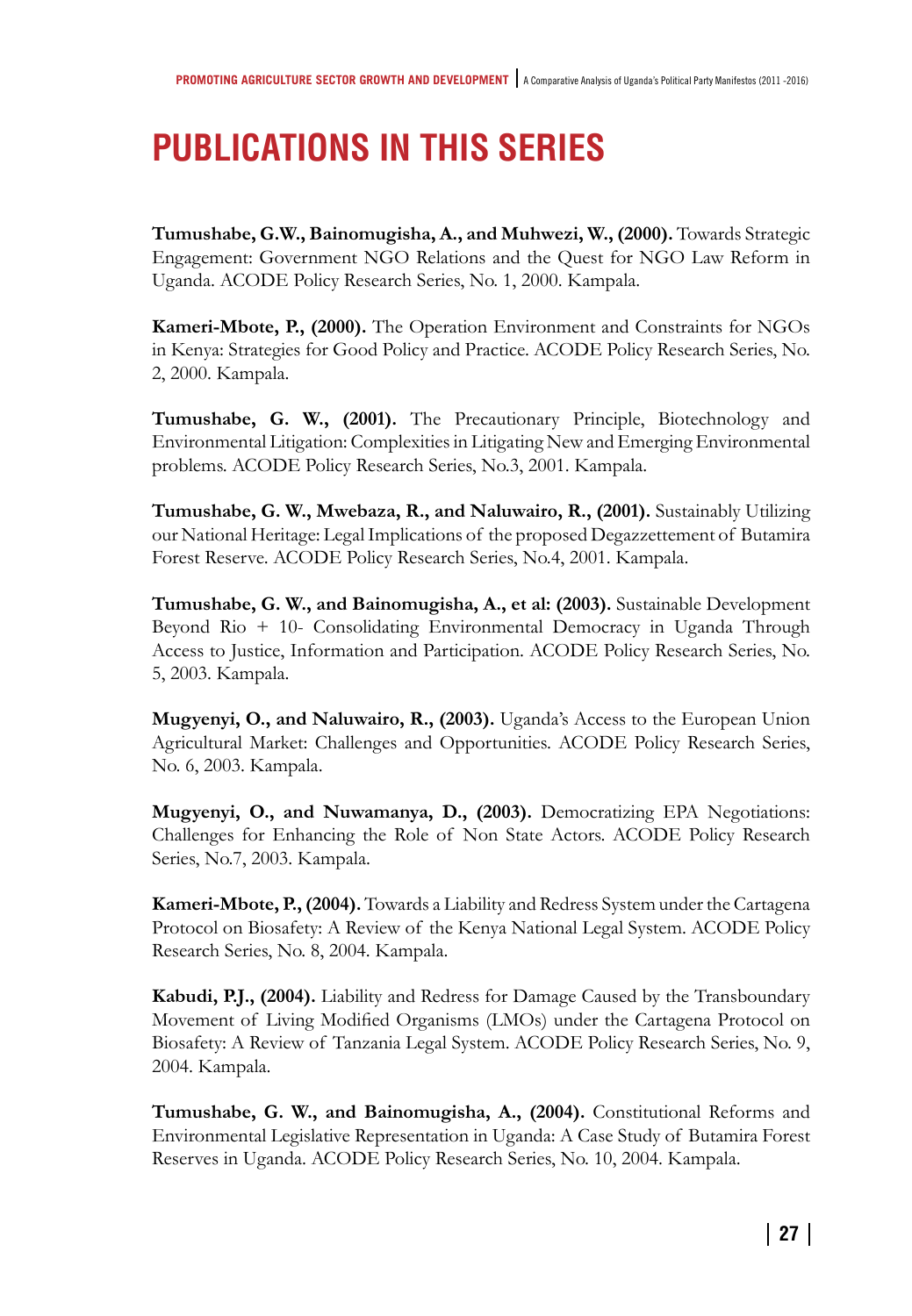**Musiime, E., Kaizire, B., and Muwanga, M., (2005).** Organic Agriculture in Uganda: The Need for A Coherent Policy Framework. ACODE Policy Research Series, No.11, 2005. Kampala.

**Tumushabe, G.W., (2005).** The Theoretical and Legal Foundations of Community-Based Property Rights in East Africa. ACODE Policy Research Series, No. 12, 2005. Kampala.

**Bainomugisha, A., and Mushemeza, D., (2006).** Deepening Democracy and Enhancing Sustainable Livelihoods in Uganda: An Independent Review of the Performance of Special Interest Groups in Parliament. ACODE Policy Research Series, No. 13, 2006. Kampala.

**Mugyenyi, O., and Zeija, F., (2006).** The East African Customs Union Protocol: An Audit of the Stakeholders' Participation in the Negotiation Process. ACODE Policy Research Series, No.14, 2006. Kampala.

**Naluwairo, R., (2006).** From Concept to Action: The Protection and Promotion of Farmers' Rights in East Africa. ACODE Policy Research Series, No.15, 2006. Kampala.

**Banomugisha, A., (2006).** Political Parties, Political Change and Environmental Governance in Uganda: A Review of Political Parties Manifestos. ACODE Policy Research Series, No.16, 2006.

**Tumushabe, G. W., and Musiime, E., (2006).** Living on the Margins of Life: The Plight of the Batwa Communities of South Western Uganda. ACODE Policy Research Series, No.17, 2006. Kampala.

**Naluwairo, R., and Tabaro, E., (2006).** Promoting Food Security and Sustainable Agriculture through Facilitated Access to Plant Genetic Resources for Food and Agriculture: Understanding the Multilateral System of Access and Benefit Sharing. ACODE Policy Research Series, No.18, 2006. Kampala.

**Bainomugisha, A., and Mushemeza, E. D., (2006).** Monitoring Legislative Representation: Environmental Issues in the 7th Parliament of Uganda. ACODE Policy Research Series, No. 19, 2006. Kampala.

**Bainomugisha, A., Kivengyere, H., and Tusasirwe, B., (2006).** Escaping the Oil Curse and Making Poverty History: A Review of the Oil and Gas Policy and Legal Framework for Uganda. ACODE Policy Research Series, No. 20, 2006. Kampala.

**Keizire, B. B., and Mugyenyi, O., (2006).** Mainstreaming Environment and Natural Resources Issues in selected Government Sectors: Status, Considerations and Recommendations. ACODE Policy Research Series, No. 21, 2006. Kampala.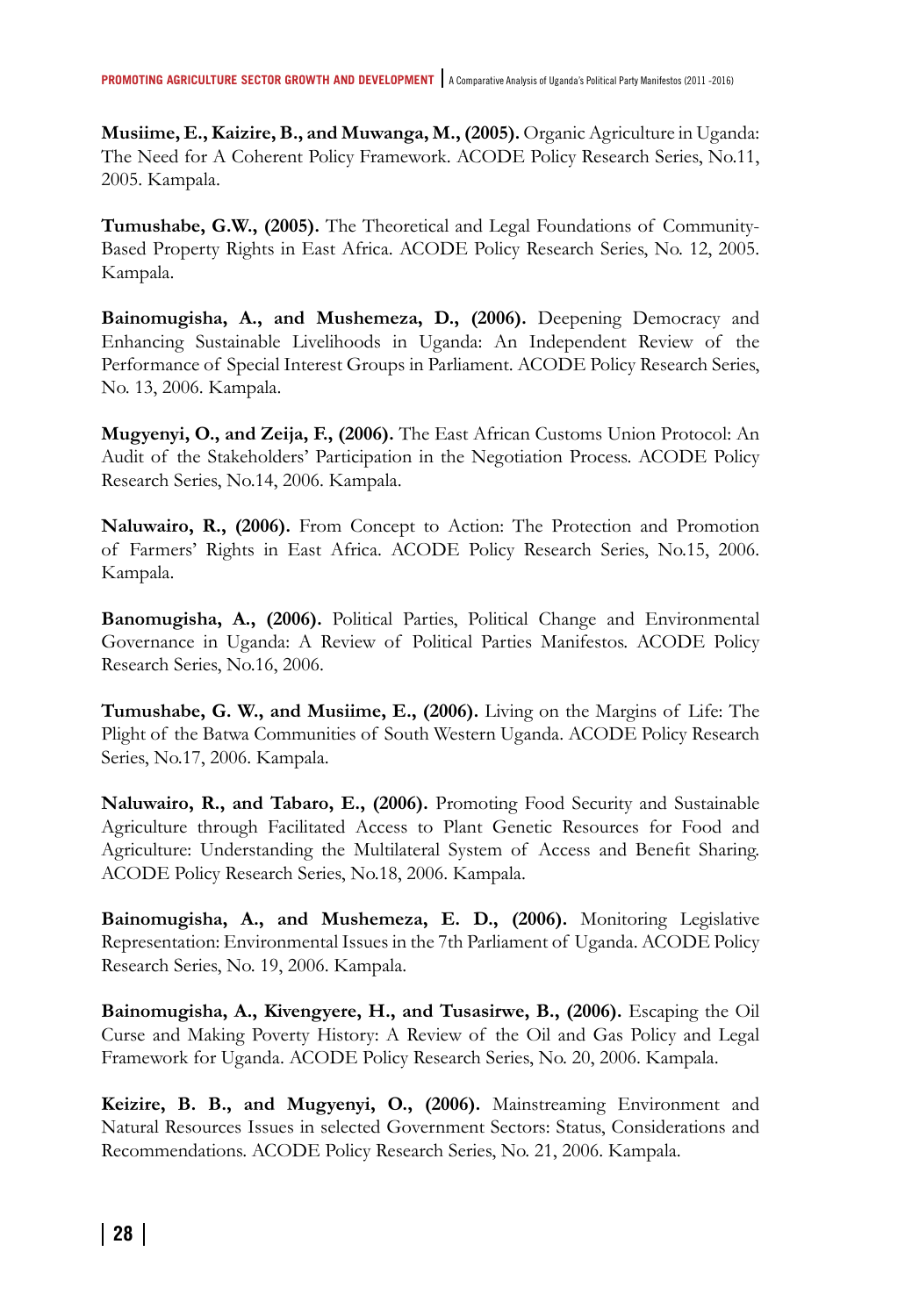**Keizire, B. B., and Muhwezi, W. W., (2006).** The Paradox of Poverty amidst Plenty in the Fish Product Chain in Uganda: The Case of Lake George. ACODE Policy Resrarch Series, No. 22, 2006. Kampala.

**Bainomugisha, A., Okello, J., and Ngoya, J., B., (2007).** The Tragedy of Natural Resources Dependent Pastoral Communities: A Case of Teso-Karamoja Border Land Conflict between Katakwi and Moroto Districts. ACODE Policy Research Series, No. 23, 2007. Kampala.

**Nkabahona, A., Kandole, A., and Banura, C., (2007).** Land Scarcity, Ethnic Marginalisation and Conflict in Uganda: The Case of Kasese District. ACODE Policy Research Series, No. 24, 2007. Kampala.

**Kivengere, H., Kandole, A., (2007).** Land, Ethnicity and Politics in Kibaale District. ACODE Policy Research Series, No. 25, 2007. Kampala.

**Muhumuza, F., Kutegeka, S., and Wolimbwa, A., (2007).** Wealth Distribution, Poverty and Timber Governance in Uganda: A Case Study of Budongo Forest Reserve. ACODE Policy Research Series, No. 26, 2007. Kampala.

**Tumushabe, G. W., (2009).** The Anatomy of Public Administration Expenditure in Uganda: The Cost of the Executive and its Implications for Poverty Eradication and Governance. ACODE Policy Research Series, No. 27, 2009. Kampala

Tumushabe, G., W., and Gariyo, Z., (2009). Ugandan Taxpayers' Burden: The Financial and Governance Costs of a Bloated Legislature. ACODE Policy Research Series, No. 28, 2009. Kampala.

**Tumushabe, G., Bainomugisha, A., and Mugyenyi, O., (2009).** Land Tenure, Biodiversity and Post Conflict Transformation in Acholi Sub-Region: Resolving the Property Rights Dilemma. ACODE Policy Research Series No. 29, 2009. Kampala

**Muhwezi, W., W., Bainomugisha, A., et.al., (2009).** Oil Revenue Sharing Mechanisms: The Case of Uganda. ACODE Policy Research Series No. 30, 2009. Kampala

**Tumushabe, G., et.al. (2010).** Monitoring and Assessing the Performance of Local Government Councils in Uganda: Background, Methodology and Score Card. ACODE Policy Research Series, No. 31, 2010. Kampala.

**Tumushabe, G., et.al. (2010).** Uganda Local Government Councils Score Card Report 2008/09: A Comparative Analysis of Findings and Recommendations for Action. ACODE Policy Research Series, No. 32, 2010. Kampala.

**Tucungwirwe, F., et.al. (2010).** Local Government Councils Performance and the Quality of Service Delivery in Uganda: Kamuli District Council Score Card 2008/09. ACODE Policy Research Series, No. 33, 2010. Kampala.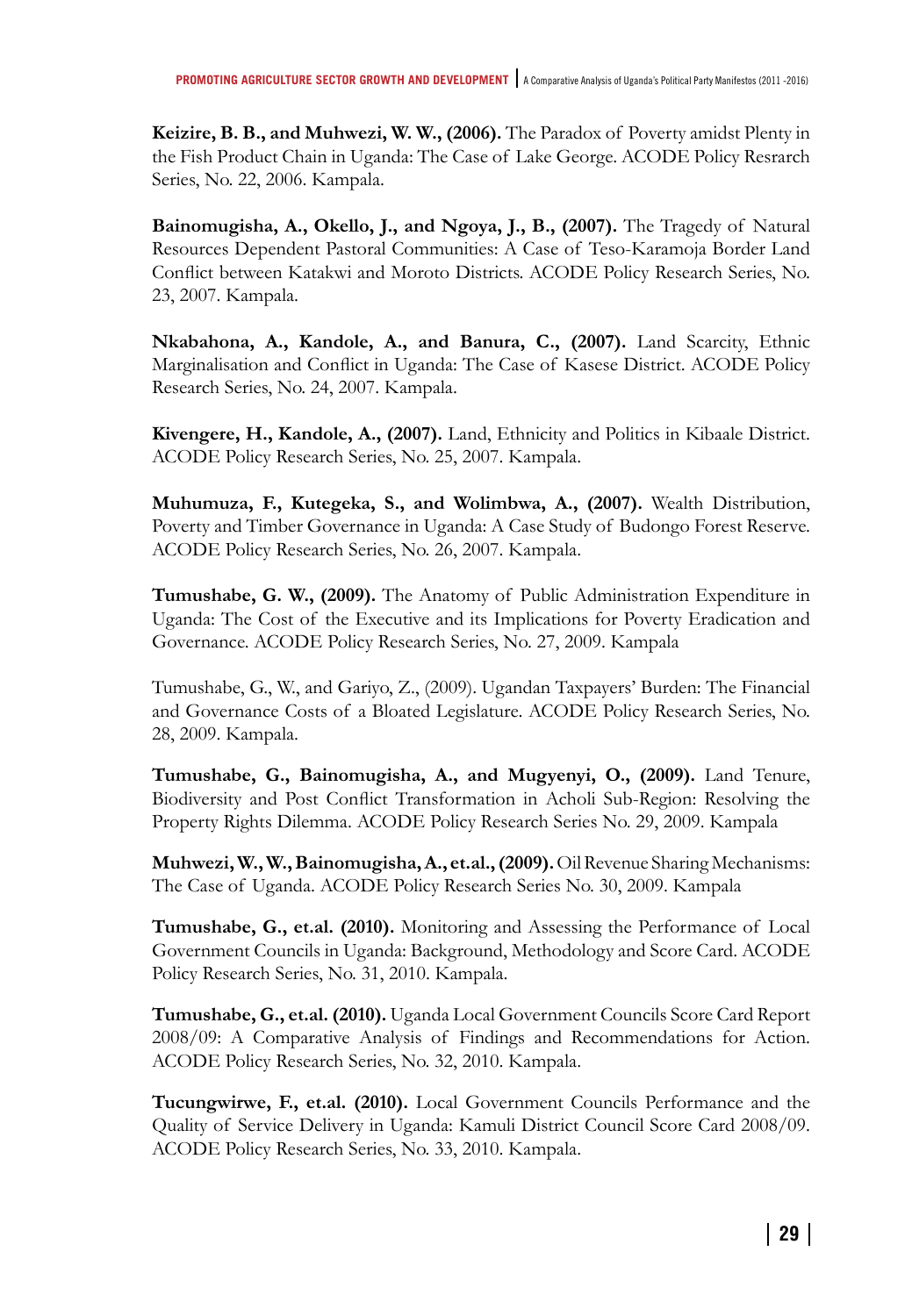**Tucungwirwe, F., et.al. (2010)**. Local Government Councils Performance and the Quality of Service Delivery in Uganda: Mbale District Council Score Card 2008/09. ACODE Policy Research Series, No. 34, 2010. Kampala.

**Ssemakula, E., G., et.al. (2010)**. Local Government Councils Performance and the Quality of Service Delivery in Uganda: Amuria District Council Score Card 2008/09. ACODE Policy Research Series, No. 35, 2010. Kampala.

**Muyomba, L., T., et.al.** (**2010)**. Local Government Councils Performance and the Quality of Service Delivery in Uganda: Nebbi District Council Score Card 2008/09. ACODE Policy Research Series, No. 36, 2010. Kampala.

**Muyomba, L., T., et.al. (2010).** Local Government Councils Performance and the Quality of Service Delivery in Uganda: Amuru District Council Score Card 2008/09. ACODE Policy Research Series, No. 37, 2010. Kampala.

**Muyomba, L., T., et.al. (2010)** Local Government Councils Performance and the Quality of Service Delivery in Uganda: Luwero District Council Score-Card 2008/09. ACODE Policy Research Series No. 38, 2010. Kampala.

**Natamba, F., E., et.al. (2010)** Local Government Councils Performance and the Quality of Service Delivery in Uganda: Ntungamo District Council Score-Card 2008/09. ACODE Policy Research Series No. 39, 2010. Kampala.

**Lukwago, D., (2010),** Increasing Agricultural Sector Financing: Why It Matters For Uganda's Socio-Economic Transformation. ACODE Policy Research Series No. 40, 2010. Kampala.